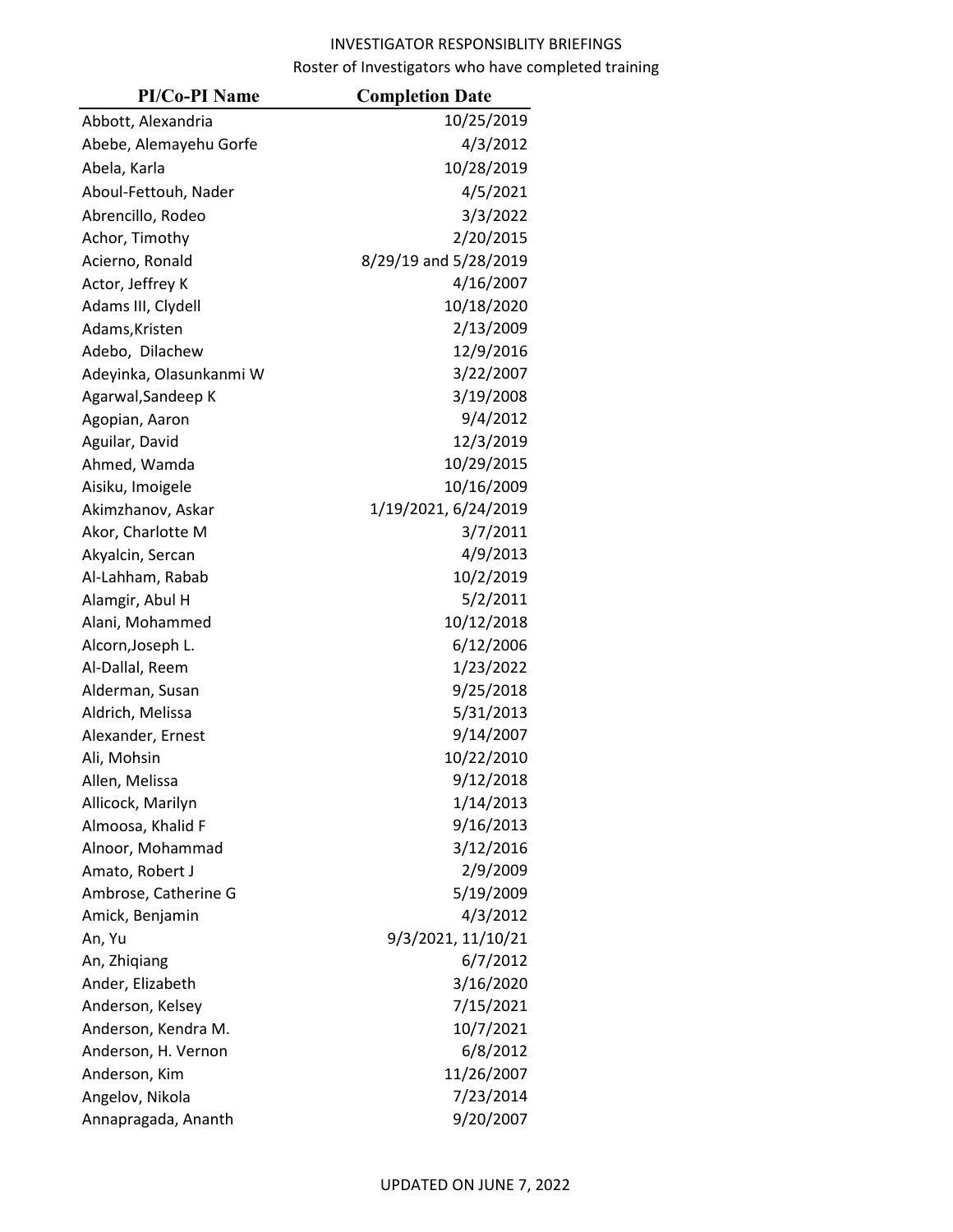| <b>PI/Co-PI Name</b>     | <b>Completion Date</b> |
|--------------------------|------------------------|
| Ansari, Maria            | 3/30/2011              |
| Ansari, Rafat R          | 11/26/2007             |
| Anthony, Jason L.        | 8/9/2012               |
| Antoniewicz, Leah W      | 5/4/2010               |
| Aoki, Noriaki            | 4/9/2013               |
| Apostolidou, Effrosyni   | 3/17/2021              |
| Appana, Srikala          | 1/5/2016               |
| Arain, Salman            | 9/5/2019               |
| Arduino, Roberto C.      | 11/7/2012              |
| Are, Funlola             | 8/9/2021               |
| Arens, James F           | 3/29/2007              |
| Arias, Cesar A           | 6/19/2013              |
| Armstrong, Terri S       | 6/18/2013              |
| Arnaud, Myron            | 7/3/2017               |
| Aronowski, Jaroslaw      | 7/25/2012              |
| Artime, Carlos           | 7/23/2014              |
| Assassi, Shervin         | 4/12/2012              |
| Assel, Michael A.        | 9/24/2012              |
| Atem, Folefac            | 4/16/2018              |
| Athar, Parveen           | 11/7/2006              |
| Atkinson, John           | 1/4/2012               |
| Au, Kit-Sing             | 2/8/2008               |
| Austin, Mary             | 4/5/2022               |
| Axhdarinia, Ali          | 3/31/2014              |
| Ayala, Gustavo           | 12/15/2011             |
| Ayilavarapu, Srinivas    | 8/9/2016               |
| Azariah, Abana           | 4/11/2022              |
| Azhdarinia, Ali          | 10/20/2021             |
| Aziz, Moez               | 2/22/2019              |
| Aziz, Shahroz            | 10/31/2019             |
| Azizzadeh, Ali           | 6/28/2007              |
| Babic, Jessica           | 11/28/2018             |
| Baca, Stephanie          | 8/4/2014               |
| Badger, Gary             | 2/27/2017              |
| Badillo, Ricardo         | 8/1/2019               |
| Bahl, Justin             | 3/8/2013               |
| Bailey, Jennifer         | 8/27/2014              |
| Bailey, Lane             | 7/14/2014              |
| Baillat, David           | 8/3/2015               |
| Baker, Mariah            | 7/24/2014              |
| Baker, Matthew           | 1/7/2021               |
| Balan, Prakash           | 7/24/2014              |
| Balasubramanian, Bijal A | 10/7/2010              |
| Balcazar, Hector         | 1/9/2012               |
| Ballester, Leomar        | 8/1/2017               |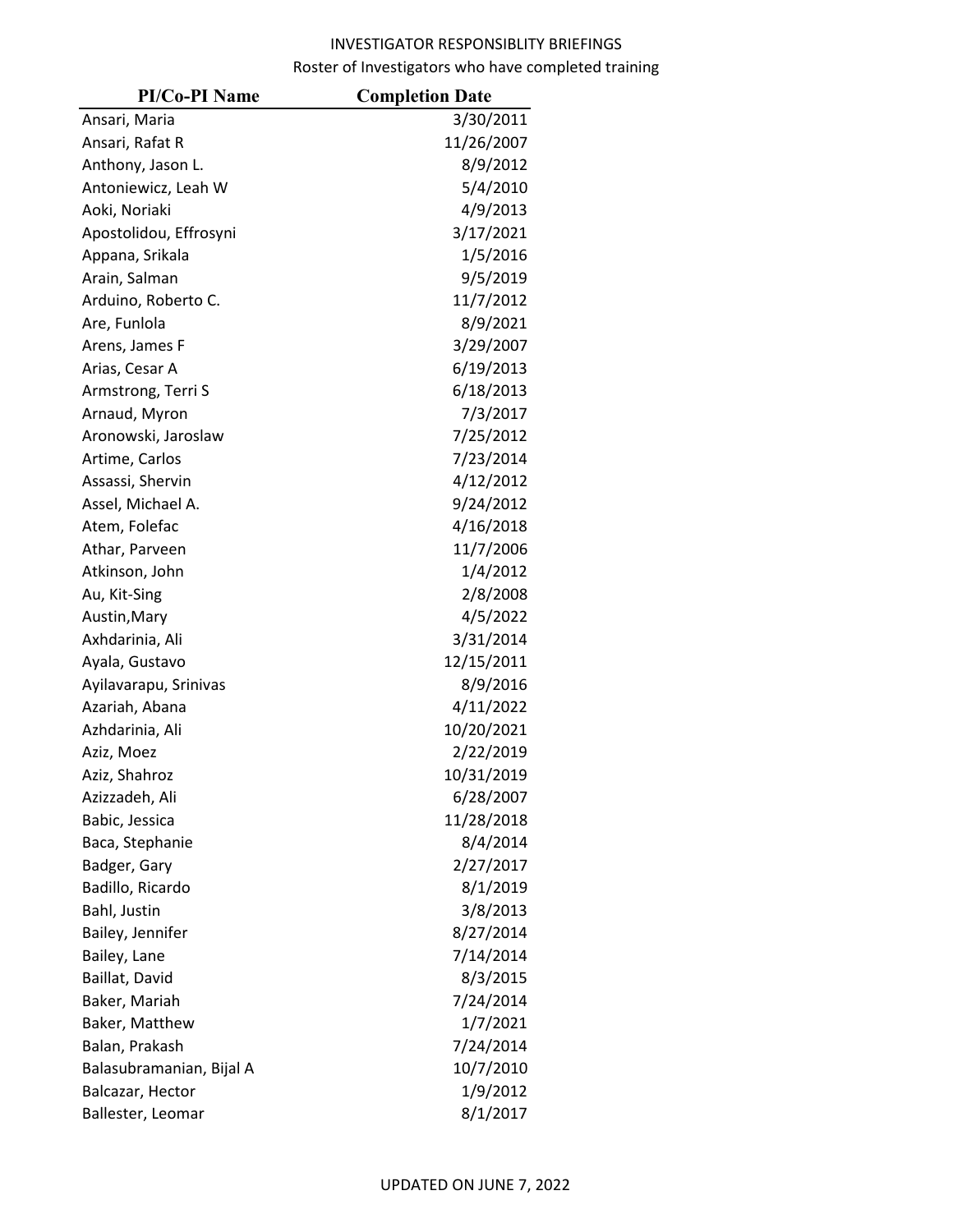| <b>PI/Co-PI Name</b>   | <b>Completion Date</b> |
|------------------------|------------------------|
| Bandiera, Frank        | 8/26/2015              |
| Banerjee, Anik         | 4/2/2021               |
| Baraniuk, Mary Sarah   | 5/25/2006              |
| Barbalic, Maja         | 6/18/2010              |
| Barichello, Tatiana    | 3/24/2014              |
| Barker, Colin M        | 9/3/2010               |
| Barnes, Marcia         | 6/18/2010              |
| Barnett, Ben J.        | 4/3/2012               |
| Barnhart, Dorothy      | 9/6/2018               |
| Barreto, Andrew        | 4/3/2012               |
| Barron, Bruce J        | 12/12/2007             |
| Barros, Juliana        | 11/3/2020              |
| Bartelmez, Stephen     | 11/6/2017              |
| Bartholomew, Leona K   | 9/27/2007              |
| Basit, Majid           | 2/20/2014              |
| Basra, Sukhdeep Singh  | 7/9/2020               |
| Bauer, Cici            | 5/3/2021               |
| Bauer, Isabelle        | 8/4/2014               |
| Baum, Sarah            | 5/18/2012              |
| Baumler, Elizabeth R.  | 7/17/2014              |
| Bavencoffe, Alexis     | 10/26/2017             |
| Baxter, Douglas        | 2/14/2006              |
| Bayona, Jose           | 3/7/2007               |
| Bean, Andrew           | 12/6/2007              |
| Beasley, Charles       | 7/24/2014              |
| Beasley, R Palmer      | 8/10/2012              |
| Beauchamp, Jennifer    | 10/15/2018             |
| Beauchamp, Michael     | 5/18/2012              |
| Beaudoin, Ebony        | 7/31/2014              |
| Bedgood, Alysia        | 4/14/2014              |
| Bedi, Supinder S       | 6/7/2012               |
| Bednar, Erica          | 4/23/2018              |
| Begley, Charles        | 4/3/2012               |
| Beierlein, Michael     | 2/15/2013              |
| Below, Jennifer        | 5/12/2016              |
| Benjamins, Laura J     | 1/14/2013              |
| Berdeaux, Rebecca      | 4/3/2012               |
| Berens, Pamela D       | 6/27/2013              |
| Bergh, Eric            | 7/23/2021              |
| Berkowitz, Shaina M    | 3/6/2008               |
| Bernstam, Elmer Victor | 8/9/2012               |
| Beyda, Rebecca         | 6/30/2015              |
| Bhatavadekar, Neel     | 9/25/2008              |
| Bi, Xiaohong           | 12/6/2012              |
| Bian, Ka               | 8/31/2007              |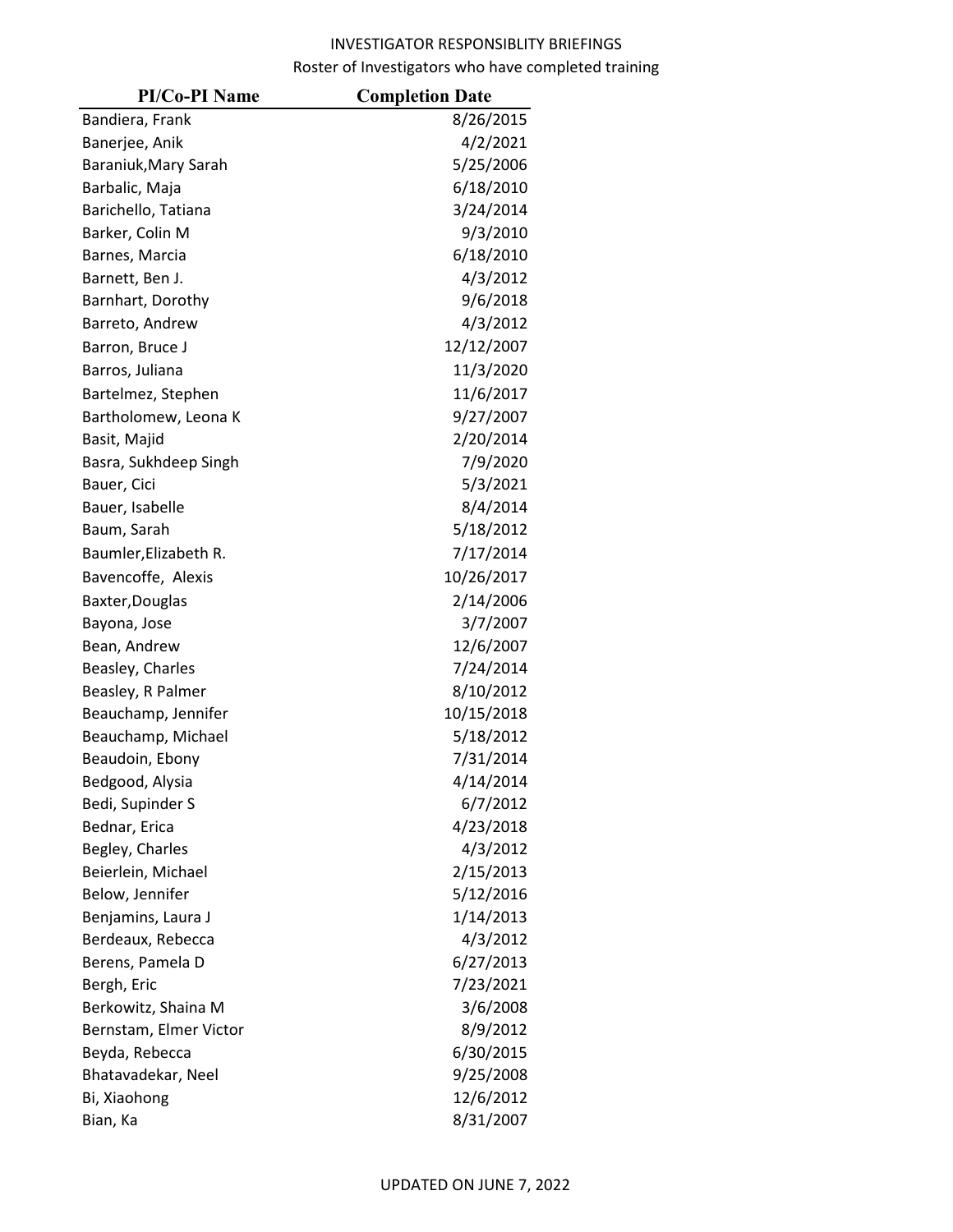| <b>PI/Co-PI Name</b>  | <b>Completion Date</b> |
|-----------------------|------------------------|
| Bick, Diane L         | 4/5/2007               |
| Bick, Roger J         | 6/4/2007               |
| Bickel, Perry         | 11/26/2007             |
| Birmanns, Stefan      | 7/19/2007              |
| Blackburn, Michael    | 6/7/2012               |
| Blackburn, Spiros     | 9/8/2018               |
| Blackwell, Sean C     | 3/4/2010               |
| Blake, Pamela         | 5/14/2017              |
| Blixt, Frank          | 1/25/2022              |
| Blum, Kyle            | 4/24/2020              |
| Boake, Corwin         | 6/28/2007              |
| Bobb, David           | 2/24/2015              |
| Bobrow, Bentley       | 12/4/2019              |
| Boccalandro, Cristina | 7/19/2007              |
| Boehning, Darren      | 2/3/2014               |
| Boerwinkle, Eric      | 1/30/2012              |
| Bogdanov, Mikhail     | 11/13/2013             |
| Boggess, Bethany      | 6/16/2014              |
| Bohluli, Pedram       | 10/9/2007              |
| Boisaubin, Eugene     | 2/22/2008              |
| Boohaker, Andrea      | 5/19/2009              |
| Boss, Lisa            | 7/28/2014              |
| Botero, Rafael        | 8/6/2008               |
| Bowser, Jessica       | 4/29/2018              |
| Brady, Veronica J.    | 5/20/2022              |
| Brandt, Michael E     | 8/13/2007              |
| Branson, Sandra       | 5/5/2015               |
| Braaten, Tyler        | 9/3/2018               |
| Brault, Marie A.      | 9/20/2021              |
| Braun, Michael C      | 4/13/2006              |
| Breier, Joshua I      | 9/24/2012              |
| Bressler, Jan         | 2/9/2007               |
| Breton, Ghislain      | 4/3/2012               |
| Bridges, Joe M.       | 12/19/2020             |
| Briggs, Neima         | 1/13/2014              |
| Brixey, Juliana J     | 9/17/2012              |
| Brod, Staley          | 4/3/2012               |
| Brouard, Nathalie     | 2/26/2007              |
| Browder, Karis        | 11/7/2018              |
| Brown, Deborah        | 1/24/2012              |
| Brown, Eric           | 5/1/2012               |
| Brown, Henry S        | 2/9/2007               |
| Brown, Louis D        | 10/7/2010              |
| Brown, Michael        | 2/7/2014               |
| Brown, Rachel         | 8/13/2007              |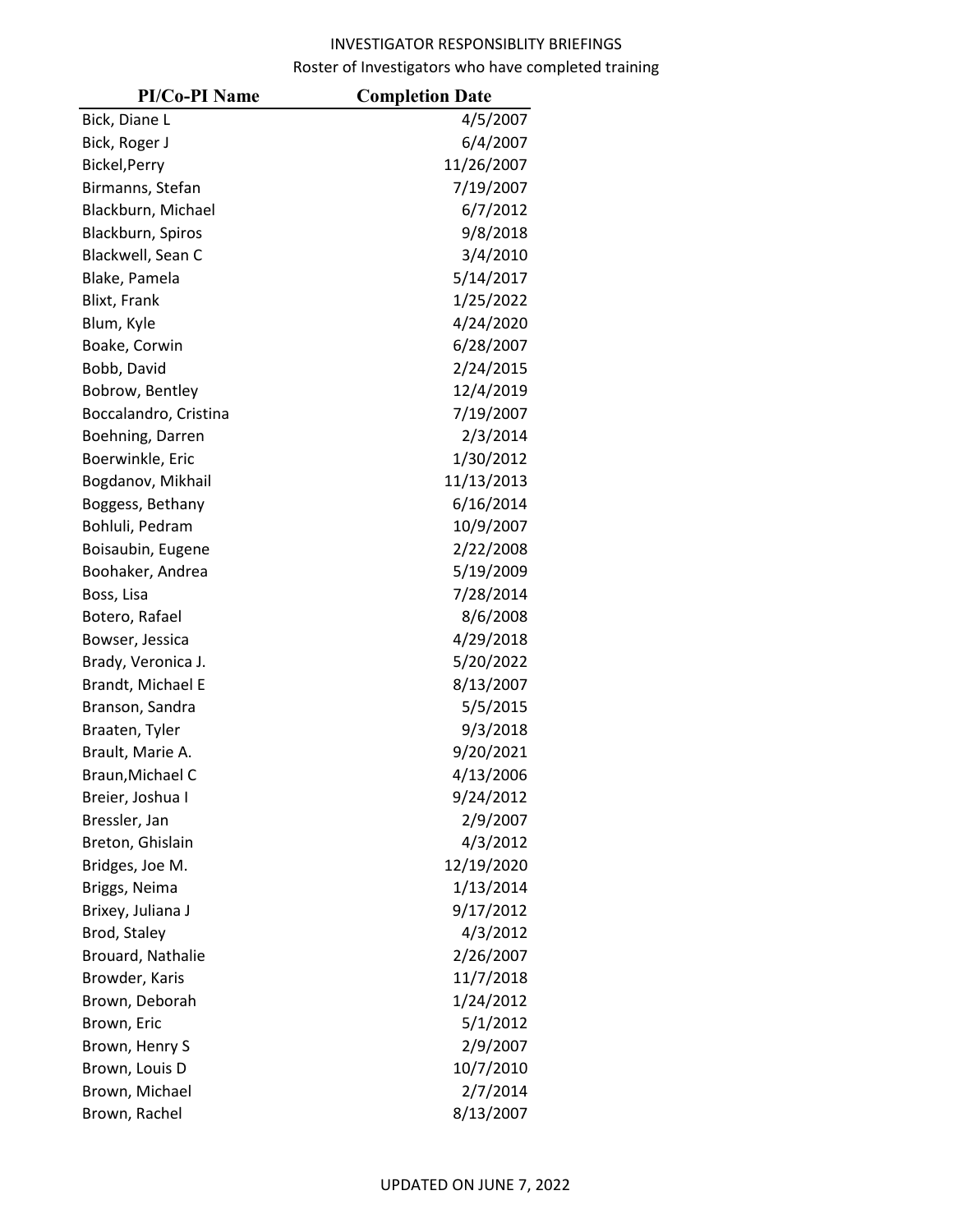| <b>PI/Co-PI Name</b>        | <b>Completion Date</b>  |
|-----------------------------|-------------------------|
| Brown, Robert E             | 8/13/2007               |
| Bryan, Nathan               | 10/30/2012              |
| Bucheli, Juan Jose Palacios | 12/19/2019              |
| Buchert, Gerald R           | 5/19/2009               |
| Buja,L Maximilian           | 9/20/2007               |
| Bukstein, Oscar G           | 10/22/2010              |
| Bull, Joan M C.             | 6/16/2006               |
| Bungo, Michael W            | 10/2/2012               |
| Burau, Keith D.             | 5/25/2006               |
| Burish, Mark                | 8/21/2015               |
| Burke, Sandra               | 5/19/2009               |
| Burnett, Jason              | 7/25/2014               |
| Burnette, Candice           | 4/22/2015               |
| Burton, Jasmine             | 10/14/2014              |
| Busaidy, Kamal              | 2/22/2007               |
| Busen, Nancy H              | 8/26/2013               |
| <b>Businelle, Michael S</b> | 5/19/2010               |
| Buu, Yuh-Pey                | 6/18/2019               |
| Bynon, John                 | 10/31/2011              |
| Byrd, Theresa L.            | 3/30/2006               |
| Byrd-Williams, Courtney     | 7/24/2014               |
| Byrne, John H.              | 11/30/2012              |
| Cabral, Fernando            | 4/3/2012                |
| Caetano, Raul               | 4/3/2012                |
| Cahal, Joshua               | 12/22/2016              |
| Cai, Shiwei                 | 12/6/2007               |
| Cai, Zhenjian               | 2/14/2022               |
| Camron, Kendra              | 6/15/2015               |
| Canfield, Steven            | 8/26/2013               |
| Cannell, Michael            | 10/2/2018               |
| Cao, Qi Lin                 | 8/28/2012               |
| Cao, Wei                    | 1/11/2022 and 1/31/2022 |
| Cao, Yanna                  | 11/26/2007              |
| Cardenas, Jessica C.        | 4/22/2022               |
| Cardenas, Victor            | 2/9/2007                |
| Carlo, Maria                | 8/6/2014                |
| Carpenter, Phillip B        | 7/19/2007               |
| Carpentier, Melissa Y       | 2/1/2011                |
| Carson, Arch                | 4/14/2006               |
| Casal, Roberto Fernando     | 5/7/2008                |
| Casamayor, Violeta Burns    | 12/10/2021              |
| Casarez, Rebecca            | 12/2/2020               |
| Case, Kathleen              | 5/16/2014               |
| Castro, Carmen              | 11/7/2012               |
| Cattano, Davide             | 6/11/2013               |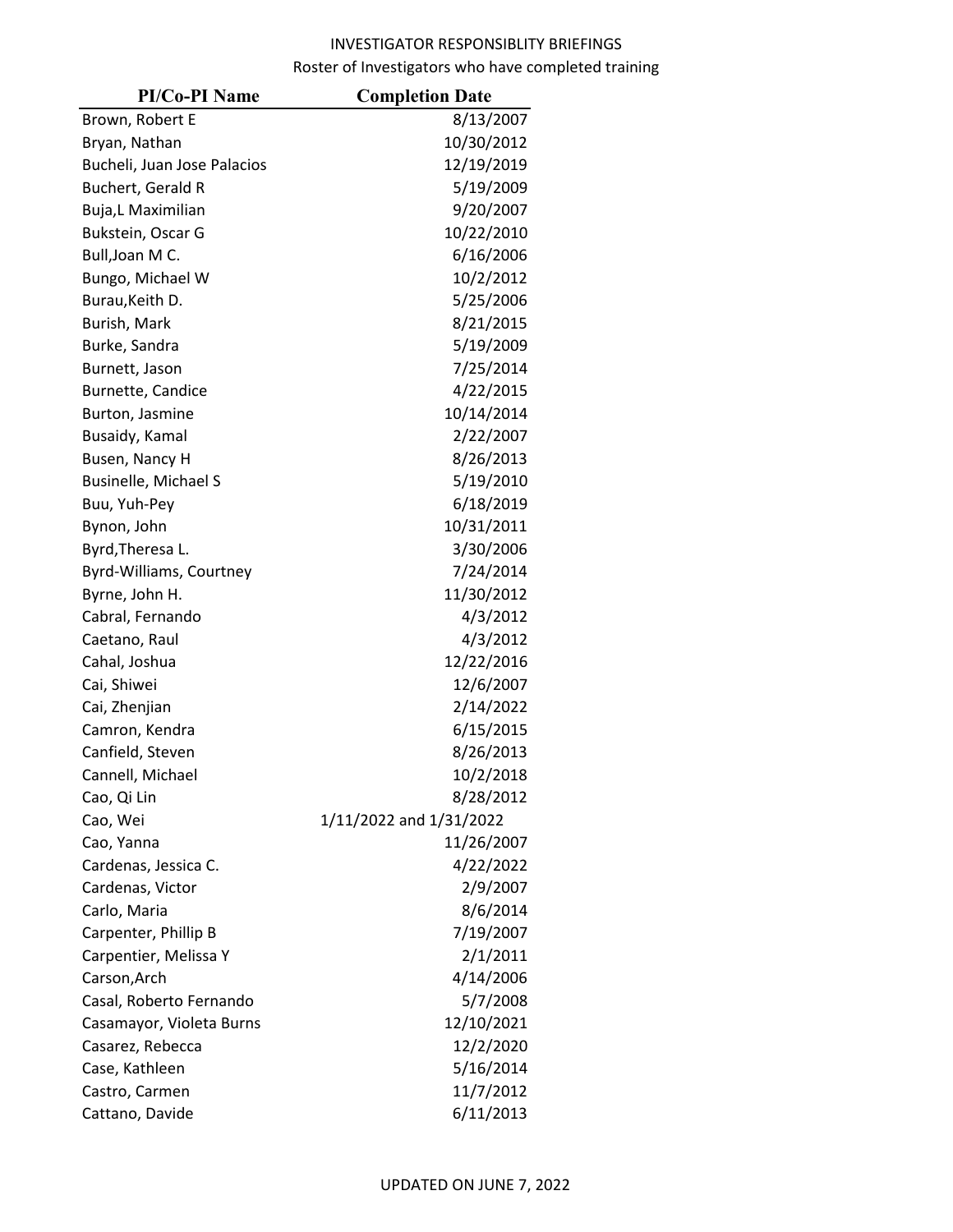| <b>PI/Co-PI Name</b>    | <b>Completion Date</b> |
|-------------------------|------------------------|
| Caughy, Margaret        | 3/5/2012               |
| Cavasotto, Claudio N    | 6/27/2007              |
| Cen, Putao              | 2/17/2009              |
| Chambers, Kimberly      | 2/18/2016              |
| Chan, Wenyaw            | 7/21/2009              |
| Chan, Evelyn C.         | 6/19/2006              |
| Chang, Jeffrey T        | 9/29/2010              |
| Chang, Oliver           | 4/16/2015              |
| Chang, Rowen J          | 12/22/2008             |
| Chang, Shuo-Hsiu        | 3/15/2015              |
| Chaoul, Alejandro M     | 9/20/2007              |
| Chappell, Cynthia L.    | 8/28/2013              |
| Charles, Diana          | 9/25/2020              |
| Charlton-Ouw, Kristofer | 4/3/2014               |
| Chartier, Karen G       | 10/7/2010              |
| Chathampally, Yashwant  | 7/30/2012              |
| Chauhan, Anjali         | 12/17/2015             |
| Chauhan, Suneet         | 3/24/2015              |
| Chen, Baojiang          | 11/19/2020             |
| Chen, Chin-Hsing        | 10/2/2009              |
| Chen, Gloria            | 6/26/2015              |
| Chen, Han               | 12/19/2016             |
| Chen, Peng R            | 3/31/2009              |
| Chen, Suet Nee          | 7/25/2014              |
| Chen, Wei R             | 3/5/2009               |
| Chen, Xiaodong          | 1/6/2014               |
| Chen, Ying              | 2/24/2015              |
| Chen, Yong              | 3/7/2011               |
| Chen, Zheng             | 8/2/2013               |
| Cheng, Xiaodong         | 1/6/2014               |
| Chetta, Katherine       | 5/18/2018              |
| Chiu, Lingie            | 12/11/2008             |
| Cho, Kwang-jin          | 7/1/2015               |
| Cho, Raymond            | 9/23/2014              |
| Cho, Seo-Hee            | 5/17/2010              |
| Choi, HiuMahn           | 8/28/2012              |
| Christie, Peter J.      | 1/15/2013              |
| Christy, LaDonna        | 4/18/2019              |
| Chuang, Pei-Ying        | 3/5/2014               |
| Chu-Lin Tsai            | 9/3/2010               |
| Chung, Yeonseok         | 6/18/2010              |
| Ciancio, Dennis         | 3/23/2010              |
| Citardi, Martin J       | 10/22/2008             |
| Clark, Richard B.       | 4/3/2012               |
| Cleary, Thomas G        | 3/19/2007              |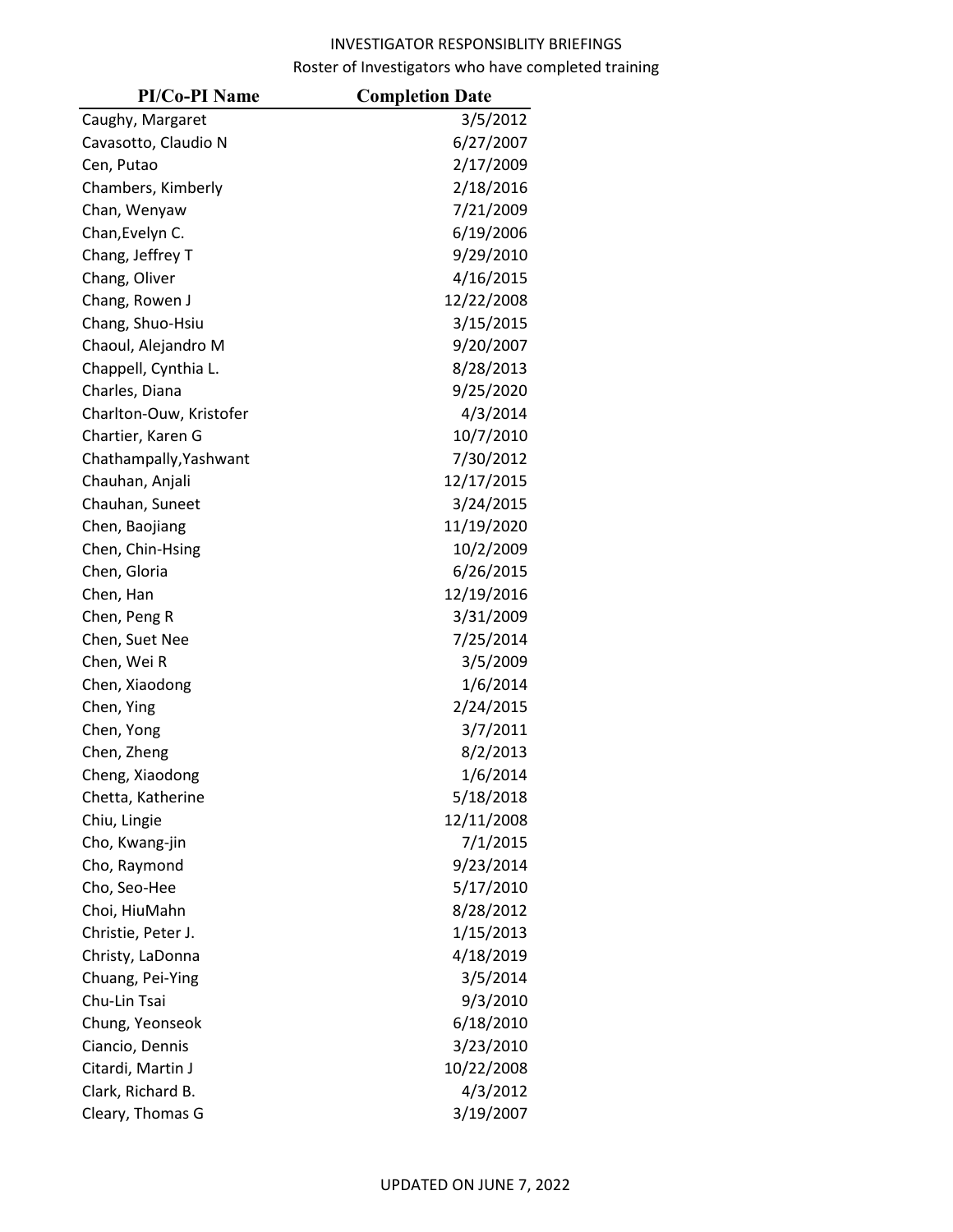| <b>PI/Co-PI Name</b> | <b>Completion Date</b> |
|----------------------|------------------------|
| Cleary, Len          | 2/14/2006              |
| Clendeninn, Dallis   | 9/24/2017              |
| Clyburn, Terry       | 6/6/2013               |
| Cody, Heather        | 1/25/2016              |
| Cohen, Alan M        | 2/22/2007              |
| Cohen, Trevor        | 2/8/2010               |
| Coker, Ann L         | 2/9/2007               |
| Cole, Linda          | 5/19/2022              |
| Cole, Thomas         | 3/5/2009 and 10/1/19   |
| Conner, Christopher  | 3/3/2018/12-7-18       |
| Coogan, Sheila       | 9/5/2015               |
| Cooper, Sharon P     | 3/18/2013              |
| Corno, Antonio F.    | 8/24/2020              |
| Coronado, Ivan       | 12/17/2020             |
| Cotton, Bryan A      | 8/3/2010               |
| Cox, Charles S       | 6/4/2007               |
| Craig, John          | 3/6/2008               |
| Craig, Kathryn       | 6/24/2015              |
| Crane, Stacey        | 5/27/2021, 7/28/2021   |
| Crawford, April      | 9/3/2014               |
| Crawford, Heather P  | 6/17/2010              |
| Cristini, Vittorio   | 6/3/2008               |
| Critelli, Paul       | 7/31/2014              |
| Crommett, John       | 1/23/2008              |
| Cron, Stanley        | 2/17/2006              |
| Crump, Monica        | 9/16/2013              |
| Cuccaro, Paula M     | 3/19/2007              |
| Cui, Licong          | 12/5/2018              |
| Cunha, Shane R       | 10/7/2010              |
| Czap, Alexandra      | 2/4/2022               |
| Dabaghian, Yuri      | 11/11/2021             |
| Dafny, Nachum        | 6/2/2021               |
| Dai, Yulin           | 6/8/2021               |
| Daiger, Stephen      | 3/20/2012              |
| Daily, William H     | 3/6/2008               |
| Dandachi, Dima       | 12/20/2017             |
| Danila, Delia        | 12/17/2013             |
| Dar, Wasim           | 5/28/2019              |
| Darabi, Radbod       | 9/18/2013              |
| Darkoh, Charles      | 4/27/2017              |
| Dash, Pramod         | 7/3/2013               |
| DaVee, Roy Tomas     | 8/20/2019              |
| Davis, Barry R.      | 1/8/2012               |
| Davis, Brian R       | 9/17/2012              |
| Davis, Garvin H      | 3/7/2011               |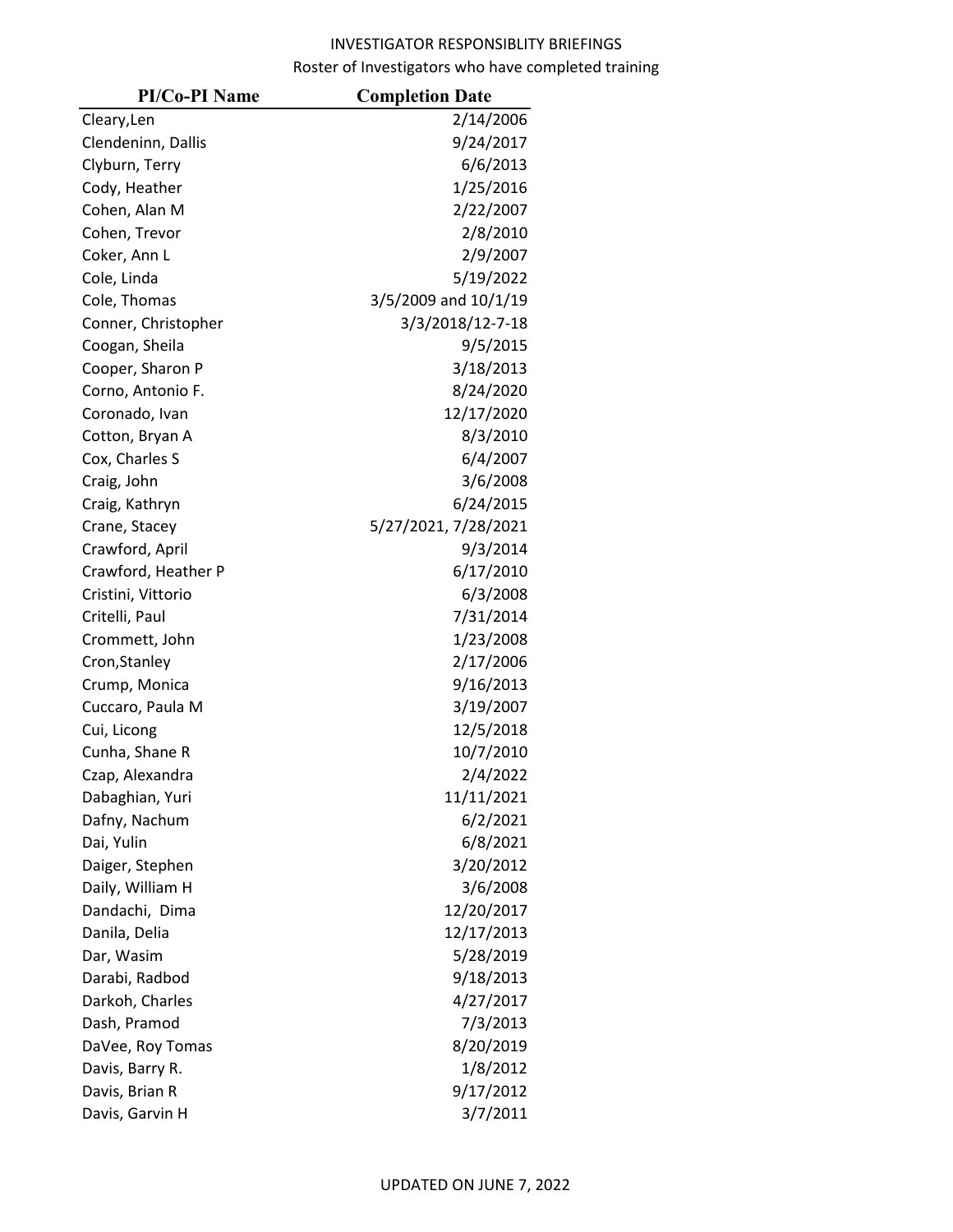| <b>PI/Co-PI Name</b>      | <b>Completion Date</b> |
|---------------------------|------------------------|
| Davis, Matthew            | 5/21/2014              |
| Day, Rena S               | 9/18/2007              |
| Debes, Samantha           | 9/11/2019              |
| De Lay, Nicholas          | 7/25/2014              |
| de Quevedo, Joao          | 3/19/2014              |
| de Souza, Leticia Chaves  | 3/29/2017              |
| de Vries, Paul            | 1/11/2017              |
| De Ybarrondo, Lisa        | 5/11/2007              |
| Delattre, Veronique F     | 1/9/2008               |
| Delclos, George           | 4/3/2012               |
| Delgado, Rigoberto        | 9/13/2016              |
| DelliFraine, Jami L       | 6/28/2010              |
| Dempsey, Allison          | 2/9/2012               |
| Denicourt, Catherine      | 6/28/2010              |
| Denison, Allison          | 2/8/2012               |
| Denktas, Ali E            | 7/11/2012              |
| Denton, Carolyn A         | 9/24/2012              |
| Desantis, Stacia          | 4/3/2014               |
| Deshmukh, Ashish          | 1/14/2019              |
| Dessauer, Carmen          | 4/3/2012               |
| Desvignes-Kendrick, Mary  | 3/26/2007              |
| Dhanani, Nadeem           | 7/26/2016              |
| Dhoble, Abhijeet          | 12/4/2019              |
| Dial, Elizabeth J.        | 3/9/2006               |
| Diamond, Pamela           | 4/3/2012               |
| Diaz, Paim Alexandre      | 4/16/2021              |
| Dickerson, Aisha          | 8/7/2014               |
| Dickson, Kyle             | 10/17/2007             |
| DiGiovanni, George        | 10/31/2011             |
| Dimachkie, Mazen M        | 11/6/2006              |
| Dishman, Deniz            | 11/23/2020             |
| Djukic, Maja              | 10/27/2020             |
| Dodrill, Carrie L         | 3/19/2007              |
| Dominguez, Deborah Salvo  | 4/6/2018               |
| DoMonte, Fabricio         | 7/29/2016              |
| Doris, Peter A.           | 7/9/2013               |
| Dosani, Fehmida           | 7/28/2014              |
| Doshi, Gurjyot K          | 2/4/2009               |
| Doshi, Pratik             | 11/8/2018              |
| Dotson, Ebbin             | 11/28/2011             |
| Dougherty, Anne H.        | 7/5/2006               |
| Doughty, Morgan           | 5/3/2018               |
| Douphrate, David I        | 11/1/2010              |
| Doursout, Marie-Francoise | 8/31/2006              |
| Dowhan, William           | 6/25/2013              |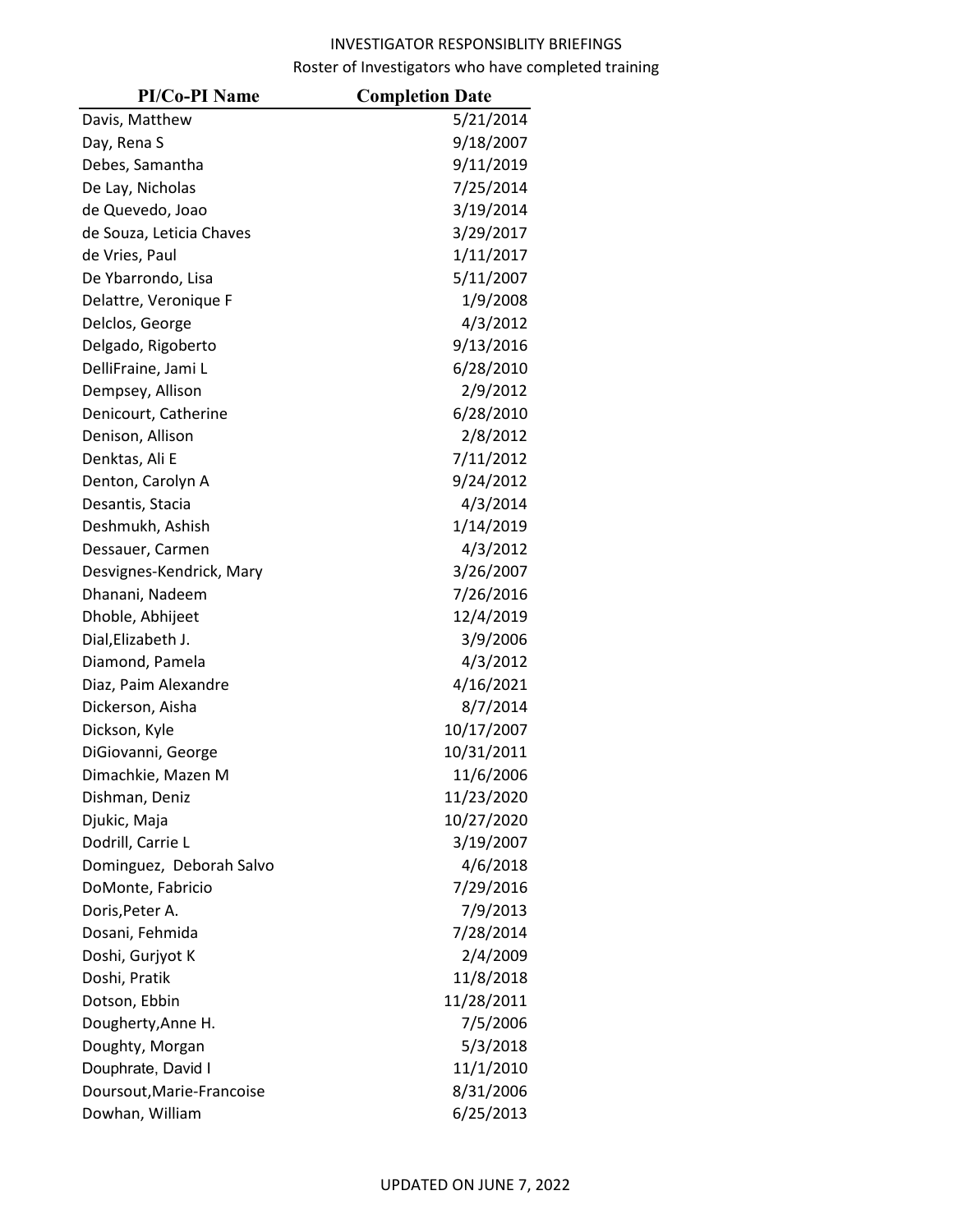| <b>PI/Co-PI Name</b>         | <b>Completion Date</b> |
|------------------------------|------------------------|
| Dragoi, Valentin             | 12/20/2012             |
| Drake, Stacy                 | 3/30/2015              |
| Du, Guangwei                 | 4/3/2012               |
| Du, Xianglin L               | 2/9/2007               |
| Duke, Pauline J              | 9/24/2012              |
| Dumas, Carlos A              | 5/11/2007              |
| Duncan, Brian                | 11/3/2014              |
| Dunn, Kim                    | 5/19/2006              |
| Dupont, Andrew W             | 12/13/2010             |
| Dupont, Herbert L            | 1/18/2012              |
| Durand, Casey P.             | 3/11/2021              |
| Dyer, Carmel B               | 9/24/2012              |
| Eapen, Doncy                 | 8/20/2019              |
| Eaton, Kimberly N            | 4/5/2007               |
| Edmondson, Diane             | 7/28/2014              |
| Eduardo J Sanchez            | 10/9/2007              |
| Edwards III, George          | 5/30/2017              |
| Edwards, Lincoln             | 7/26/2013              |
| Edwards, Marilyn S           | 5/11/2007              |
| Edwards, Nancy               | 8/13/2015              |
| Eichenwald, Eric C           | 1/24/2012              |
| Elefteriou, Xiangli          | 9/25/2017              |
| Ellmore, Timothy M           | 8/6/2008               |
| Elms, Edward                 | 8/9/2013               |
| Eltzschig, Holger            | 7/12/2018              |
| Emery, Robert                | 4/3/2012               |
| Emhoff, Stephanie            | 5/26/2021              |
| English, Jeryl D             | 2/27/2006              |
| Eps, Jess Van                | 9/27/2019              |
| Epps, Kiana                  | 9/20/2007              |
| Erikson, Christian           | 9/17/2012              |
| Ertan, Atilla                | 7/9/2014               |
| Ertan, Atilla                | 2/15/2013              |
| Erwin, Cheryl                | 4/12/2010              |
| Escobar, Miguel              | 1/24/2012              |
| Escobar-Chaves, Soledad      | 4/16/2007              |
| Esquenazi, Yoshua            | 8/10/2016              |
| Estrada-Y-Martin, Rosa Maria | 12/6/2012              |
| Estrella, Mayra L.           | 5/19/2022              |
| Estrera, Anthony L.          | 8/31/2006              |
| Etchegaray, Jason            | 6/3/2008               |
| Evans, Alexandra E           | 5/9/2013               |
| Everett, Jamie               | 2/24/2021              |
| Ewing-Cobbs, Linda           | 8/1/2012               |
| Ewoh, Justina                | 11/30/2020             |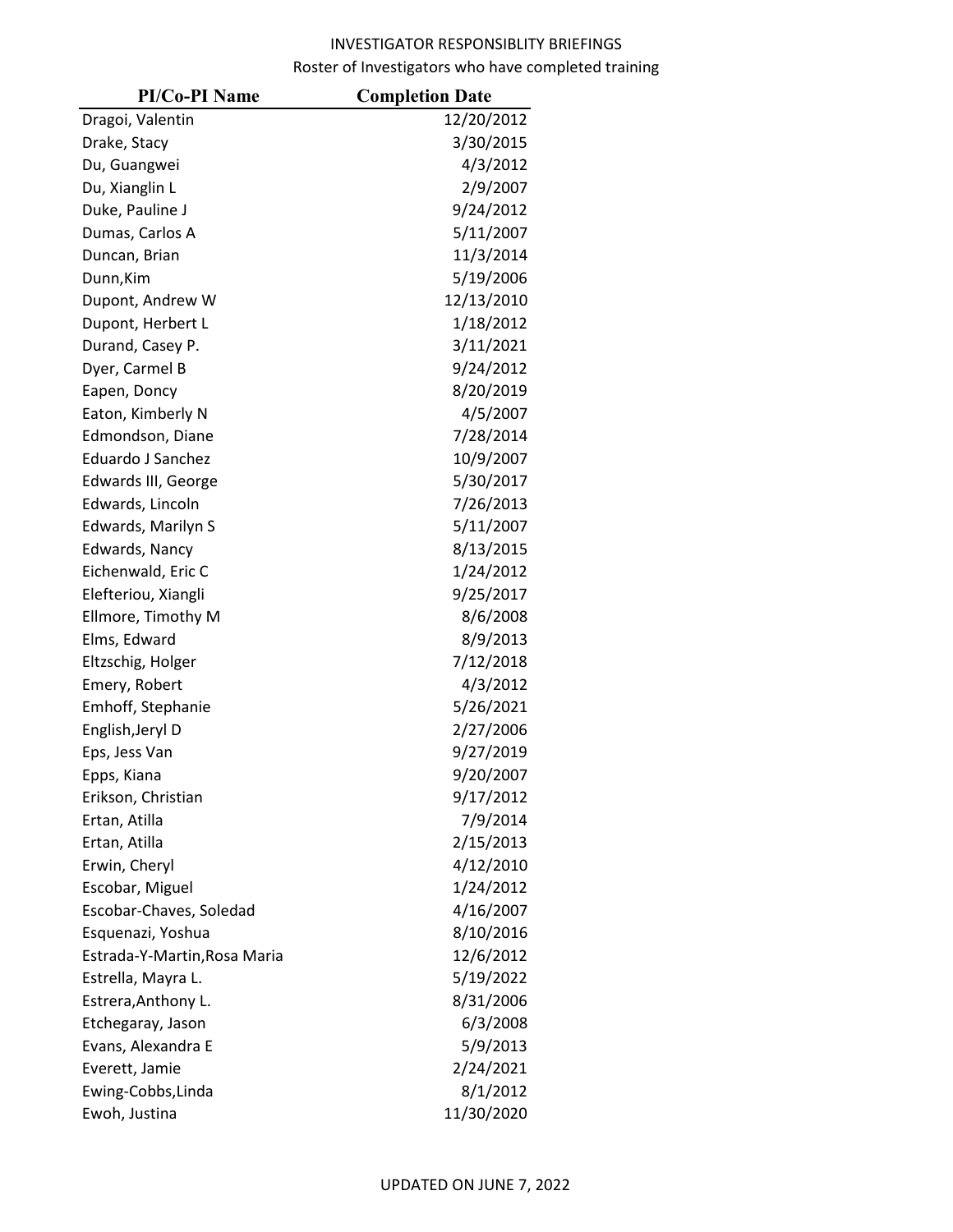| <b>PI/Co-PI Name</b>     | <b>Completion Date</b> |
|--------------------------|------------------------|
| Fadial, Tom              | 11/5/2019              |
| Fakhouri, Walid          | 7/31/2014              |
| Fallon, Michael B        | 8/6/2012               |
| Farach, Laura            | 8/8/2018, 5/17/2022    |
| Farach-Carson, Mary      | 11/3/2016              |
| Farnie, Mark             | 5/5/2015               |
| Faro, Jonathan Paul      | 3/8/2013               |
| Faro, Sebastian J        | 10/25/2010             |
| Fay, Vaunette P.         | 2/21/2006              |
| Feldman, Robert M.       | 9/25/2006              |
| Feldmann, Jennifer       | 2/17/2009              |
| Fenton, Susan            | 6/18/2013              |
| Ferguson, Laura E        | 3/19/2007              |
| Fernandez, Maria E       | 6/4/2007               |
| Fernandez-Esquer, Maria  | 4/3/2012               |
| Fernandez, Rudelay Roque | 5/24/2022              |
| Ferrari, Mauro           | 6/4/2007               |
| Ferrario, Lara           | 3/6/2008               |
| Ferrendelli, James A.    | 5/3/2006               |
| Figueroa, Alonso         | 8/17/2021              |
| Filipek, Pauline A       | 9/17/2012              |
| Findley, Tina            | 10/25/2021             |
| Finkel, Kevin W.         | 6/12/2006              |
| Fisher-Hoch, Susan P.    | 6/13/2006              |
| Fitch, Olivia            | 4/11/2019              |
| Flaitz, Catherine        | 6/19/2013              |
| Fleschler, Melissa A     | 9/27/2007              |
| Fletcher, Max            | 3/5/2009               |
| Flores, Anthony          | 10/5/2017              |
| Flores, Steven           | 5/24/2021              |
| Ford, Charles E.         | 5/25/2006              |
| Ford, Patrick Vaughn     | 3/8/2022               |
| Fornage, Myriam          | 10/18/2012             |
| Fowler, Debra            | 8/12/2014              |
| Fox, Erin                | 7/28/2014              |
| Francisco, Gerard E.     | 9/5/2012               |
| Franklin, Amy            | 2/8/2010               |
| Franklin, Deborah R      | 10/7/2010              |
| Frankowski, Ralph F      | 9/24/2012              |
| Franzini, Luisa          | 12/15/2011             |
| Frazier-Wood, Alexis     | 12/17/2013             |
| Freathy, Sarah           | 2/14/2017              |
| Freeman, Christopher     | 9/11/2014              |
| Freeman, Leorah          | 3/5/2014               |
| Frey, Gary N             | 12/12/2007             |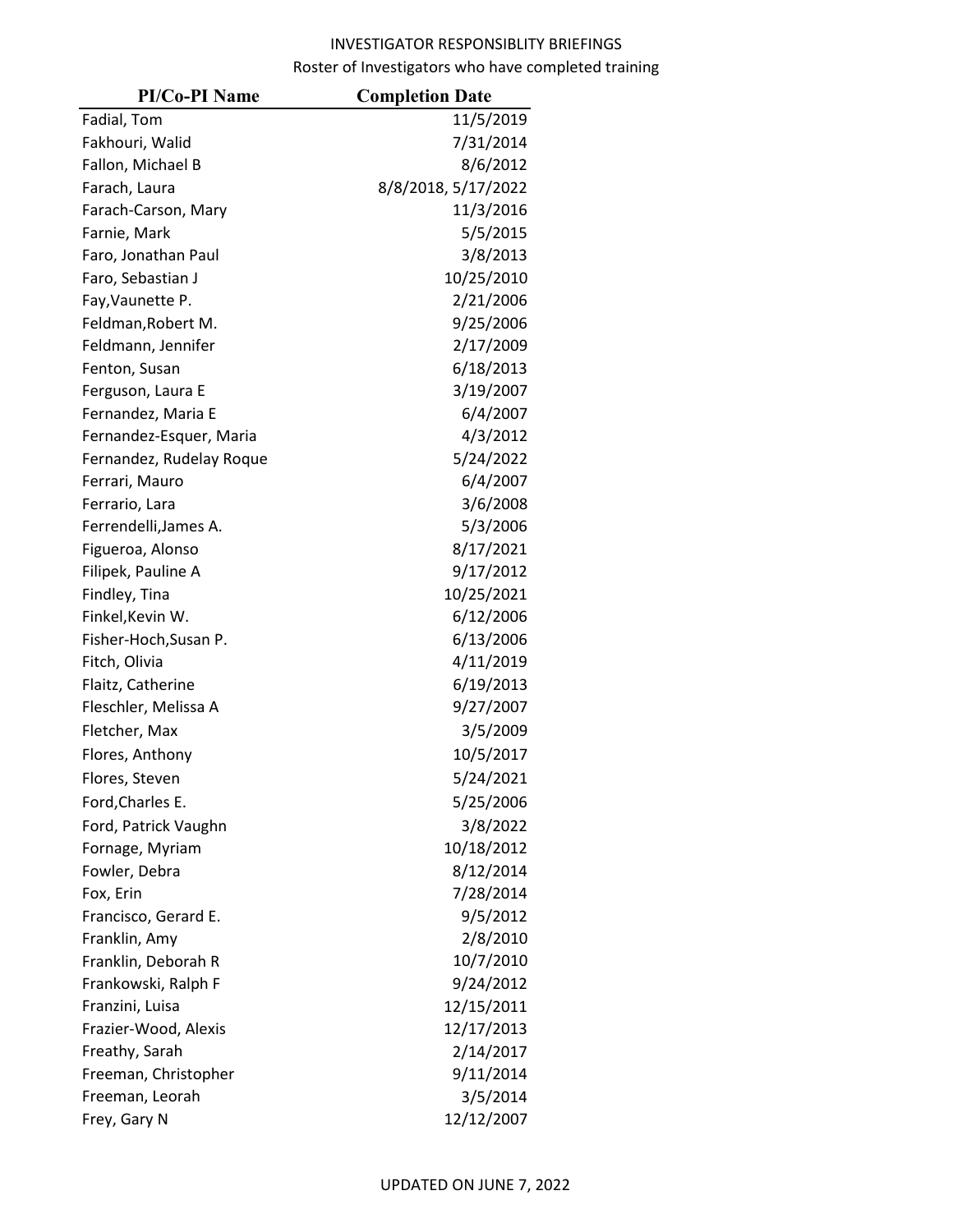| <b>PI/Co-PI Name</b>       | <b>Completion Date</b> |
|----------------------------|------------------------|
| Frieden, Lex               | 8/12/2012              |
| Friel, Lara A              | 5/20/2010              |
| Fries, Gabriel             | 1/14/2019              |
| Froehlich-Grobe, Katherine | 10/11/2010             |
| Frost, Jeffrey             | 1/18/2012              |
| Frye, Richard E.           | 7/4/2006               |
| Fu, Yunxin                 | 5/25/2006              |
| Fuentes, Francisco         | 7/9/2007               |
| Fujimoto, Kayo             | 4/3/2012               |
| Funke, Michael             | 6/24/2020              |
| Furr, Erin E               | 6/28/2007              |
| Gabr, Refaat               | 4/21/2021              |
| Gabriel, Kelley P          | 10/7/2010              |
| Gallagher, Martina R       | 12/13/2010             |
| Gandler, Kimberly          | 11/3/2014              |
| Ganduglia Cazaban, Cecilia | 8/7/2014               |
| Ganesh, Bhanu Priya        | 5/25/2021              |
| Gao, Zhanguo               | 10/21/2019             |
| Garner, Felicia            | 1/24/2012              |
| Garrison, Keith            | 2/4/2021               |
| Garsin, Danielle           | 3/5/2012               |
| Garson, Arthur             | 7/2/2020               |
| Gary, Joshua               | 7/30/2014              |
| Garza, Norma               | 4/24/2015              |
| Gasko, John                | 9/20/2010              |
| Gates, Keith S             | 11/13/2012             |
| Gavvala, Sheela            | 2/15/2021              |
| Gay, Isabel                | 3/23/2010              |
| Gay, Jennifer L            | 5/19/2010              |
| Gayed, Isis                | 10/30/2019             |
| Ge, Xin                    | 3/9/2022               |
| Geng, Yong-Jian            | 9/14/2007              |
| Giancardo, Luca            | 7/24/2017              |
| Gill, Brijesh              | 6/30/2015              |
| Gimeno, David              | 8/26/2013              |
| Girardet, Rebecca          | 5/18/2012              |
| Gleason, Wallace           | 12/19/2012             |
| Goka, Thomas J             | 6/25/2012              |
| Goldschmidt, Millicent E   | 12/6/2007              |
| Goldsmith, Shaina          | 12/21/2015             |
| Gong, Yang                 | 4/21/2014              |
| Gonzales, Nicole R         | 11/6/2006              |
| Gonzalez, Anneliese        | 11/7/2012              |
| Gonzalez, Ernest A         | 9/14/2007              |
| Gonzalez, Jennifer Reingle | 7/26/2016              |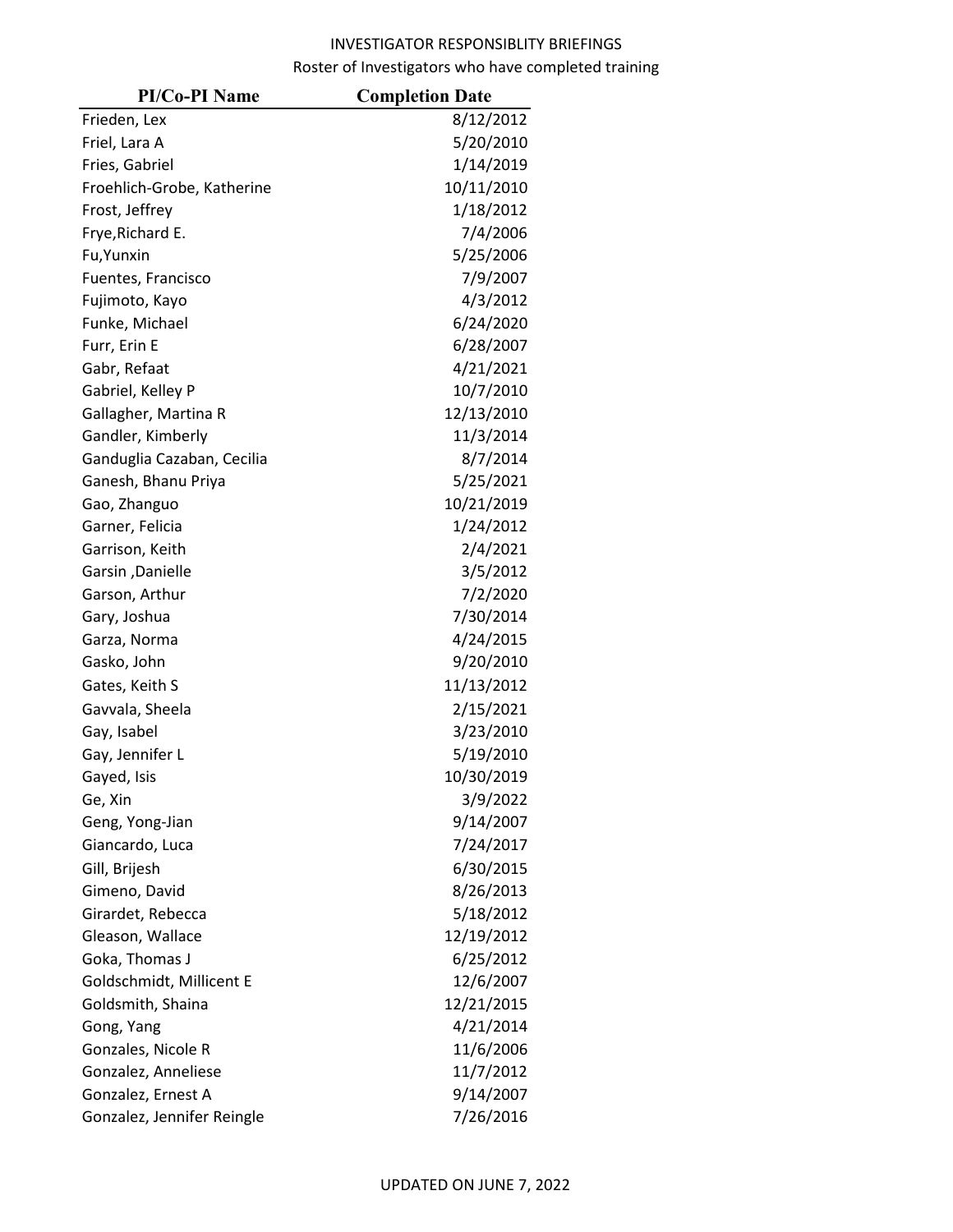| <b>PI/Co-PI Name</b>     | <b>Completion Date</b> |
|--------------------------|------------------------|
| Gonzalez-Garay, Manuel L | 3/23/2011              |
| Goodenough, Christopher  | 1/23/2020              |
| Gorenstein, David G      | 5/8/2012               |
| Gottlieb, Assaf          | 2/1/2020               |
| Gould, K. Lance          | 4/1/2022               |
| Greeley, Christopher S   | 12/11/2008             |
| Green, Charles           | 7/26/2006              |
| Gregoric, Igor           | 2/29/2016              |
| Gregoric, Igor D.        | 12/14/2012             |
| Greives, Matthew         | 6/16/2017              |
| Grill, Raymond           | 2/22/2012              |
| Grimes, Deanna           | 5/13/2013              |
| Grimes, Richard M.       | 9/6/2006               |
| Grotta, James C          | 8/28/2012              |
| Grove, Megan             | 12/17/2018             |
| Guerra, Maria P          | 12/21/2009             |
| Guha, Sushovan           | 9/7/2012               |
| Gunnewig, Susan          | 1/10/2008              |
| Gunther, Kathryn         | 12/9/2021              |
| Guo, Shan                | 8/26/2013              |
| Guo, Dongchuan           | 5/31/2006              |
| Gupta, Monesha           | 3/1/2013               |
| Gupta, Resmi             | 1/11/2021              |
| Gurha, Priyatansh        | 7/30/2014              |
| Gusdon, Aaron            | 10/4/2021              |
| Gutierrez, Absalon       | 11/21/2018             |
| Gutierrez, Jana          | 7/9/2018               |
| Gutierrez, Julie         | 1/31/2022              |
| Guttentag, Cathy         | 9/24/2012              |
| Ha, Caroline             | 4/19/2018              |
| Hackenberg, Daphne       | 7/14/2015              |
| Hacker, Carl             | 4/3/2012               |
| Hagaman, Ashleigh        | 8/5/2019               |
| Hagan, John              | 7/31/2014              |
| Hagberg, Carin A         | 3/29/2007              |
| Haidari, Mehran          | 10/18/2012             |
| Haidrus, Shaheen         | 1/31/2018              |
| Hale, Kimberly           | 9/28/2021, 10/4/2021   |
| Hall, Colby              | 9/7/2018               |
| Hall, David R.           | 3/31/2022              |
| Hallman, David M         | 2/9/2007               |
| Halphen, John            | 7/16/2015              |
| Hamburger, Marcy         | 12/21/2009             |
| Hamilton, Jane           | 9/11/2018              |
| Han, Inkyu               | 5/18/2012              |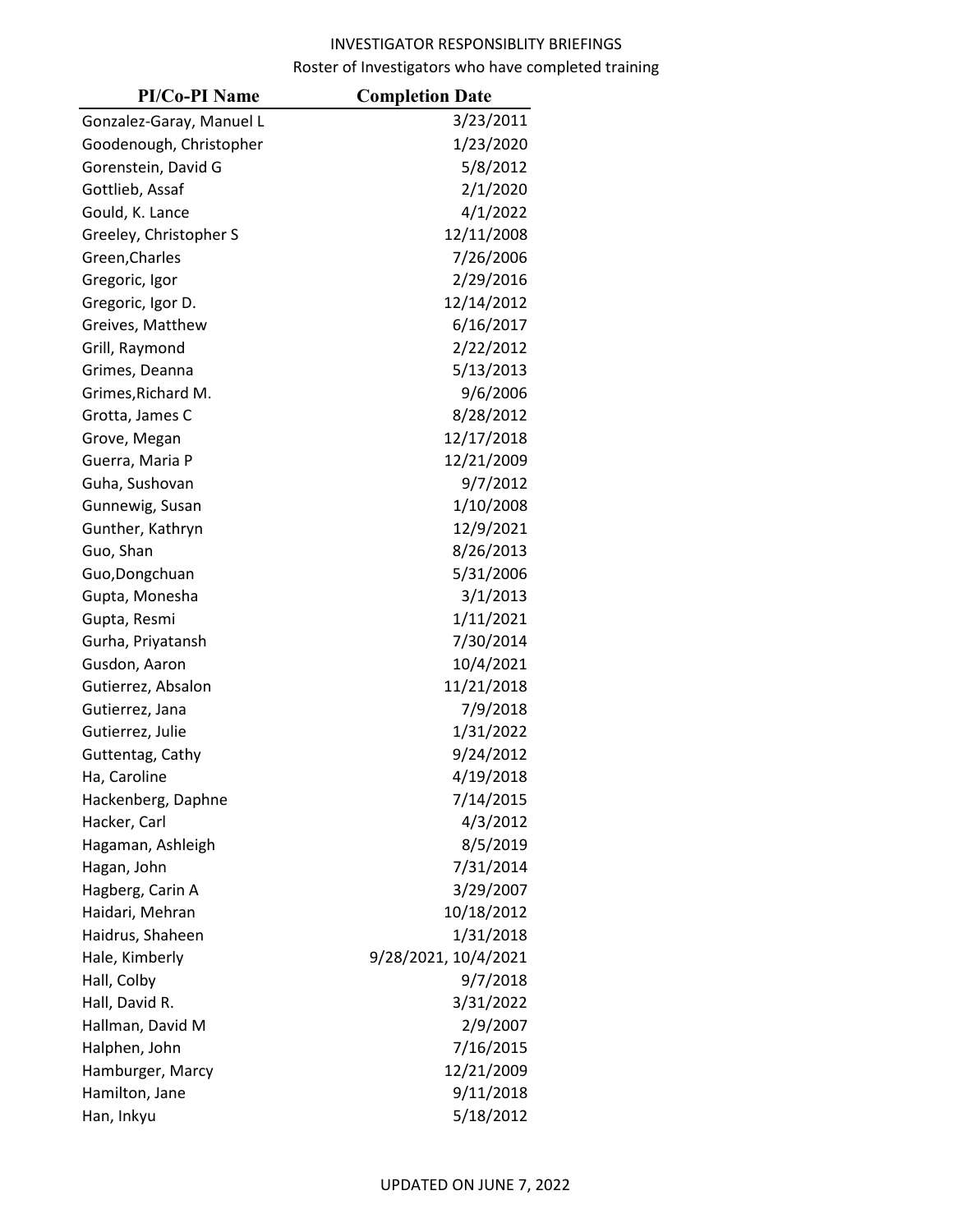| <b>PI/Co-PI Name</b>       | <b>Completion Date</b> |
|----------------------------|------------------------|
| Han, Leng                  | 10/9/2015              |
| Hancock, John              | 4/3/2012               |
| Hanis, Craig               | 5/31/2012              |
| Hardwicke, Robin L         | 6/16/2006              |
| Hardy, Robert J.           | 5/26/2006              |
| Harmancy, Romain           | 7/23/2013              |
| Harper, R Andrew           | 7/31/2014              |
| Harreld, Janet L           | 9/20/2007              |
| Harrington, Daniel         | 8/17/2019              |
| Harris, John Jr.           | 3/14/2016              |
| Harris, Katherine, MD      | 2/7/2020               |
| Harris, Marylyn            | 8/13/2014              |
| Harris, Theodore R         | 3/26/2007              |
| Harting, Matthew           | 4/27/2020              |
| Hartos, Jessica            | 11/22/2021             |
| Harvey, Barrett            | 2/22/2007              |
| Hasan, Khader M.           | 5/18/2006              |
| Hasbun, Rodrigo            | 12/14/2012             |
| Hashmi, Ahmar              | 4/22/2022              |
| Hatton, Gabrielle          | 8/5/2019               |
| Haque, Muhammad            | 3/29/2021              |
| Hayashi, Hitomi            | 1/29/2015              |
| He, Hongying               | 10/16/2016             |
| Heads, Angela              | 8/14/2017              |
| Hebert, Adelaide           | 1/24/2012              |
| Hebert, Emily              | 10/15/2020             |
| Hebert, Sean               | 5/13/2016              |
| Hecht, Jacqueline          | 1/24/2012              |
| Hecht, Steven A            | 10/9/2007              |
| Hedberg, Ann-Marie         | 9/25/2008              |
| Heidelberger, Ruth         | 6/25/2012              |
| Heidelberger, Ruth         | 2/14/2006              |
| Hekel, Barbara E.          | 1/28/2021              |
| Helmer, Kenneth S          | 11/26/2007             |
| Helton, Jeffrey R          | 5/20/2011              |
| Henderson, Andrew          | 10/19/2012             |
| Herbold, John R.           | 4/3/2012               |
| Heredia, Natalia           | 1/8/2021               |
| Heresi, Gloria P           | 8/9/2012               |
| Hergenroeder, Georgene W.  | 6/30/2006              |
| Herin, David               | 8/13/2007              |
| Hernandez, Belinda F.      | 1/9/2013               |
| Hernandez, Daphne          | 1/15/2021              |
| Hernandez-Tejada, Melba    | 8/29/2019              |
| Hernandez-Vargas, Servando | 3/10/2021              |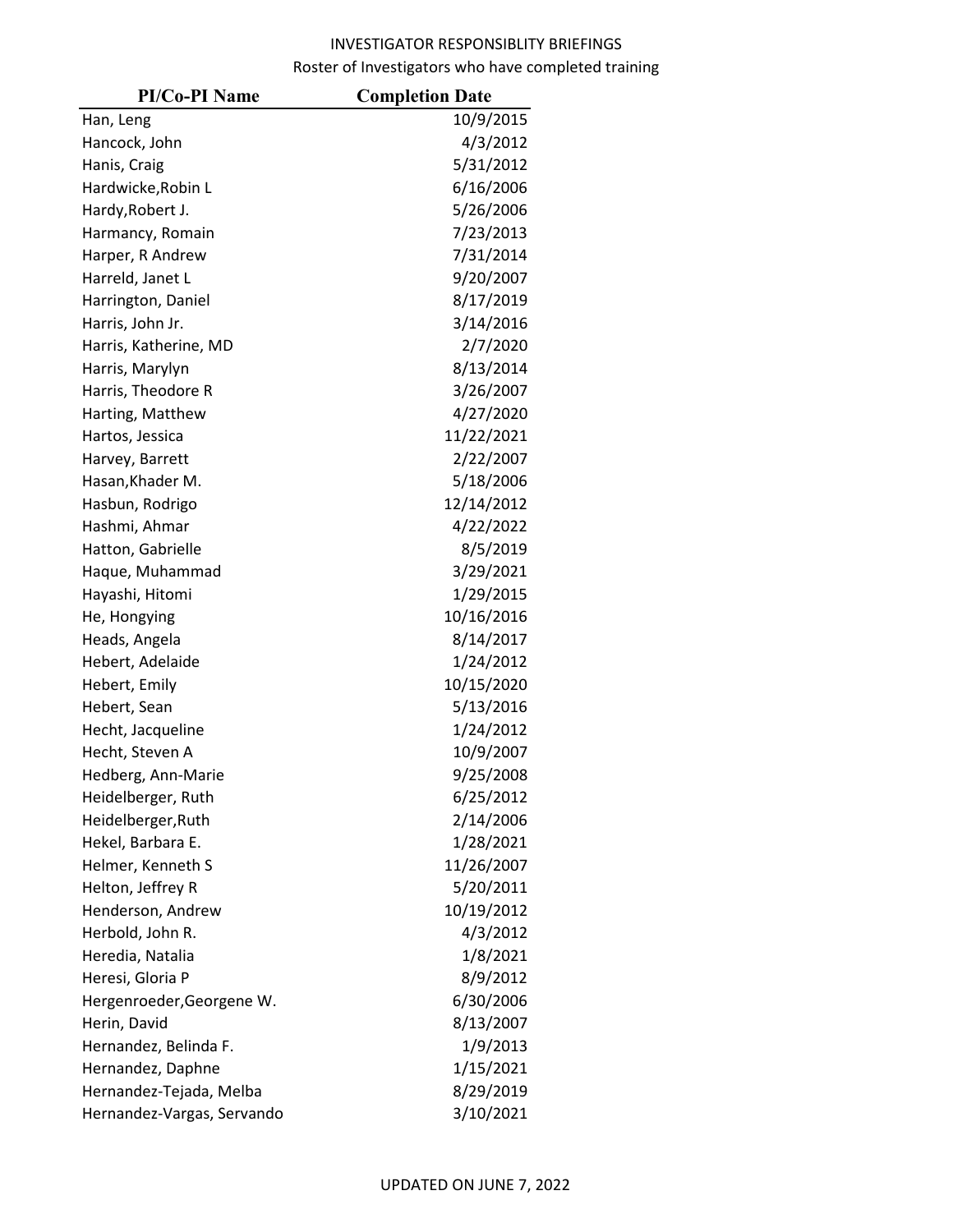| <b>PI/Co-PI Name</b>          | <b>Completion Date</b> |
|-------------------------------|------------------------|
| Herrera, Jose                 | 10/16/2013             |
| Herskovic, Jorge R            | 3/4/2010               |
| Heye, Kristen                 | 3/9/2017               |
| Hickey, Joanne                | 6/28/2012              |
| Higgins, John P               | 6/28/2012              |
| Highfield, Linda              | 7/29/2014              |
| Hill, Jennifer                | 2/22/2012              |
| Hill, Mandy                   | 7/29/2014              |
| Hill, Ryan                    | 9/30/2016              |
| Hixson, James                 | 2/22/2012              |
| Ho, Michael                   | 3/10/2008              |
| Hochman, Jason                | 9/20/2007              |
| Hoelscher, Deanna             | 4/3/2012               |
| Hogan, Jennifer L             | 3/29/2007              |
| Holcomb, John B               | 8/9/2012               |
| Holihan, Julie                | 6/29/2015              |
| Holmes, Holly                 | 8/11/2016              |
| Holmes, Krystal               | 8/6/2020               |
| Holzapfel, MD, MS, Lindsay F. | 10/26/2021             |
| Holzmann-Pazgal, Galit        | 7/9/2012               |
| Homedes, Nuria                | 4/3/2012               |
| Honarpisheh, Pedram           | 5/18/2021              |
| Hong, Sungha                  | 12/6/2018              |
| Hong, Yuh-Fong                | 6/30/2014              |
| Hoot, Nathan                  | 6/18/2014              |
| Hoots, Keith                  | 6/19/2006              |
| Hope, Omotola                 | 9/25/2013              |
| Hossain, Md M                 | 6/12/2009              |
| Hsieh, Knag Lin               | 3/25/2021              |
| Hsu, Chiehwen E               | 5/19/2011              |
| Hsu, Hsien-Yuan               | 6/29/2017              |
| Hsu, Sigmund                  | 11/13/2012             |
| Hu, Bo                        | 2/6/2018               |
| Hu, Hongzhen                  | 4/3/2012               |
| Huang, Shaoling               | 4/12/2013              |
| Huang, Xuelian (Sarah)        | 10/20/2020             |
| Huebinger, Ryan               | 5/21/2019              |
| Huff, Cristina Wallace        | 6/22/2016              |
| Hutchens, Amanda              | 8/7/2013               |
| Huzar, Todd                   | 1/9/2014               |
| Hwang, Kevin O.               | 7/12/2012              |
| Hwang, Lu-Yu                  | 9/10/2012              |
| Ibraheim, Marina              | 6/24/2018              |
| Idowu, Modupe                 | 8/15/2014              |
| Illoh, Kachikwu               | 11/6/2006              |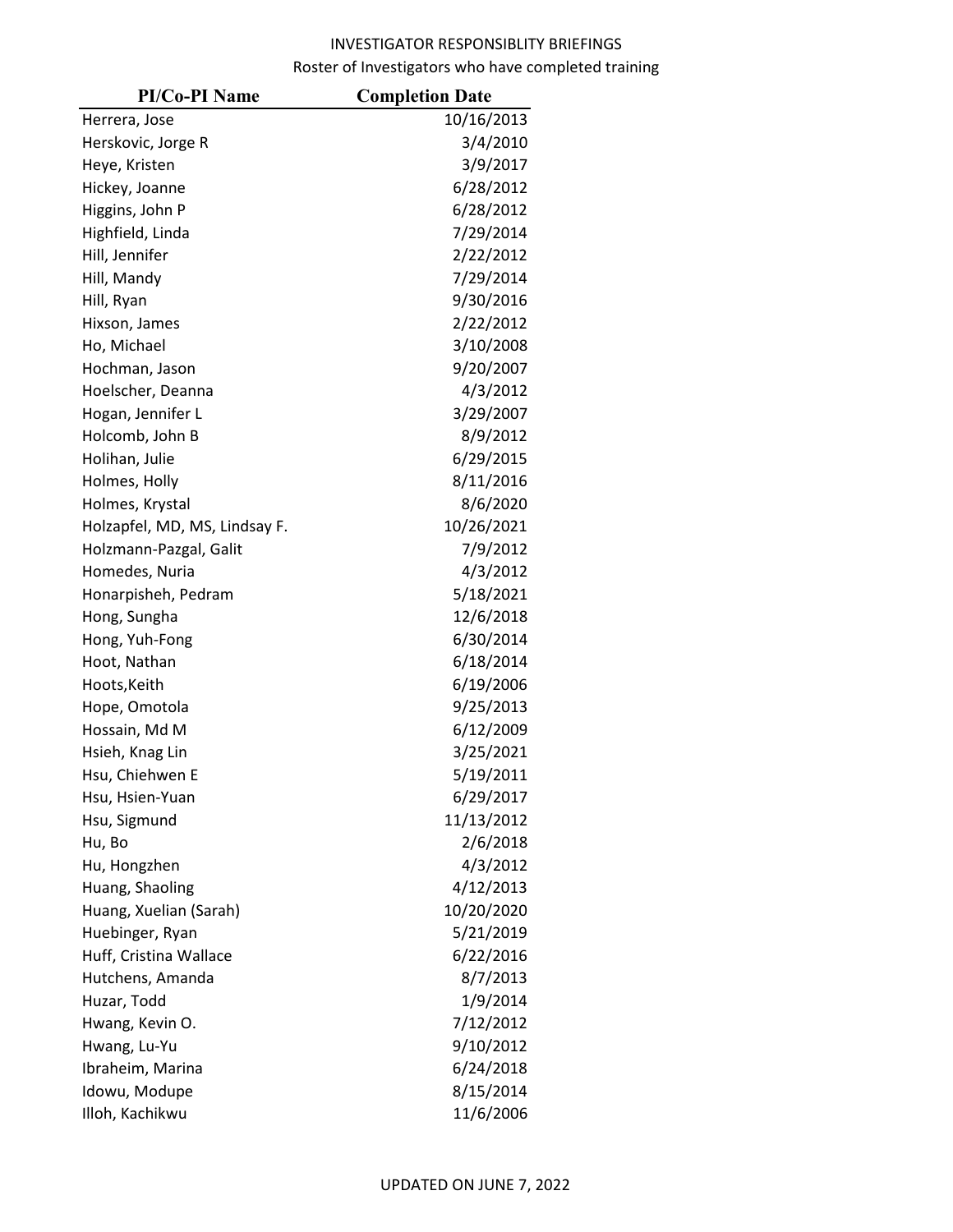| <b>PI/Co-PI Name</b>   | <b>Completion Date</b> |
|------------------------|------------------------|
| Illoh, Orieji C        | 1/24/2007              |
| Ionescu, Bogdan        | 8/5/2019               |
| Irungu, Benson         | 1/23/2014              |
| Iwata, Junichi         | 7/31/2014              |
| Jackson, Maisie        | 2/17/2017              |
| Jackson, Sarah         | 1/13/2022              |
| Jacob, Helder          | 9/9/2019               |
| Jacob, Helder Baldi    | 7/2/2019               |
| Jafar-Nejad, Hamed     | 2/7/2007               |
| Jafri, Syed            | 4/23/2021              |
| Jagannath, Chinnaswamy | 7/26/2013              |
| Jagolino-Cole, Amanda  | 1/21/2021              |
| Jahan-Tigh, Richard    | 11/22/2013             |
| Jani, Pushan           | 6/22/2015              |
| Janz, Roger            | 5/31/2012              |
| Jayaraman, Vasanthi    | 2/22/2012              |
| Jeske, Arthur H        | 12/6/2007              |
| Jetelina, Katelyn      | 11/30/2021             |
| Jeter, Cameron         | 3/7/2017               |
| Jezovnik, Mateja Kaja  | 9/4/2015               |
| Jhaveri, Mansi         | 4/30/2015              |
| Jia, Peilin            | 9/6/2018               |
| Jiang, Xiaoqian        | 4/20/2018              |
| Jiang, Zhi-Dong        | 11/7/2012              |
| Jin, Jianping          | 8/28/2012              |
| Joffe, Erel            | 8/13/2012              |
| John, Susan D.         | 5/5/2006               |
| John, Vivek            | 5/30/2020              |
| Johnson, Anthony       | 4/18/2012              |
| Johnson, Cleverick     | 8/1/2014               |
| Johnson, Constance     | 12/28/2020             |
| Johnson, Craig W.      | 5/19/2006              |
| Johnson, Michele M     | 4/22/2009              |
| Johnson, Philip C      | 9/5/2008               |
| Johnson, Ralph J       | 6/27/2007              |
| Johnson, Ronald        | 1/1/2007               |
| Johnson, Ursula        | 10/9/2015              |
| Johnston, Richard A    | 5/30/2013              |
| Jones, Deborah         | 10/10/2012             |
| Jones, Elizabeth B     | 10/15/2012             |
| Jones, Eric            | 10/22/2014             |
| Jones, Jessica         | 9/28/2020              |
| Jones, Wesley          | 8/13/2019              |
| Joseph, Nitha Mathew   | 10/4/2016              |
| Joseph, Samuel         | 1/14/2018              |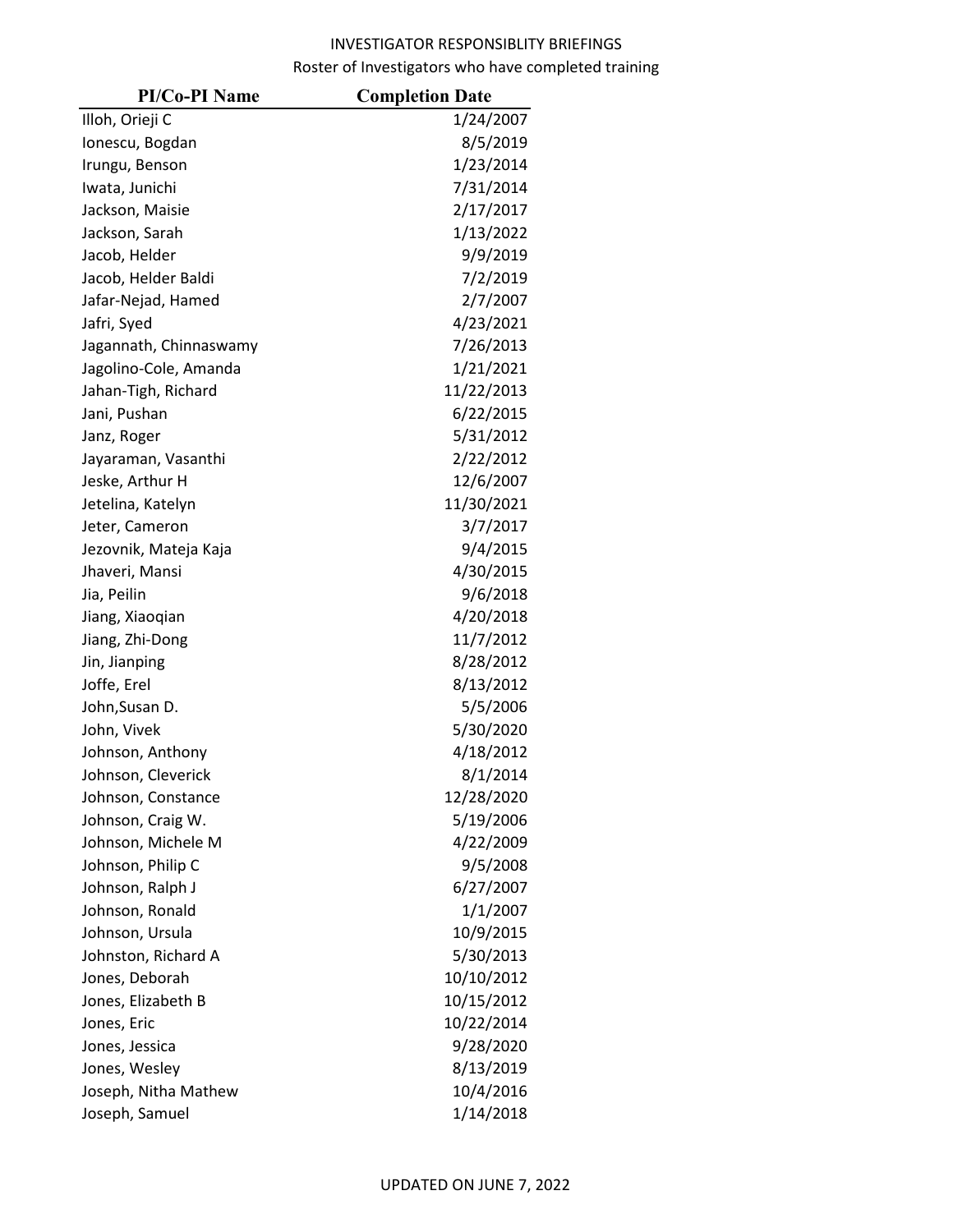| <b>PI/Co-PI Name</b>     | <b>Completion Date</b> |
|--------------------------|------------------------|
| Jou, Tzuchen             | 1/30/2021              |
| Jumean, Marwan           | 6/6/2019               |
| Ju, Changqing            | 3/29/2018              |
| Ju, Hsiao-Hui            | 3/14/2021              |
| Jun, Goo                 | 9/10/2018              |
| Juneja, Harinder S       | 1/23/2008              |
| Jung, Joo Eun            | 3/5/2019               |
| Jung, Kwang Hee          | 7/31/2014              |
| Juranek, Jenifer         | 4/5/2010               |
| Justice, Nicholas        | 6/19/2013              |
| Kahan, Barry D           | 12/12/2007             |
| Kala, Jaya               | 8/7/2019               |
| Kalamangalam, Giridhar P | 6/25/2012              |
| Kamali, Arash            | 4/20/2021              |
| Kandar, Ankur            | 9/13/2011              |
| Kang, Duck-Hee           | 11/15/2012             |
| Kantharia, Bharat K      | 3/18/2013              |
| Kao, Lillian S           | 10/25/2012             |
| Kapczinski, Flavio       | 3/27/2014              |
| Kaplan, Heidi B.         | 3/12/2012              |
| Kaplow, Julie            | 9/18/2014              |
| Kapoor, Ashish           | 4/21/2022              |
| Karfunkle, Benjamin      | 2/1/2022               |
| Karlstaedt, Anja         | 1/4/2019               |
| Karmouty-Quintana, Harry | 4/10/2013              |
| Kasper, Fred             | 10/29/2014             |
| Katakam, Lakshmi         | 2/8/2012               |
| Katancik, James A        | 10/9/2007              |
| Katigbak, Carina         | 9/15/2021              |
| Katz, Stephen M          | 12/12/2007             |
| Kau, Chung H             | 12/12/2007             |
| Kaur, Balveen            | 9/1/2017               |
| Kawaguchi, Akemi         | 8/22/2014              |
| Keahey, Pelham           | 12/5/2016              |
| Kee, Patrick             | 1/18/2012              |
| Keefe, Rachael           | 5/5/2015               |
| Kelder, Steve            | 5/6/2018               |
| Kellems, Rodney E.       | 2/6/2006               |
| Kendzor, Darla E         | 5/19/2010              |
| Kennedy, Kathleen        | 4/16/2012              |
| Keosayin, Diana          | 8/15/2019              |
| Kerman, Ronald H         | 11/20/2007             |
| Khalil, Elaine           | 8/4/2014               |
| Khalil, Samia N          | 3/27/2013              |
| Khan, Amir M.            | 6/12/2006              |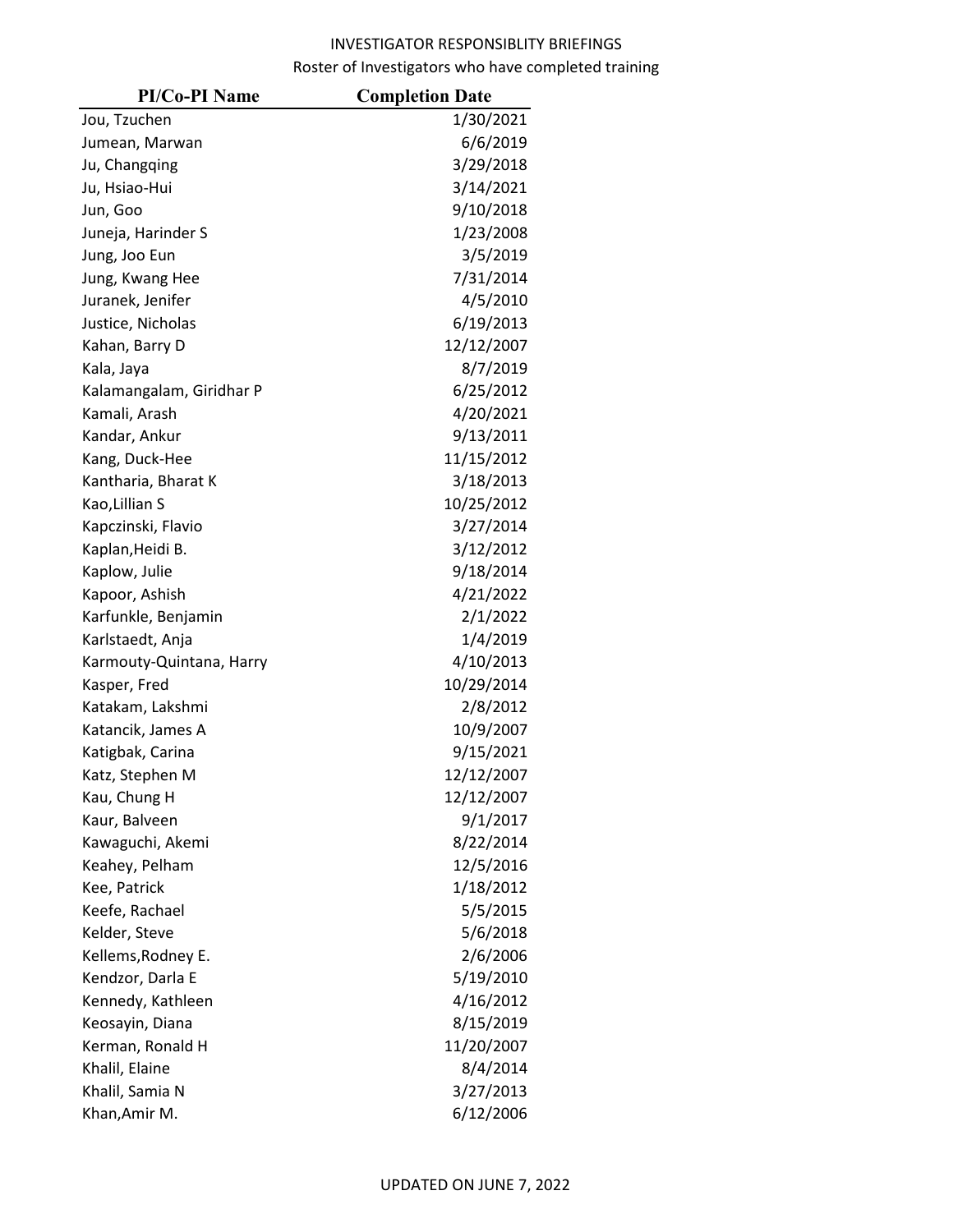| <b>PI/Co-PI Name</b>    | <b>Completion Date</b> |
|-------------------------|------------------------|
| Kharas, Natasha         | 1/31/2019              |
| Kiat-amnuay, Sudarat    | 4/12/2013              |
| Kiley, Amy              | 9/27/2018              |
| Kim, Charissa           | 7/29/2019              |
| Kim, Daniel             | 10/11/2018             |
| Kim, Dong H             | 4/22/2009              |
| Kim, Eunhee             | 10/12/2017             |
| Kim, Gab Seok           | 5/10/2021              |
| Kim, Hyunggun           | 7/31/2012              |
| Kim, Kangho             | 8/11/2021              |
| Kim, Nayun              | 4/20/2015              |
| Kim, Pora               | 8/25/2021              |
| Kim, Seonhee            | 5/17/2010              |
| Kim, Stella Hyuna       | 9/20/2021              |
| Kim, Sun-Young          | 1/2/2013               |
| Kim, Yejin              | 10/4/2021              |
| Kim, Youngran           | 3/23/2017              |
| Kim, Soeun              | 5/17/2010              |
| King, Nicholas          | 1/16/2018              |
| King, Brent             | 5/3/2006               |
| Kirkpatrick, Timothy C. | 2/15/2022, 5/10/22     |
| Kitagawa, Ryan          | 4/23/2021              |
| Klawans, Michelle       | 10/21/2021             |
| Klegerman, Melvin E     | 4/12/2013              |
| Klein, John             | 2/27/2012              |
| Ko, Tien C              | 11/16/2007             |
| Kobori, Nobuhide        | 6/27/2007              |
| Koch, Stephen M         | 3/24/2007              |
| Koehler, Theresa        | 7/6/2012               |
| Koenig, Mary Kay        | 10/14/2009             |
| Koerner, Christine E    | 12/6/2007              |
| Koh, Sheila H           | 9/22/2010              |
| Kohl, Harold            | 4/3/2012               |
| Kolonin, Mikhail G      | 12/6/2012              |
| Komatsu, Yoshihiro      | 6/18/2013              |
| Kone, Bruce C.          | 8/29/2012              |
| Konovalova, Anna        | 4/17/2019              |
| Korf, Janelle           | 2/4/2022               |
| Kosoko, Adeola          | 9/13/2016              |
| Kots, Alexander Y       | 3/23/2010              |
| Kozar, Rosemary         | 1/23/2013              |
| Krachler, Anne-Marie    | 5/7/2018               |
| Kramer, Larry A.        | 5/16/2006              |
| Krause, Trudy           | 8/21/2014              |
| Kreuzer, Stefan         | 4/14/2014              |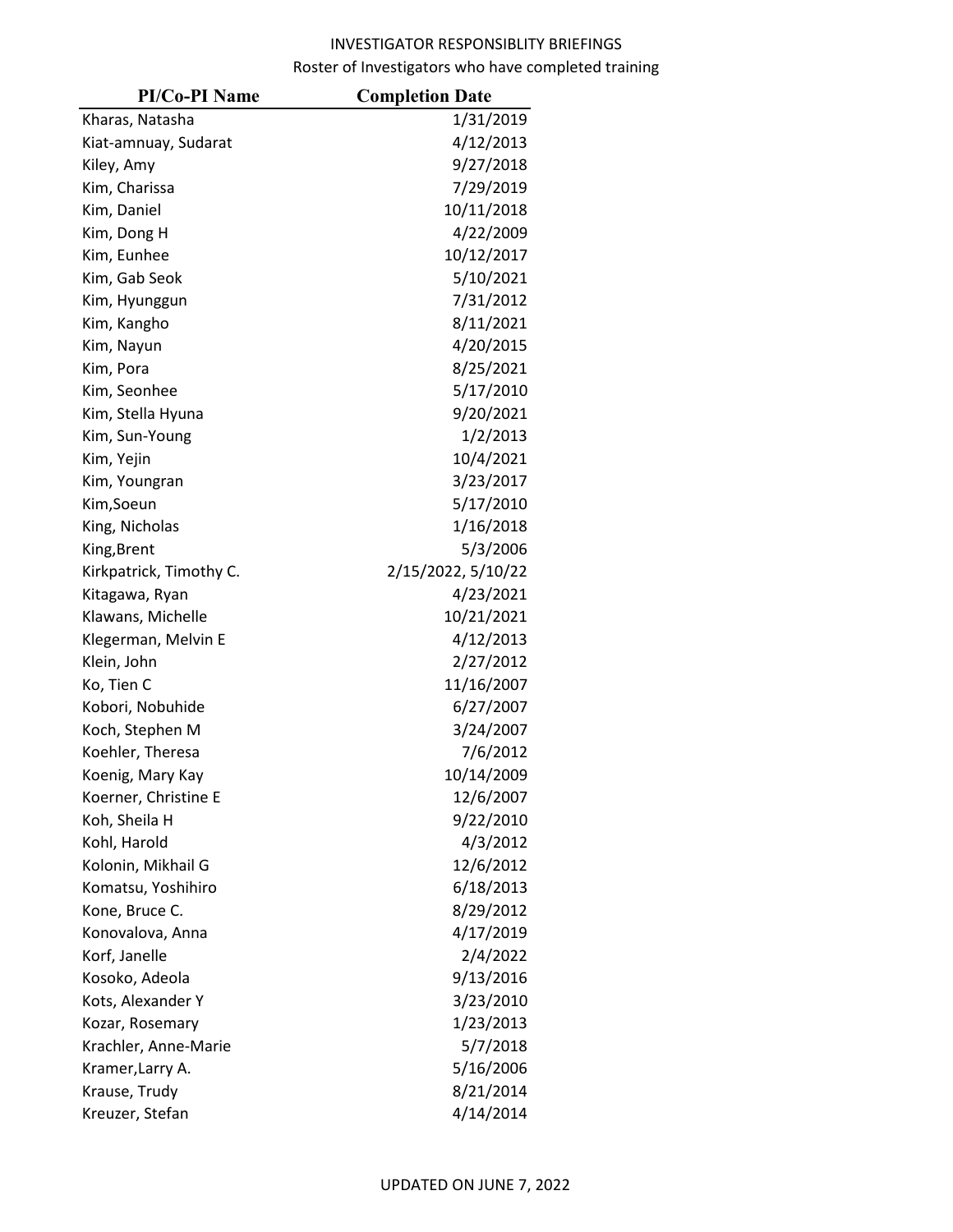| <b>PI/Co-PI Name</b>     | <b>Completion Date</b> |
|--------------------------|------------------------|
| Krucke, Gus              | 4/3/2012               |
| Kuang, Shao-Qing         | 9/15/2014              |
| Kulkarni, Anil D         | 11/20/2007             |
| Kulmacz, Richard         | 7/3/2012               |
| Kumar, Kartik            | 8/1/2014               |
| Kumar, Nitya             | 2/2/2016               |
| Kwak, Min Ji             | 4/30/2020              |
| Kwartler, Callie         | 8/5/2017               |
| Kwater, Andrzej          | 3/6/2019               |
| Kwon, Sun Kuk            | 5/2/2011               |
| Lai, Dejian              | 7/21/2009              |
| Lairson, David           | 4/3/2012               |
| Lake, Jordan             | 9/16/2016              |
| Lakschevitz, Flavia      | 10/17/2016             |
| Lally, Kevin P           | 5/7/2010               |
| Landrum, Apollonia       | 2/4/2019               |
| Landry, Kennessa         | 4/14/2022              |
| Landry, Susan            | 9/18/2012              |
| Lane, Scott D.           | 8/9/2012               |
| Langabeer II, James R    | 6/28/2010              |
| Lankford, Jeremy         | 4/10/2019              |
| Lanza, Kevin             | 10/4/2021              |
| Lappin, Jacqueline       | 1/20/2010              |
| Lasky, Robert E.         | 6/12/2006              |
| Latson, Diane            | 11/26/2007             |
| Leake, Samuel            | 9/16/2014              |
| Lecumberri, Nuria Lacuey | 1/11/2021              |
| Le, Yen-Chi              | 8/17/2021              |
| Lee, Angel W             | 2/4/2009               |
| Lee, Cheng C             | 9/6/2013               |
| Lee, Chun-The            | 8/4/2016               |
| Lee, Dung-Fang           | 3/14/2016              |
| Lee, Grace               | 2/27/2015              |
| Lee, Hannah              | 8/5/2014               |
| Lee, Jessica             | 4/30/2020              |
| Lee, Juneyoung           | 12/9/2018              |
| Lee, Kevin               | 8/22/2020              |
| Lee, Kiwon               | 8/28/2012              |
| Lee, MinJae              | 8/8/2014               |
| Lee, Miryoung            | 10/4/2017              |
| Lee, Tae Jin             | 4/29/2021              |
| Leffa, Daniela           | 7/22/2014              |
| Lemley, Sherry           | 2/1/2016               |
| Leos, Rhoda              | 11/26/2020             |
| Lesser, Jary M           | 2/7/2007               |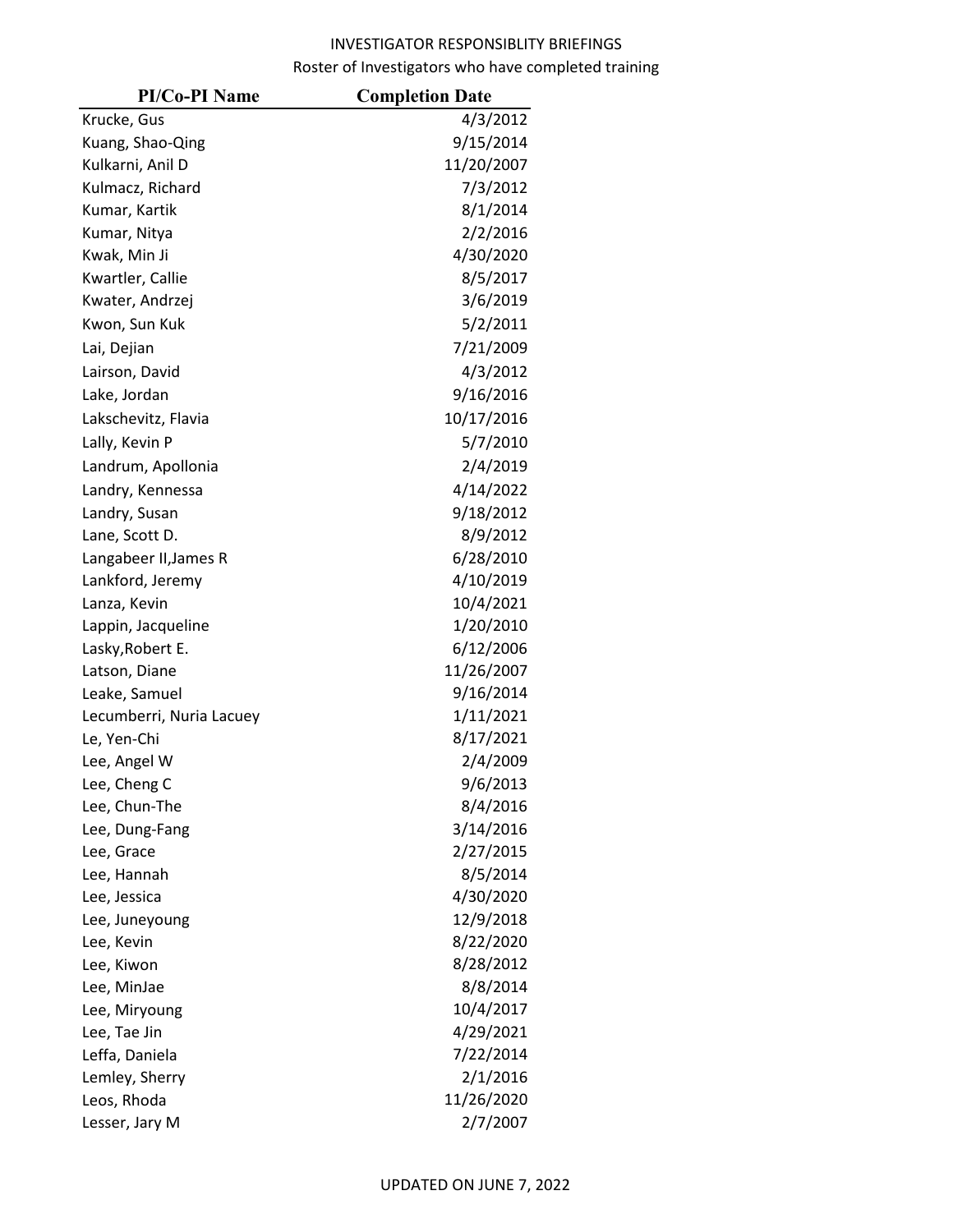| <b>PI/Co-PI Name</b>   | <b>Completion Date</b> |
|------------------------|------------------------|
| Letra, Ariande         | 8/25/2011              |
| Levental, Ilya         | 9/4/2012               |
| Lewis, Cole            | 12/6/2018              |
| Lewis, Dorothy E       | 12/14/2009             |
| Lhatoo, Samden         | 1/19/2019              |
| Li, Jun                | 6/6/2017               |
| Li, Li                 | 6/12/2018              |
| Li, Linda              | 12/1/2020              |
| Li, Melissa Y          | 1/20/2011              |
| Li, Min                | 1/21/2011              |
| Li, Ruosha             | 4/30/2021              |
| Li, Sheng              | 7/31/2009              |
| Li, Wei                | 7/8/2009               |
| Li, Wenbo              | 9/17/2018              |
| Li, Wenliang           | 8/24/2014              |
| Li, Xiaoyan            | 4/19/2019              |
| Li, Yi-Ping            | 7/3/2013               |
| Li, Yong               | 7/10/2012              |
| Li, Ziyin              | 7/28/2011              |
| Liang, Mike            | 6/29/2015              |
| Liaw, Shih-Ning        | 4/16/2007              |
| Lichtenberger, Leonard | 1/30/2012              |
| Lillibridge, Kristy M  | 3/26/2007              |
| Lillibridge, Scott R   | 3/26/2007              |
| Lin, Lawrence          | 1/15/2018              |
| Lin, Pey-Yi            | 4/6/2015               |
| Lin, Tao               | 12/5/2013              |
| Lincoln, John          | 2/6/2013               |
| Linder, Stephen H      | 7/19/2007              |
| Lindsey, John W        | 11/6/2006              |
| Ling, Jiqiang          | 8/4/2014               |
| Little Deborah         | 1/16/2019              |
| Liu, Chih-Chin         | 1/3/2011               |
| Liu, Fudong            | 10/6/2015              |
| Liu, Jun               | 4/9/2009               |
| Liu, Qingyun           | 7/8/2013               |
| Liu, Xiaoming          | 9/14/2007              |
| Liu, Yin               | 3/15/2011              |
| Liu, Ying              | 9/12/2014              |
| Liu, Yuying            | 2/22/2012              |
| Llorens, Ashlie        | 1/5/2015               |
| Lloyd, Linda           | 4/3/2012               |
| Lodato, Robert F       | 5/7/2008               |
| Lombardi, Raffaella    | 8/5/2014               |
| Loose, David           | 1/25/2012              |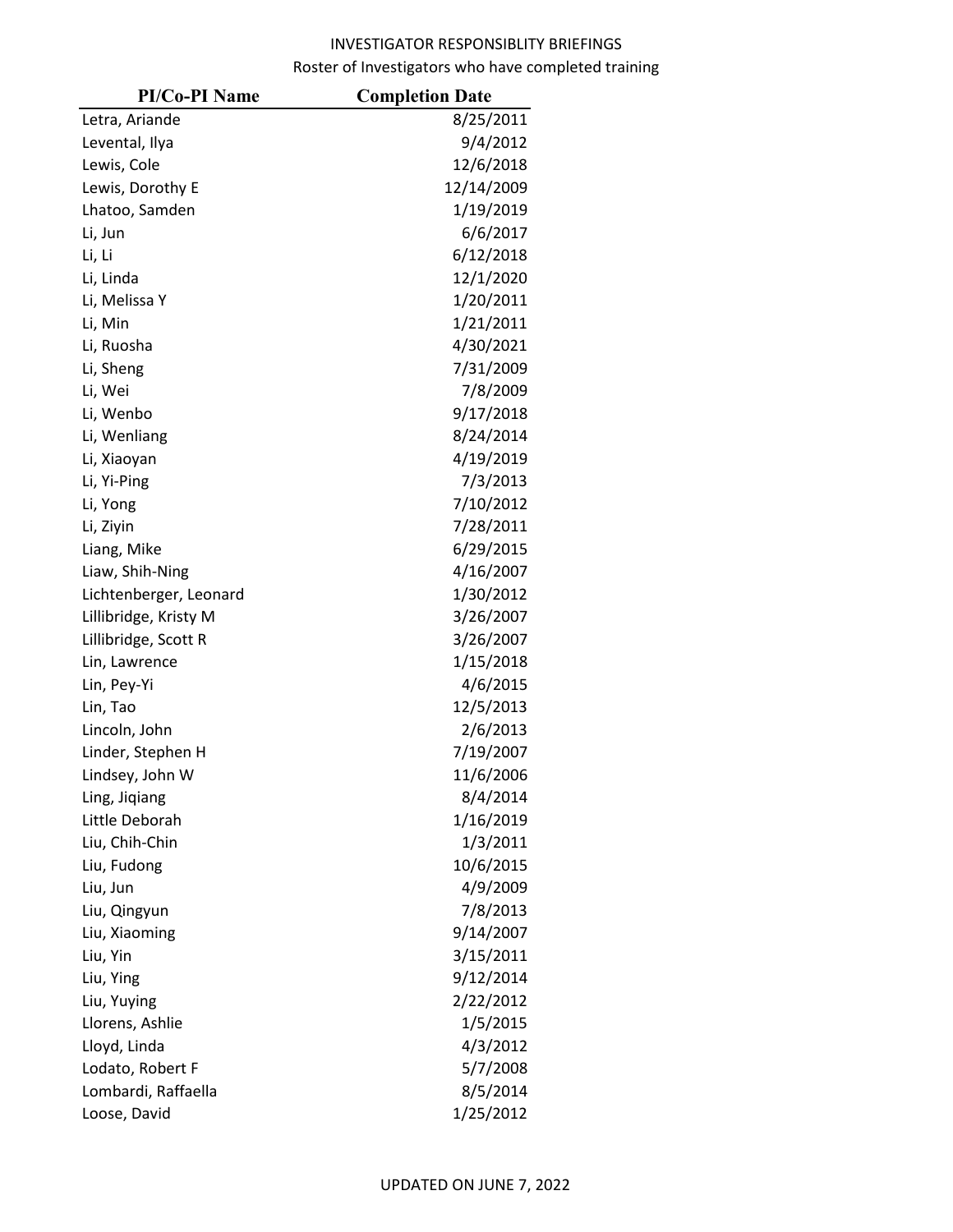| <b>PI/Co-PI Name</b>   | <b>Completion Date</b> |
|------------------------|------------------------|
| Lopez, David S         | 10/7/2010              |
| Lopez, George A        | 5/12/2011              |
| Lopez, Lina M          | 4/5/2007               |
| Lopez, Maria D         | 1/1/2007               |
| Lopez, Suzanne         | 11/7/2012              |
| Lorenz, Michael        | 4/15/2013              |
| Lou, Yahuan            | 12/12/2007             |
| Loughhead, Penelope    | 4/22/2016              |
| Love, Latanya          | 8/6/2014               |
| Love, Mary             | 12/8/2020              |
| Loveland, Katherine A. | 7/27/2006              |
| Loyalka, Pranav        | 6/25/2012              |
| Loza, Maria            | 4/13/2022              |
| Lu, Yujie              | 2/10/2014              |
| Luber, Samuel          | 7/10/2012              |
| Lucci, Joseph          | 4/3/2014               |
| Ludington, John R      | 10/9/2007              |
| Lunstroth, Rebecca     | 3/5/2009               |
| Luo, Sheng T           | 7/21/2009              |
| Luo, Xi                | 4/2/2019               |
| Luong, Amber U         | 3/1/2013               |
| Lupo, Philip J         | 10/14/2009             |
| Lyons, Lillian C       | 12/12/2007             |
| Lyons, Mandi           | 4/14/2022, 4/25/2022   |
| Lyuksyutova, Olga I    | 3/6/2008               |
| Ma, Cheng              | 9/15/2021              |
| Ma, Jianzhong          | 10/16/2013             |
| Machicao, Victor       | 3/7/2012               |
| Magbegor, Saint        | 10/12/2021             |
| Mahan, Kristin         | 10/1/2019              |
| Mahmood, Naveen        | 4/19/2022              |
| Maili, Lorena          | 2/27/2019              |
| Majid, Ruckshanda      | 1/9/2020               |
| Mamenko, Mykola        | 6/26/2015              |
| Maniskas, Michael      | 12/7/2018              |
| Mann, Elizabeth A      | 7/1/2010               |
| Mann, Lovepreet        | 8/2/2013               |
| Mao, Chai-An           | 4/6/2016               |
| Marco, Rex A           | 5/19/2009              |
| Marcus, Marianne T.    | 8/30/2012              |
| Margolin, William      | 6/7/2012               |
| Marian, Ali J          | 10/18/2012             |
| Markham, Christine     | 2/22/2007              |
| Markham, Travis        | 11/6/2018              |
| Marko, Dritana         | 9/2/2014               |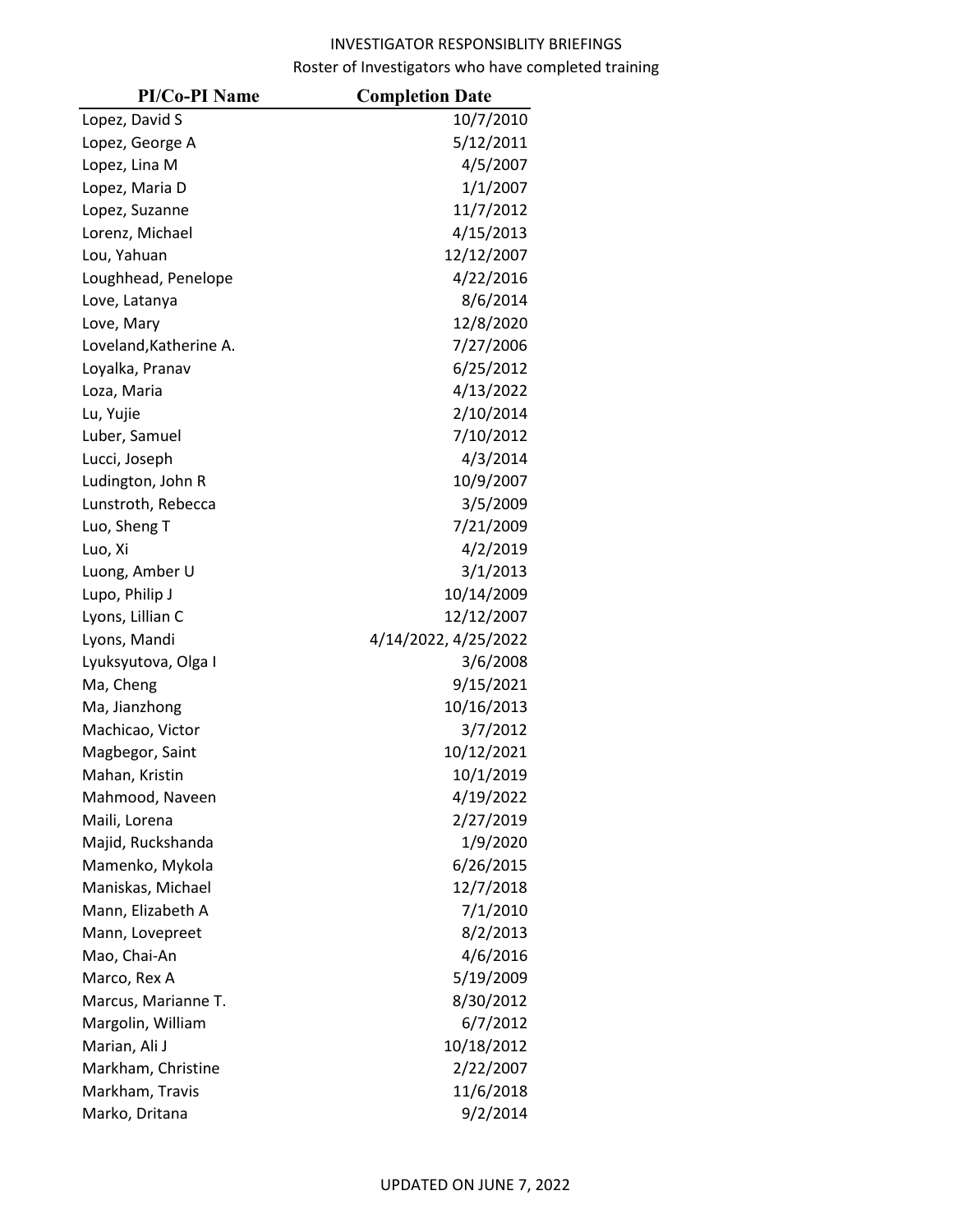| <b>PI/Co-PI Name</b>    | <b>Completion Date</b> |
|-------------------------|------------------------|
| Marreddy, Sirisha       | 11/11/2020             |
| Marrelli, Sean          | 9/5/2017               |
| Marshak, David          | 1/30/2012              |
| Marshall, Allison       | 1/31/2022              |
| Martin, Emil            | 7/6/2012               |
| Massey, Steve           | 4/16/2012              |
| Mathew, Matthew Sunil   | 3/10/2022              |
| Mathis, Kenneth         | 5/26/2021              |
| Matuszczak, Maria       | 7/5/2006               |
| Maus, Erik A            | 6/23/2011              |
| Maxwell, Taylor J       | 9/3/2010               |
| May, Sarah              | 1/25/2021              |
| Mayes, Maureen D        | 6/11/2013              |
| Mazharuddin, Samir      | 7/12/2019              |
| Mbue, Ngozi             | 7/29/2014              |
| McAlister, Alfred L     | 11/22/2010             |
| McBride, Devin          | 7/21/2017              |
| McBride, Devin          | 11/19/2018             |
| McCarthy, James J.      | 8/14/2012              |
| McCarty, Nami           | 1/24/2007              |
| McCool, Caroline        | 1/17/2019              |
| McCormick, Joseph       | 4/3/2012               |
| McCullough, Louise      | 1/26/2016              |
| McCurdy, Sheryl A       | 2/22/2007              |
| McGarvey, William C     | 5/19/2009              |
| McGuire, Mary           | 3/31/2015              |
| McKieran, Laura         | 2/22/2012              |
| McPherson, David D      | 7/12/2012              |
| McWhorter, John Wesley  | 12/16/2020             |
| Mehta, Jaideep          | 8/4/2014               |
| Mei, Fang               | 8/6/2014               |
| Meininger, Janet        | 6/28/2012              |
| Mejia, Eliana Bonfante  | 3/15/2016              |
| Melchor, Margo          | 12/17/2014             |
| Mellott, Karen          | 6/4/2014               |
| Mena, Kristina D        | 2/9/2007               |
| Mendez, Donna           | 9/17/2016              |
| Mendez-Figueroa, Hector | 9/16/2013              |
| Menon, Neethu Mohan     | 8/31/2018              |
| Messiah, Sarah E.       | 3/9/2022               |
| Meter, Michael Van      | 3/12/2018              |
| Meyer, Thomas           | 5/17/2017              |
| Meyers, Deborah E       | 8/29/2008              |
| Miao, Hongyu            | 4/9/2021               |
| Mikhail, Osama          | 5/1/2012               |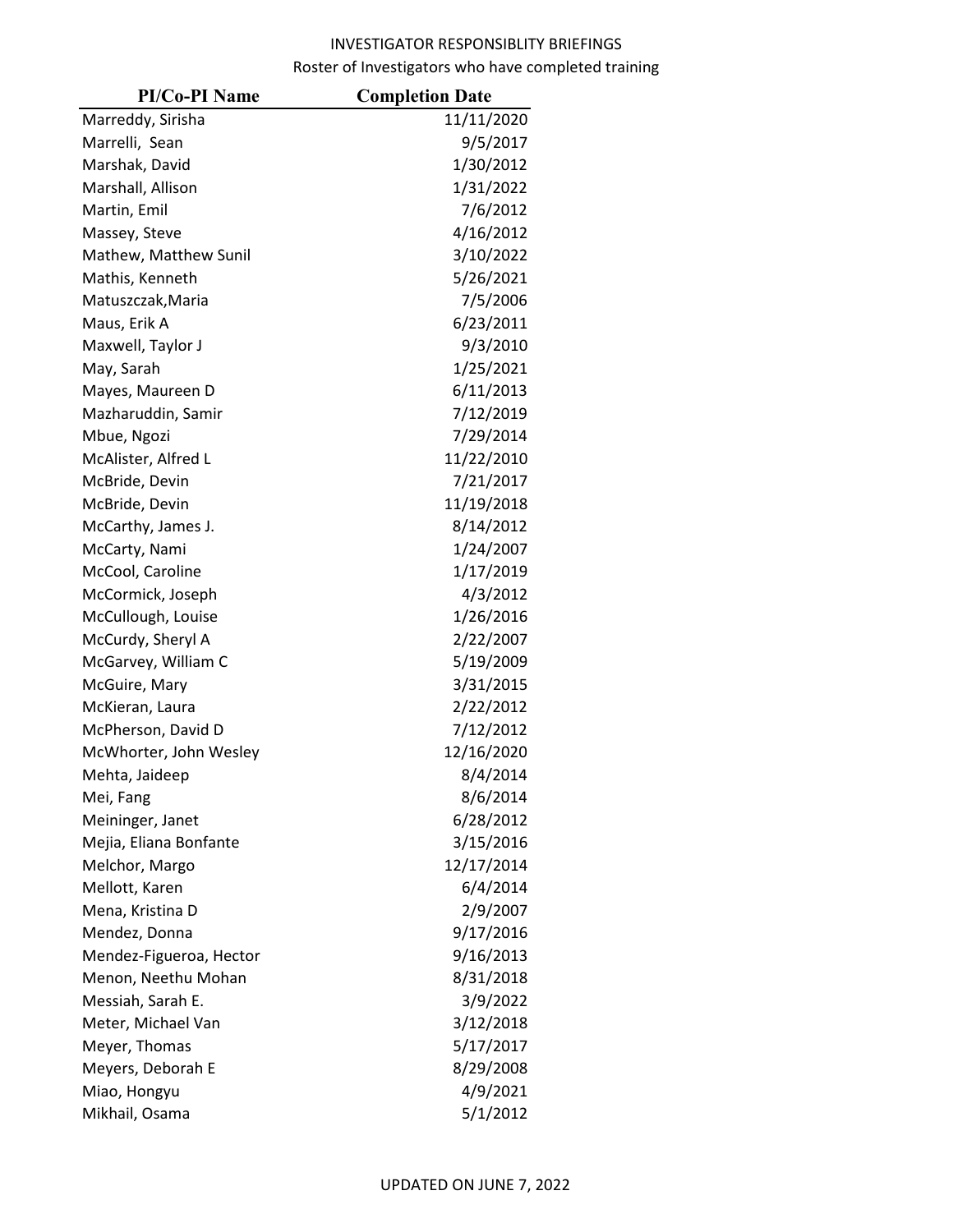| <b>PI/Co-PI Name</b>    | <b>Completion Date</b> |
|-------------------------|------------------------|
| Milewicz, Dianna        | 12/2/2011              |
| Mileykovskaya, Eugenia  | 9/14/2007              |
| Milhoan, Madison        | 5/24/2017              |
| Millas, Stefanos        | 6/29/2015              |
| Miller, Brandon         | 2/5/2022               |
| Miller, harold          | 8/8/2014               |
| Miller, Rachel          | 9/12/2013              |
| Millner, Keith          | 9/20/2010              |
| Mills, Britain          | 9/5/2014               |
| Mills, Stephen          | 3/8/2012               |
| Mills, Tingting         | 2/4/2015               |
| Milton, Russell         | 9/6/2019               |
| Mintz-Hittner, Helen A. | 4/30/2017              |
| Mirhaji, Parsa          | 5/23/2006              |
| Mitchell, Laura E       | 4/23/2009              |
| Mobley, Alexis          | 12/3/2020              |
| Modem, Vinai            | 10/31/2016             |
| Moeller, Gerard         | 5/2/2012               |
| Moise, Kenneth          | 1/9/2014               |
| Montroy, Janelle        | 8/12/2019              |
| Moore, Brianna          | 3/10/2020              |
| Moore, Frank            | 4/3/2012               |
| Moore, Heather          | 10/30/2014             |
| Moore, Laura J.         | 9/6/2013               |
| Moore, Meredith L       | 7/31/2008              |
| Moore-Olufemi, Stacey D | 7/8/2009               |
| Moore, Travis           | 9/13/2021              |
| Morales, Rodrigo        | 1/7/2013               |
| Morandi, Maria T        | 2/9/2007               |
| Morano, Kevin A         | 2/22/2008              |
| Moreno,Carlos A.        | 5/19/2006              |
| Moreno-Gonzalez, Ines   | 4/4/2013               |
| Morgan, Robert O        | 12/21/2009             |
| Morin, Ashley           | 11/11/2021             |
| Morris, Donna           | 8/19/2014              |
| Morrison, Alanna C      | 7/25/2012              |
| Moruno-Manchon, Jose F. | 6/30/2021              |
| Mosher, John            | 8/15/2018              |
| Mossaad, Afnan          | 4/23/2020              |
| Moulik, Mousumi         | 8/31/2012              |
| Moye III, Lemuel A.     | 2/13/2013              |
| Mu, Xiaodong            | 10/20/2015             |
| Mullassery, Daisy       | 4/8/2022, 3/26/2022    |
| Mueck, Krislynn         | 7/1/2015               |
| Mullen, Patricia Dolan  | 4/3/2012               |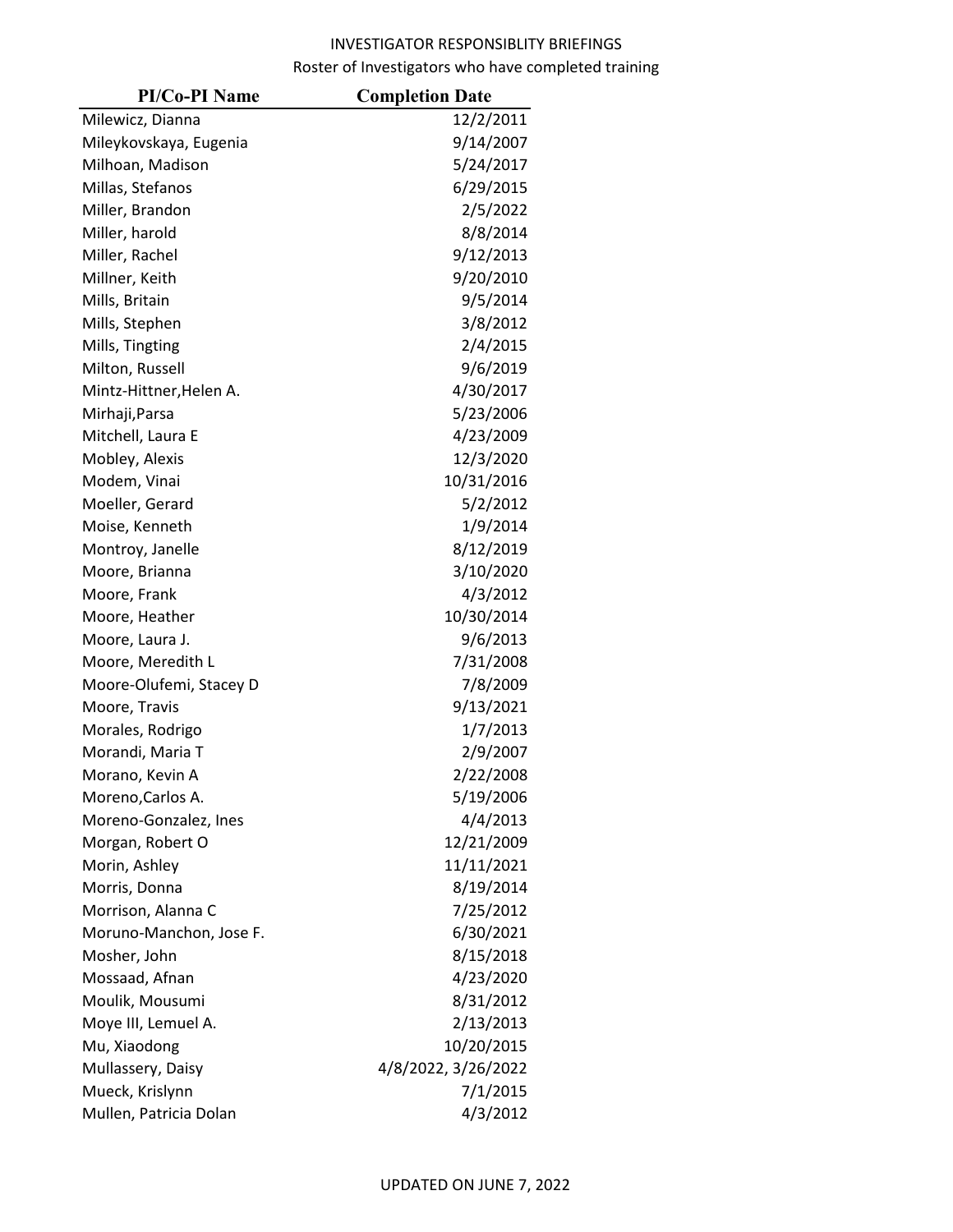| <b>PI/Co-PI Name</b>   | <b>Completion Date</b> |
|------------------------|------------------------|
| Munoz, Alvaro Coronado | 3/26/2018              |
| Munoz, Roger Arce      | 1/26/2021              |
| Murphy, Caitlin        | 9/20/2021              |
| Murray, Barbara        | 6/12/2006              |
| Murray, Nancy G        | 3/26/2007              |
| Murthy, Bhamidipati    | 8/31/2006              |
| Myneni, Sahiti         | 3/24/2014              |
| Nagayama, Shin         | 3/5/2009               |
| Nagayama, Shin         | 3/5/2009               |
| Nair, Sindhu           | 9/30/2013              |
| Nakayama, Naoki        | 8/25/2011              |
| Narang, Sandeep        | 12/9/2014              |
| Narayan, Maitreyi      | 7/21/2020              |
| Narayana, Ponnada A.   | 9/4/2012               |
| Narkar, Vihang A       | 8/3/2010               |
| Nathan, Sriram         | 2/29/2016              |
| Neill, Sarah           | 12/3/2019              |
| Nelson, Flavia M       | 2/26/2013              |
| Ness, Roberta B        | 3/5/2009               |
| Nettleton, Jennifer A  | 7/31/2008              |
| Neumann, Ana           | 8/26/2013              |
| Nevah Rubin, Moises    | 8/8/2014               |
| Newlin, Elizabeth      | 5/12/2017              |
| Nguyen, Binh           | 11/5/2018              |
| Nguyen, Joanne         | 8/6/2014               |
| Nguyen, Ngan           | 8/6/2019               |
| Nguyen, Trinh          | 5/27/2013              |
| Nichols, Donna         | 8/18/2014              |
| Ning, Jing             | 10/14/2009             |
| Nishiyama, Yasuhiro    | 5/1/2012               |
| Noblet, Jennifer       | 8/17/2021              |
| Normand, Katherine C.  | 3/6/2008               |
| Norris, Steven J.      | 3/9/2006               |
| Northrup, Hope         | 10/25/2012, 5/13/2022  |
| Northrup, Thomas       | 8/10/2016              |
| Novak, Karen           | 10/3/2013              |
| Novelo, Luis G Leon    | 9/27/2021              |
| Novy, Tyler            | 5/30/2018              |
| Nugent, Elizabeth      | 8/7/2014               |
| Numan, Mohammed T      | 5/4/2010               |
| Nyitray, Alan          | 9/28/2012              |
| Obeidi, Ali            | 7/15/2010              |
| O'Brien, John          | 9/24/2012              |
| Ochoa, Theresa J       | 10/26/2009             |
| Ogbureke, Kalu         | 12/18/2012             |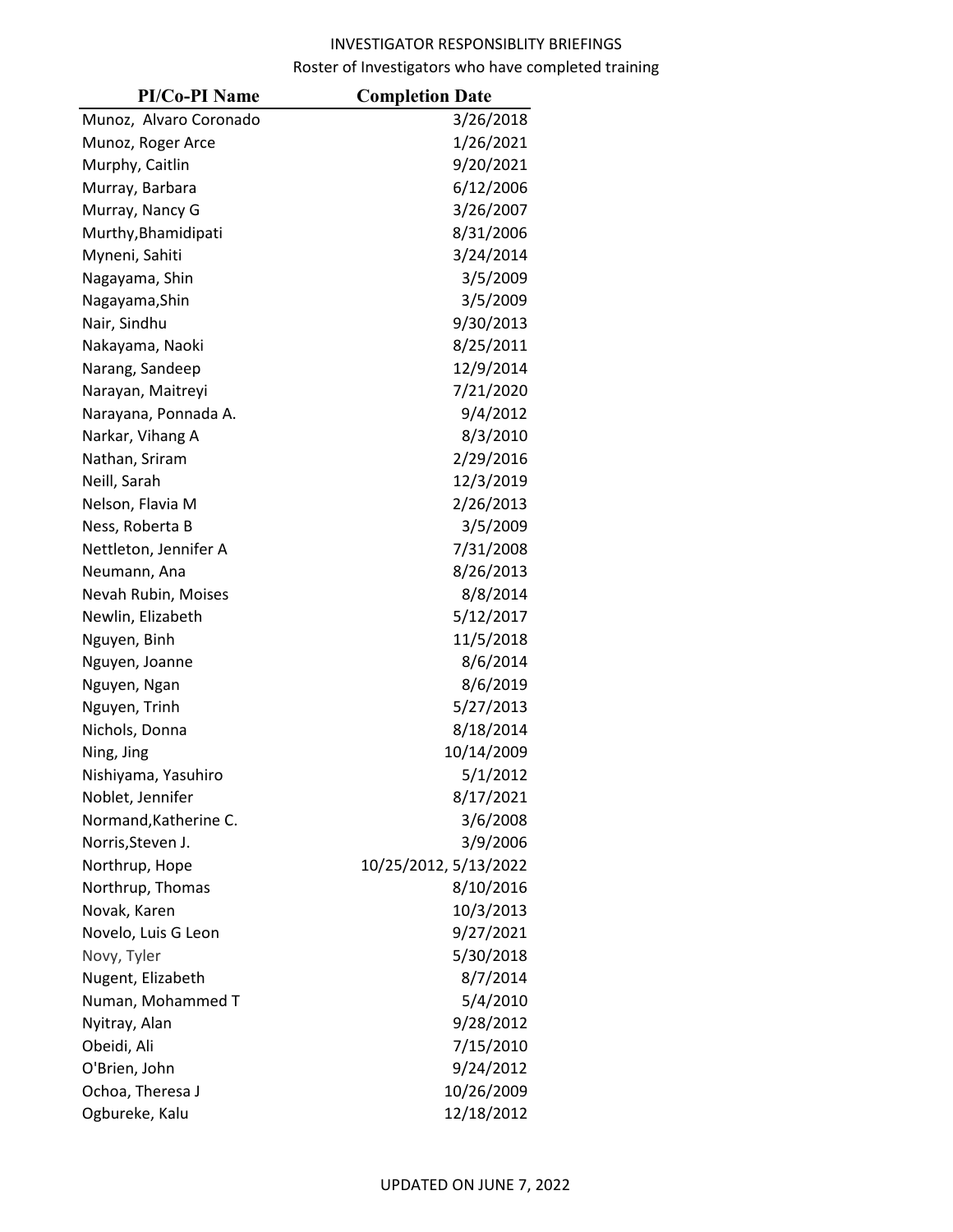| <b>PI/Co-PI Name</b>       | <b>Completion Date</b> |
|----------------------------|------------------------|
| Oh, Yoonkyung              | 7/11/2018              |
| Ohen, Omonele A            | 3/6/2008               |
| Okafor, Nnaemeka           | 8/6/2014               |
| Okhuysen, Pablo C          | 11/7/2012              |
| Oldham, Sandra A.          | 5/18/2006              |
| Olson, Gregory             | 10/29/2021             |
| Olson, Scott               | 10/21/2013             |
| Ondo, William              | 12/20/2011             |
| O'Neil, Roger G.           | 4/3/2012               |
| O'Neill, Katherine         | 8/17/2021              |
| O'Neill, Paula N           | 10/30/2012             |
| Ono, Noriaki               | 6/28/2021              |
| Ono, Wanida                | 6/28/2021              |
| Ontiveros, Joe C           | 6/4/2007               |
| Ophir, Jonathan            | 5/18/2006              |
| Orlander, Philip R.        | 4/3/2012               |
| Orlando, Barbara           | 3/2/2022               |
| Ortiz Jr, Melchor          | 6/21/2006              |
| Ostermayer, Daniel         | 1/23/2019              |
| Ostrosky, Luis Zeichner    | 6/16/2006              |
| Ostwald, Sharon K.         | 2/23/2006              |
| Ott, Summer                | 8/7/2014               |
| Otto, Marcia               | 2/4/2015 and 5/3/2021  |
| Owens, Katherine S         | 3/6/2008               |
| Ownby, Allison R           | 4/5/2007               |
| Ownby, Kristin             | 4/14/2022,4/22/2022    |
| Pacheco, Soraira           | 8/28/2018              |
| Pai, Akshta                | 3/30/2021              |
| Pan, Jen-Jung              | 6/5/2015               |
| Pan, Sheng                 | 8/25/2021              |
| Pandit, Peeyush Thankamani | 5/30/2018              |
| Panni, Joana K             | 8/31/2007              |
| Papanicolaou, Andrew C     | 9/14/2007              |
| Papanna, Ramesha           | 3/29/2021              |
| Papke, Christina L         | 10/26/2009             |
| Paravina, Rade             | 8/13/2007              |
| Parcel, Guy                | 4/3/2012               |
| Parchem, Jacqueline        | 7/30/2019              |
| Park, Eunsu                | 9/20/2021              |
| Parks, Kenya Maria         | 11/9/2020              |
| Parmelee, Brennan          | 10/28//2019            |
| Parmet, Phillip            | 6/18/2014              |
| Patel, Anisha              | 12/25/2013             |
| Patel, Bela                | 1/9/2012               |
| Patel, Jenil               | 3/9/2022               |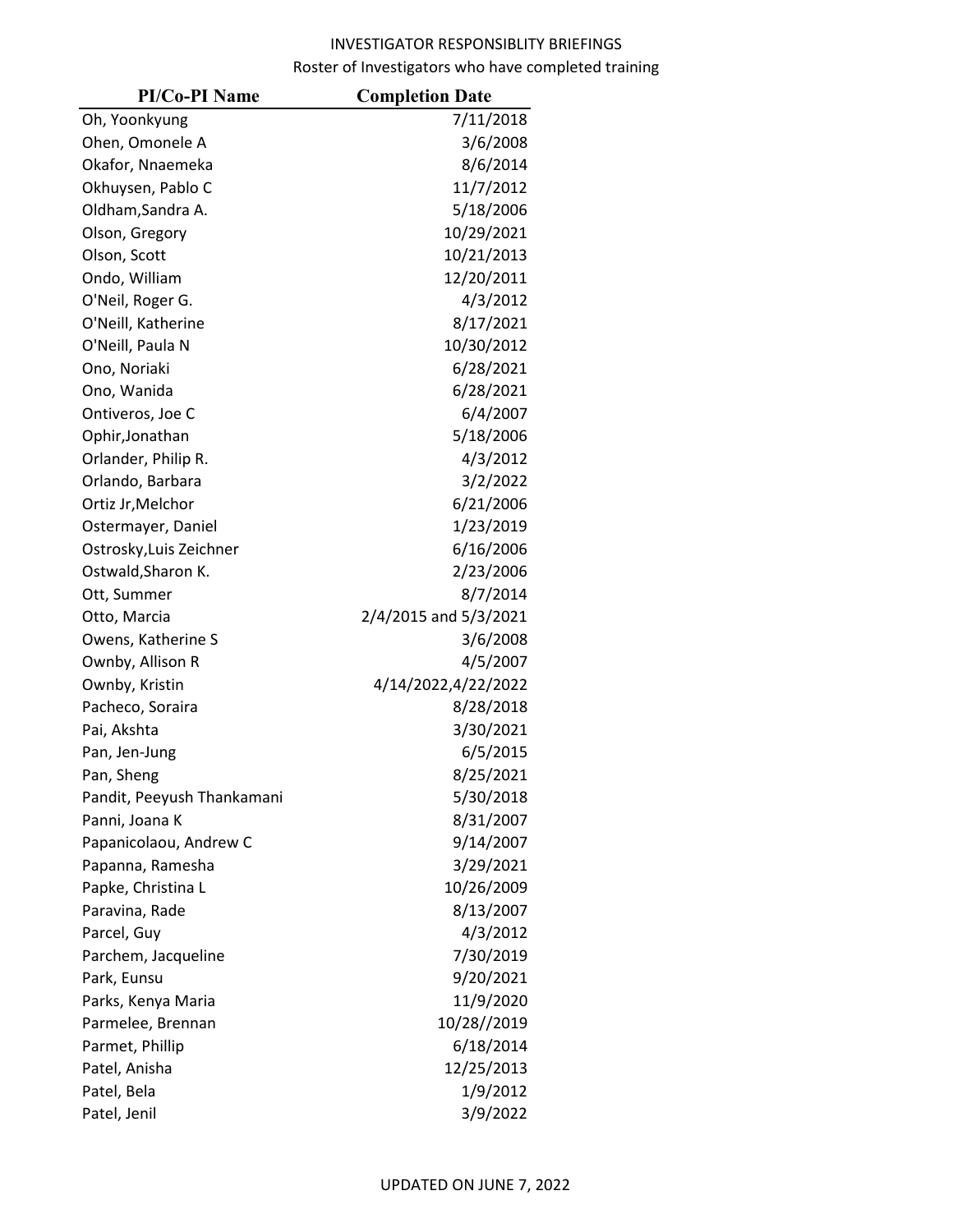| <b>PI/Co-PI Name</b>        | <b>Completion Date</b> |
|-----------------------------|------------------------|
| Patel, Mehul                | 7/5/2019               |
| Patel, Shalizeh             | 1/13/2017              |
| Patel, Vimla L              | 12/1/2009              |
| Patel-Agarwal, Nima         | 5/13/2015              |
| Pathak, Shweta              | 12/14/2012             |
| Pati, Sandipan              | 1/7/2021               |
| Pati, Shibani               | 6/12/2009              |
| Patil, Minakshi J           | 3/6/2008               |
| Paul, Sudhir                | 5/1/2012               |
| Pearson, Deborah            | 5/2/2012               |
| Pedroza, Claudia            | 5/25/2006              |
| Penczek, Pawel A            | 9/30/2013              |
| Perez, Adriana              | 9/28/2013              |
| Perez, Jose Christian       | 2/28/2022              |
| Perez, Norma                | 8/24/2015              |
| Perry, Cheryl L             | 9/25/2013              |
| Person, Cheryl L            | 3/15/2011              |
| Persson, Diane              | 5/24/2007              |
| Peskin, Melissa Fleschler   | 10/3/2012              |
| Peters, Ronald J            | 12/12/2007             |
| Petronilho, Fabricia        | 7/22/2014              |
| Pham, Christine             | 8/5/2020               |
| Phan, Eric                  | 2/7/2016               |
| Phelps, Cynthia L           | 3/19/2007              |
| Pichot, Chrissy N           | 8/28/2008              |
| Pickens, Sabrina            | 11/2/2018              |
| Pierpont, Hugh              | 8/7/2014               |
| Pillai, Anilkumar           | 5/13/2021              |
| Piller, Linda B.            | 3/26/2007              |
| Pineles, Beth               | 1/12/2021              |
| Pinjari, Farookh Omar       | 4/15/2021              |
| Pitcher, Meagen             | 2/5/2015               |
| Pivalizza, Evan G           | 3/6/2008, 12/26/2021   |
| Planque, Stephanie A        | 11/1/2010              |
| Plowman, Sarah J            | 4/3/2012               |
| Pochynyuk, Oleh M           | 7/24/2013              |
| Podbielski, Jeanette        | 10/15/2015             |
| Podoll, Amber S             | 11/7/2012              |
| Polczynski, Angela          | 9/19/2018              |
| Polizzotto, Nicola Riccardo | 4/8/2021, 5/22/2014    |
| Pollonini, Luca             | 11/26/2007             |
| Pompeii, Lisa A.            | 7/25/2012              |
| Pomeranz, Morgan            | 8/5/1949               |
| Poral, Anton                | 8/17/2021              |
| Poulsen, Kyle               | 11/6/2020              |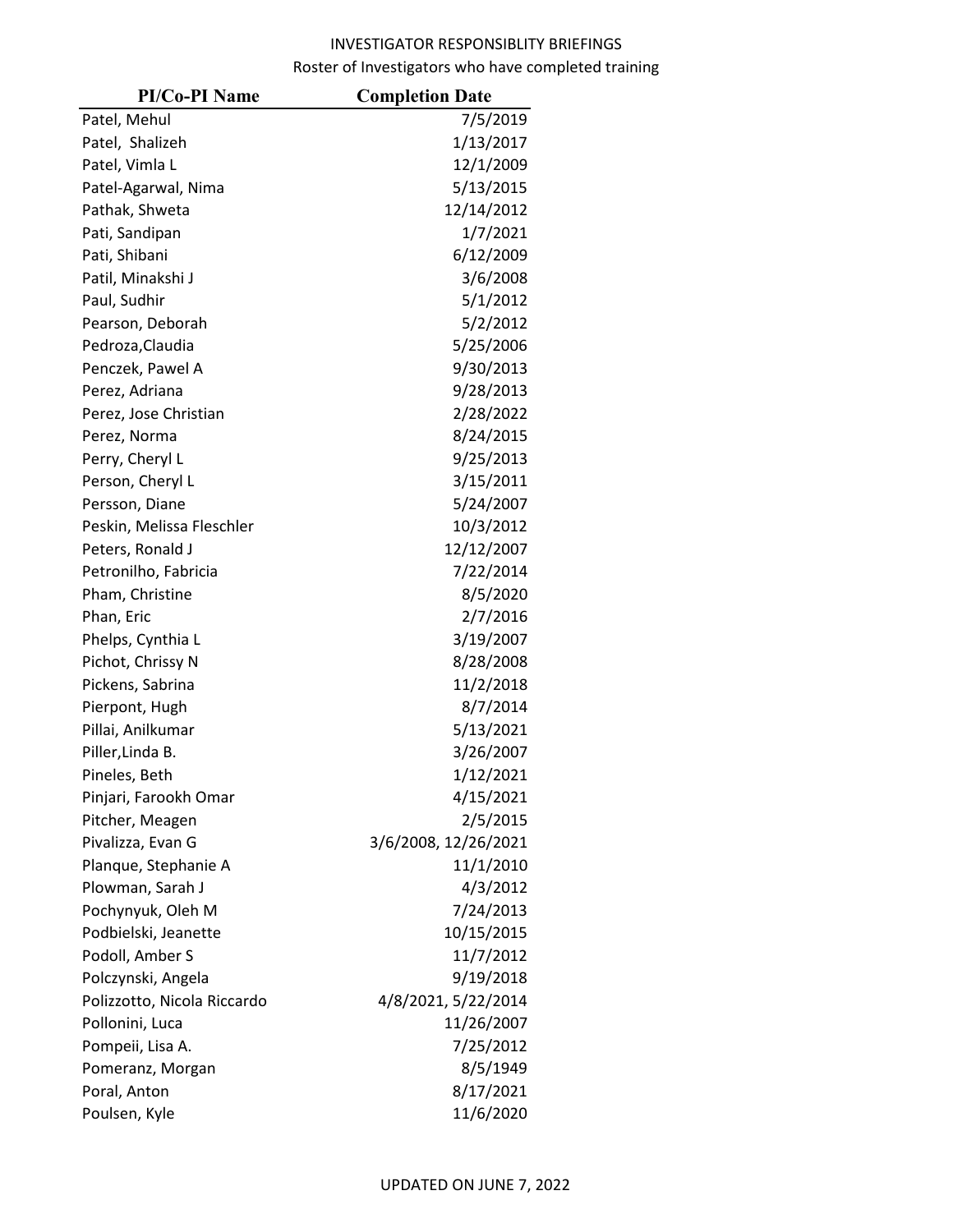| <b>PI/Co-PI Name</b>     | <b>Completion Date</b> |
|--------------------------|------------------------|
| Prakash, Siddharth Kumar | 11/7/2012              |
| Prasad, Mary R.          | 9/24/2012              |
| Prasarn, Mark            | 12/15/2011             |
| Prater, Samuel           | 12/19/2018             |
| Pressel, Sara L          | 2/9/2007               |
| Pritzkow, Sandra         | 9/13/2018              |
| Proll, Melissa           | 3/7/2007               |
| Prossin, Alan            | 6/23/2014              |
| Putkey, John             | 6/11/2013              |
| Pyrshev, Kyrylo          | 9/13/2021              |
| Qu, Huiqi                | 8/8/2014               |
| Quinn, John              | 5/14/2018              |
| Quock, Ryan L            | 9/14/2007              |
| Rachal, Henry            | 3/29/2007              |
| Rahbar, Mohammad H       | 8/26/2013              |
| Rajagopal, Keshava       | 6/11/2015              |
| Rajan, Suja              | 1/15/2014              |
| Ramaswamy, Padmavathy    | 3/25/2022, 4/8/2022    |
| Ramin, Susan M.          | 5/23/2006              |
| Ramirez, Elda            | 2/1/2011               |
| Ramirez, Mildred M.      | 5/23/2006              |
| Ramphul, Ryan            | 9/27/2021              |
| Ranjit, Nalini           | 7/21/2009              |
| Rasmussen, John          | 8/18/2014              |
| Ratliff, Eric A          | 10/25/2007             |
| Read, Steven M           | 3/28/2007              |
| Reddy, Bal               | 9/8/2017               |
| Reddy, Madhavi           | 5/8/2014               |
| Reddy, Neeti             | 10/30/2017             |
| Redell, John B           | 8/9/2010               |
| Redell, John B.          | 8/9/2010               |
| Refuerzo, Jerrie S       | 2/17/2009              |
| Reininger, Belinda       | 4/3/2012               |
| Rennie, Kimberly         | 10/23/2017             |
| Restrepo, Blanca         | 4/3/2012               |
| Reus, Gislaine Zilli     | 7/29/2014              |
| Reveille, John D         | 8/13/2007              |
| Revere, Frances Lee      | 8/22/2014              |
| Reynolds, Eric           | 7/28/2016              |
| Rhoades, Brittany        | 4/24/2019              |
| Rhoads, J Marc           | 4/20/2012              |
| Rhoads, J Marc           | 2/7/2007               |
| Rianon, Nahid J          | 8/26/2013              |
| Riascos, Roy             | 10/29/2014             |
| Ribelayga, Christophe P  | 12/14/2009             |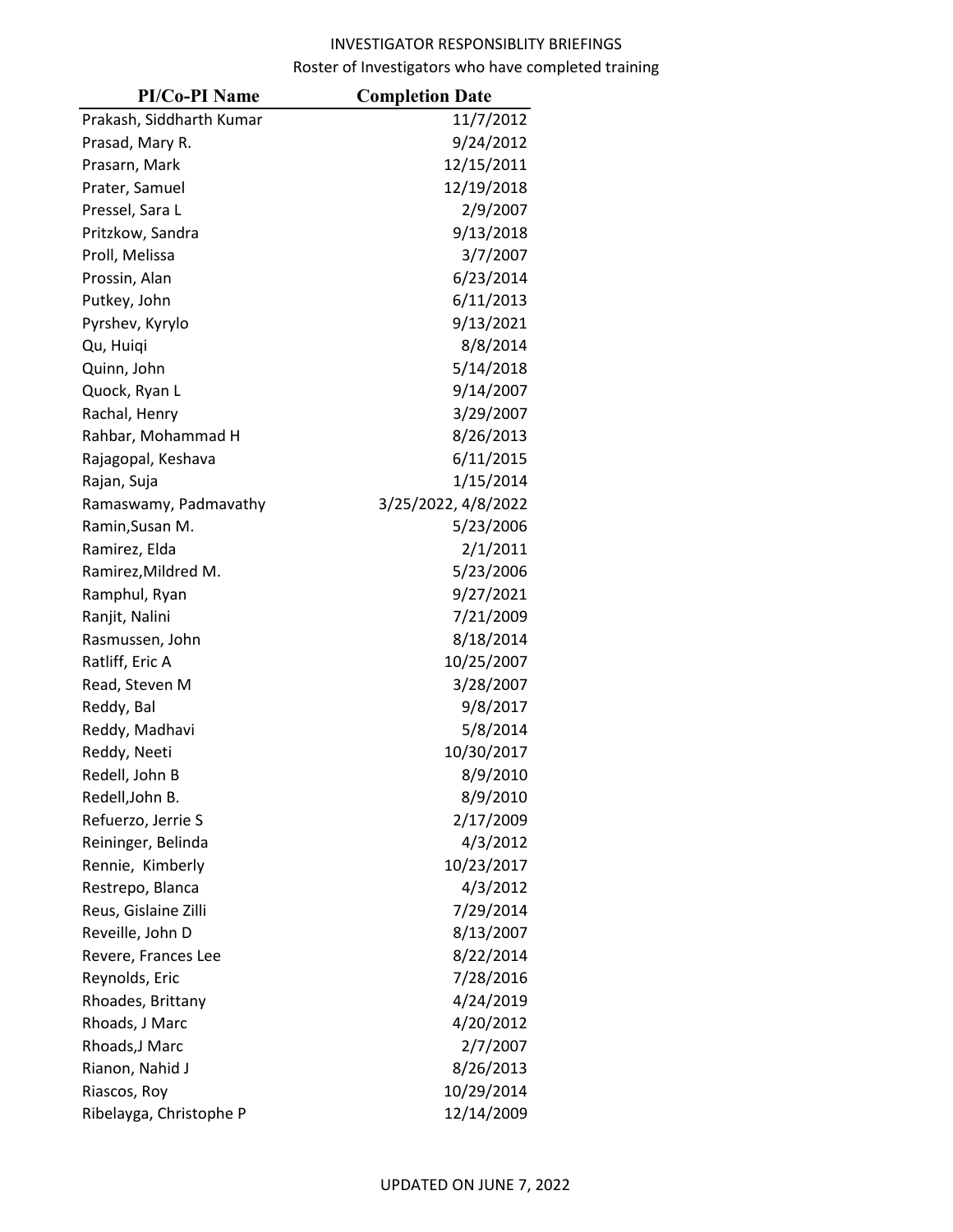| <b>PI/Co-PI Name</b>         | <b>Completion Date</b> |
|------------------------------|------------------------|
| Ridge, Kevin D               | 3/19/2007              |
| Ridall, Amy                  | 8/19/2021              |
| Rios, Janelle                | 7/27/2017              |
| Risin, Semyon                | 11/12/2008             |
| Risser, Jan M                | 8/13/2007              |
| Roberson, Jerry L            | 5/12/2011              |
| Roberts, Kirk                | 4/21/2016              |
| Roberts, Robert E            | 4/16/2007              |
| Robertson, Michael           | 1/4/2019               |
| Robinson, Melissa            | 8/11/2014              |
| Robinson, David J.           | 6/29/2006              |
| Rocha, Pessoa Natalia        | 4/20/2021              |
| Roddey, Toni                 | 11/4/2014              |
| Rodin, Andrei S.             | 5/25/2006              |
| Rodriguez, Anabel            | 6/3/2021               |
| Rodriguez, Nidra I           | 1/24/2012              |
| Rodriguez, Roberto           | 2/4/2013               |
| Rodriguez, Serena            | 4/25/2022              |
| Rodriguez-Buritica, David F. | 5/25/2022              |
| Roeder, Leslie               | 6/4/2007               |
| Rogith, Deevakar             | 2/14/2018              |
| Roh, Jung Hyeob              | 3/6/2006               |
| Romero, Dalilah              | 7/2/2017               |
| Romero, Reynaldo             | 3/4/2021               |
| Romero Lopez, Maria del Mar  | 8/6/2021               |
| Roncancio, Angelica          | 9/16/2013              |
| Rooney, Laura                | 8/11/2014              |
| Rosenblatt, Kevin P          | 7/14/2009              |
| Roseneau, Pauline            | 3/30/2011              |
| Rosenfeld, Gary              | 4/3/2012               |
| Rosenstein, Alexander D      | 5/19/2009              |
| Rosenthal, Madelyn           | 1/20/2015              |
| Ross, Angela                 | 5/24/2021              |
| Ross, Jonathan               | 8/18/2021              |
| Ross, Michael W              | 9/20/2007              |
| Roudsari, Bahman Sayyar      | 3/26/2007              |
| Rouse, Mary                  | 9/28/2021              |
| Rowan, Paul J                | 9/3/2010               |
| Roy, Soham                   | 2/22/2016              |
| Rozmus, Cathy L              | 7/23/2013              |
| Ruddock, Nicole K            | 5/4/2010               |
| Rui, Yanning                 | 10/20/2021             |
| Ruppert, Susan               | 8/24/2014              |
| Russo, Sam Nicholas          | 10/7/2021              |
| Rysavy, Matthew              | 1/11/2022              |
| Saavedra, Heather            | 1/24/2012              |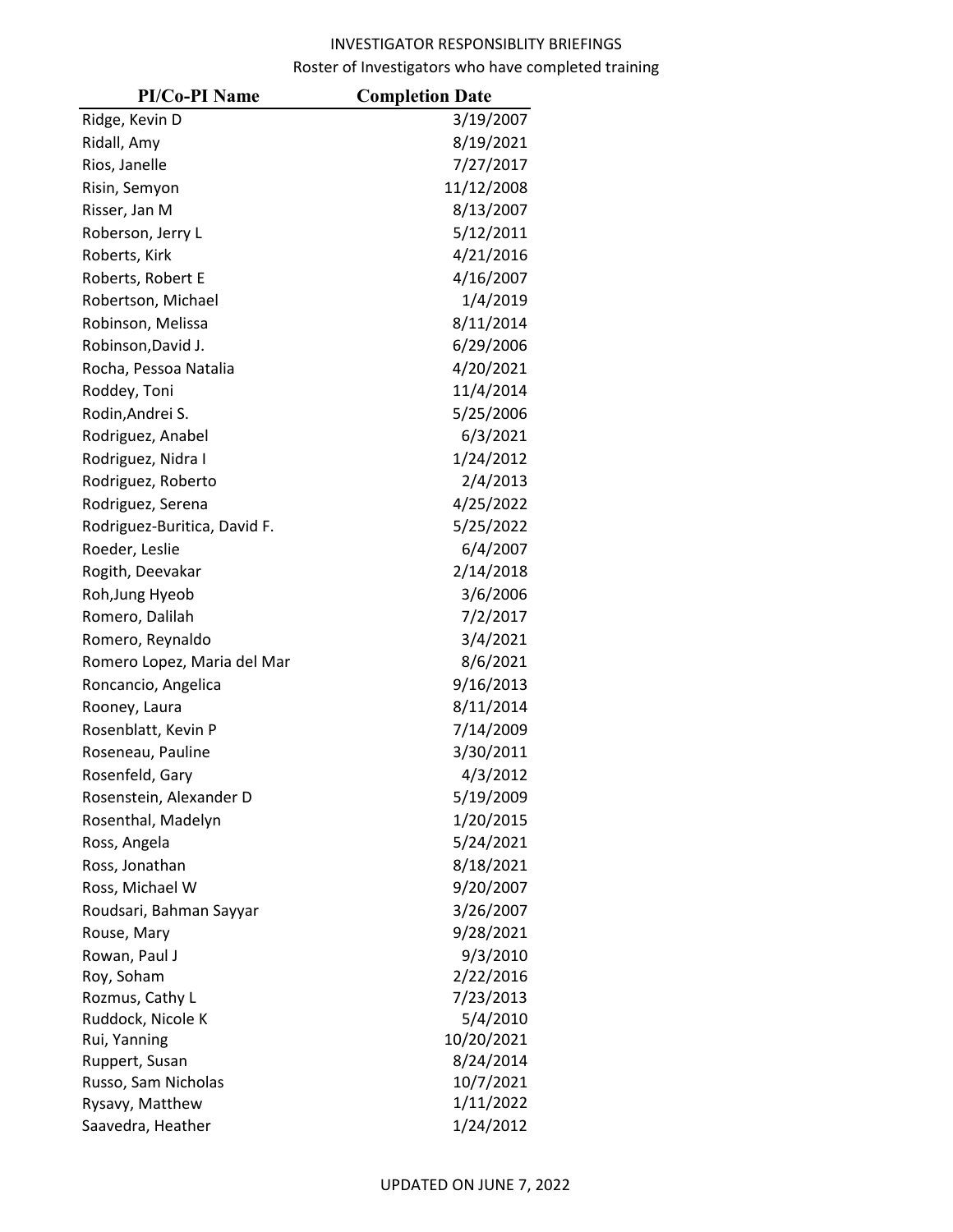| <b>PI/Co-PI Name</b> | <b>Completion Date</b> |
|----------------------|------------------------|
| Sadowsky, June       | 5/13/2013              |
| Safi, Hazim J.       | 7/2/2008               |
| Sagomonyants, Karen  | 5/14/2018              |
| Sahu, Geetanjali     | 1/14/2018              |
| Salahudeen, Ahmed    | 2/27/2017              |
| Salazar, Gloria      | 8/28/2014              |
| Salinas, Jennifer J  | 5/19/2010              |
| Samudralwar, Rohini  | 8//13/2019             |
| Samuels, Joshua      | 1/24/2012              |
| Sanches, Marsal      | 9/6/2021               |
| Sandberg, David      | 8/20/2014              |
| Sanders, Mark        | 1/27/2009              |
| Sandhu, Harleen      | 8/14/2014              |
| Sanghani, Nipa       | 9/29/2016              |
| Santa Maria, Diane   | 5/1/2015               |
| Santiago-Sim, Teresa | 6/21/2013              |
| Santos, Cynthia      | 10/3/2014              |
| Sarnowski, Chloe     | 3/22/2021              |
| Satani, Nikunj       | 9/30/2021              |
| Sauer, Michelle      | 12/19/2015             |
| Savarraj, Jude       | 9/20/2021              |
| Savas, Lara          | 8/26/2013              |
| Savitz, Sean I       | 8/28/2012              |
| Saxena, Kirti        | 11/22/2010             |
| Scerbo, Michelle     | 6/17/2015              |
| Schabath, Matthew B  | 11/26/2007             |
| Schaefer, Jeremy     | 6/8/2012               |
| Schecter, Arnold     | 3/5/2012               |
| Schick, Vanessa      | 11/2/2018              |
| Schiess, Mya C       | 3/27/2012              |
| Schmitz, Joy M.      | 8/9/2012               |
| Schnapp, William B   | 12/17/2009             |
| Schneider, Laurie    | 7/13/2012              |
| Scholz, Beth         | 1/13/2017              |
| Schonbrunn, Agnes    | 4/3/2012               |
| Schriver-Uray, Karen | 2/7/2007               |
| Schulz, Paul         | 5/25/2021              |
| Sciard, Didier       | 3/6/2008               |
| Selvaraj, Sudhakar   | 4/3/2014, 12/30/2021   |
| Selwyn, Beatrice     | 4/3/2012               |
| Sen, Milan           | 5/7/2012               |
| Sereno, Anne B       | 12/6/2007              |
| Sergot, Paulina      | 10/17/2018             |
| Serysheva, Irina I   | 6/7/2012               |
| Seth, Nikesh         | 3/6/2008               |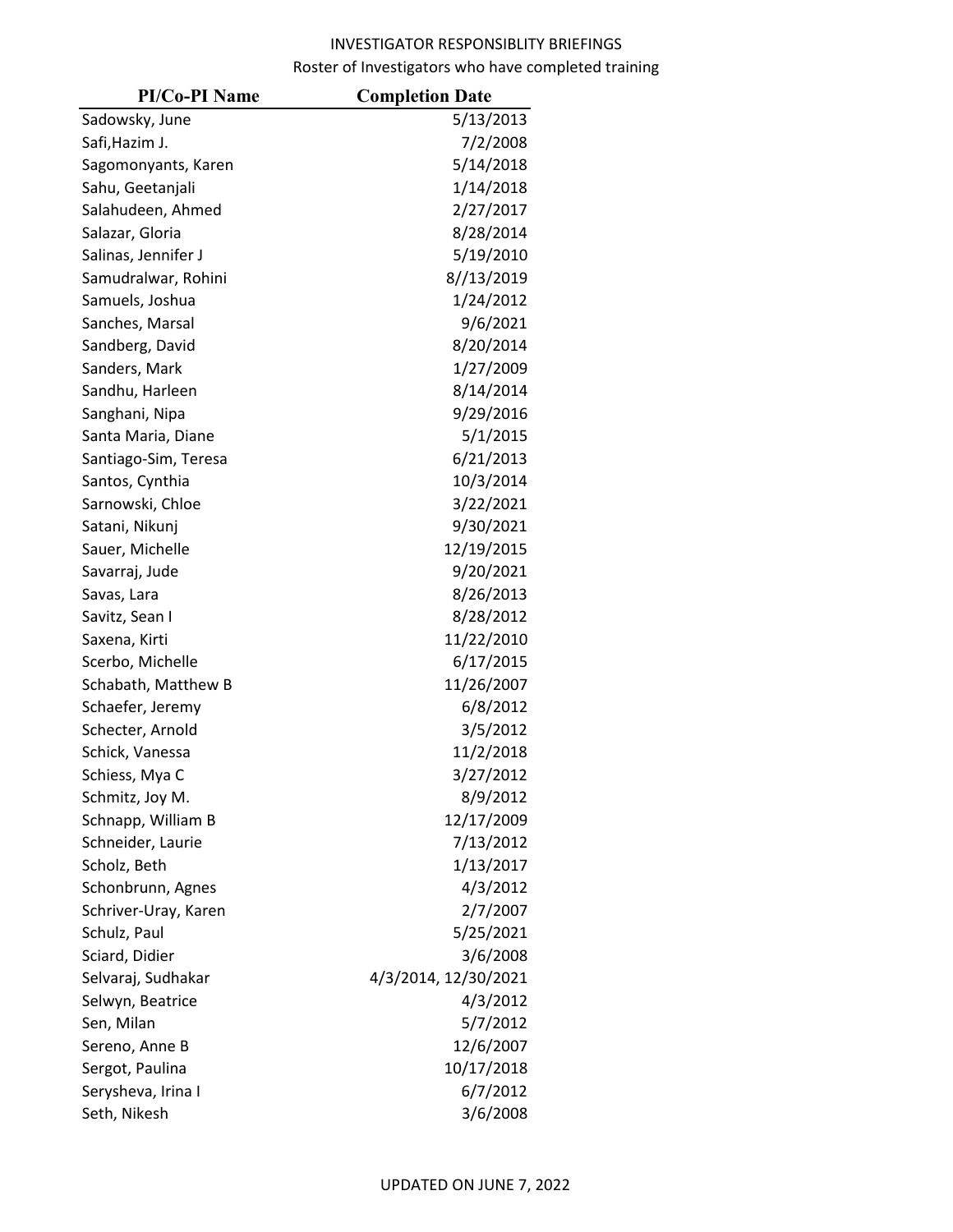| <b>PI/Co-PI Name</b>  | <b>Completion Date</b> |
|-----------------------|------------------------|
| Sevick, Eva           | 6/28/2012              |
| Sexton, Waynel L      | 9/24/2012              |
| Sexton, Ken           | 4/25/2006              |
| Shacks, Leatrice      | 2/9/2007               |
| Shad, Mujeeb          | 1/6/2012               |
| Shah, Neel            | 8/14/2014              |
| Shah, Satish K        | 3/18/2020              |
| Shah, Shinil          | 9/28/2018              |
| Shahani, Lokesh       | 1/8/2021               |
| Shahnawaz, Mohammad   | 9/13/2018              |
| Sharma, Shreela V     | 10/25/2012             |
| Sharrief, Anjail      | 9/14/2014              |
| Shaw, Jennifer L.     | 4/3/2012               |
| Shay, Laura Aubree    | 10/25/2018             |
| Shegog, Ross          | 3/30/2006              |
| Sheikh, Kazim A       | 8/1/2012               |
| Sheinbaum, Roy        | 3/6/2008               |
| Shelburne, Julia T    | 2/17/2009              |
| Shen, Yi-Ting         | 3/17/2014              |
| Sheth, Sunil          | 12/14/2016             |
| Shetty, Manjunath     | 5/21/2013              |
| Shih, Michael         | 10/5/2014              |
| Shipp, Eva M          | 8/6/2007               |
| Shivshankar, Pooja    | 4/26/2021              |
| Shoukier, Mahran      | 6/29/2017              |
| Shouval, Harel        | 3/20/2012              |
| Shults, Justin C      | 3/29/2007              |
| Shum, Jonathan        | 5/4/2022, 5/9/22       |
| Shyu, Ann-Bin         | 5/27/2013              |
| Sibai, Baha           | 3/5/2012               |
| Siders, Kathleen      | 3/30/2021, 6/20/2016   |
| Silva, Renato         | 8/25/2011              |
| Simmons, Paul J       | 1/24/2007              |
| Simonich, Stephen D   | 5/19/2009              |
| Simpson, Lara         | 8/20/2014              |
| Sineshchekov, Oleg A. | 7/17/2012              |
| Singh, Kanchan        | 1/8/2021               |
| Singh, Kavindra       | 11/7/2012              |
| Singletary, Claire    | 9/2/2014               |
| Sinha, Tirthankar     | 9/28/2021              |
| Sirianni, Rachael     | 7/13/2018              |
| Sirrieh, Rita         | 9/1/2014               |
| Sittig, Dean F        | 10/19/2012             |
| Sittig, Scott         | 5/22/2014              |
| Slater, Jeremy D      | 2/7/2007               |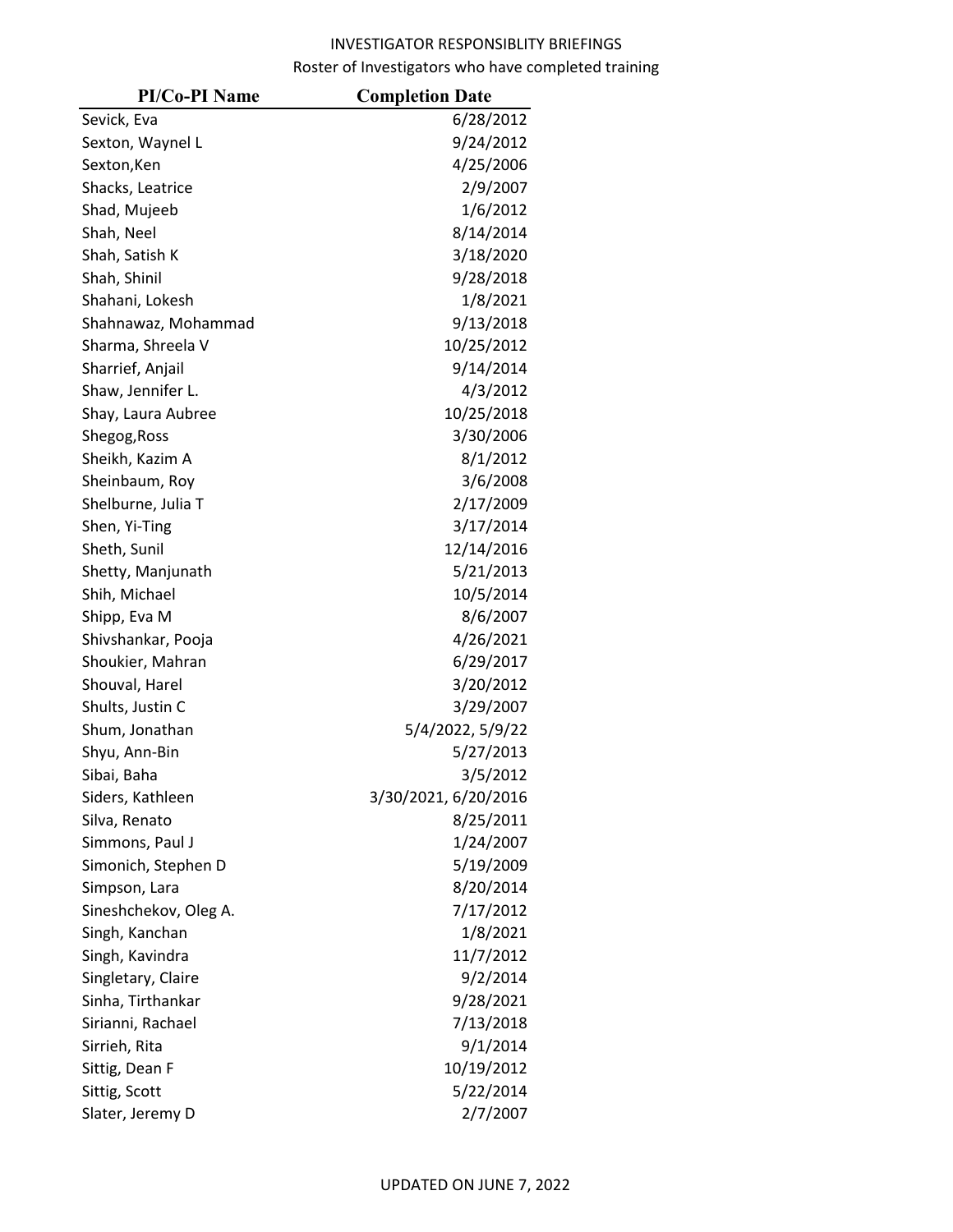| <b>PI/Co-PI Name</b>    | <b>Completion Date</b> |
|-------------------------|------------------------|
| Slomka, Jacquelyn       | 10/13/2008             |
| Smalling, Richard W.    | 8/9/2012               |
| Smith Callahan, Laura   | 4/17/2013              |
| Smith, Judith Ann       | 4/30/2014              |
| Smith, Keri             | 6/11/2015              |
| Smith, Kimberly         | 1/24/2012              |
| Smith, Mary A           | 9/8/2010               |
| Smith, Jack W.          | 1/6/2005               |
| Smolen, Paul D.         | 2/14/2006              |
| Snow, Francine          | 5/24/2022              |
| Soares, Jair C          | 11/7/2012              |
| Solari, Emily J         | 10/25/2007             |
| Soldatos, Nikolaos      | 5/12/2020              |
| Song, Anren             | 10/12/2018             |
| Sonpavde, Guru          | 1/27/2009              |
| Sorrel, Nicholas C      | 7/28/2011              |
| Soto, Claudio Jara      | 4/3/2012               |
| Spears, Robert          | 1/26/2020              |
| Speer, Allison          | 4/18/2017, 1/1/2021    |
| Springer, Andrew E      | 4/17/2013              |
| Spudich, John L.        | 7/17/2012              |
| Srinivasan, Saranya     | 11/4/2016              |
| Sriram, Madurai G       | 1/1/2007               |
| Srivastava, Amit        | 6/15/2017              |
| Stafford, Susan R.      | 5/13/2022              |
| Stampas, Argyrios       | 5/27/2016              |
| Stancel, George M.      | 1/12/2006              |
| Starnes-Ott, Kristen    | 7/25/2012              |
| States, David J.        | 2/4/2009               |
| Steinberg, Joel L.      | 7/27/2006              |
| Stephens, Angela        | 9/28/2019              |
| Stepkowski, Stanislaw   | 8/31/2007              |
| Sterling, Kymberle      | 10/10/2018             |
| Stevens, Gowri          | 10/10/2016             |
| Stigler Granados, Paula | 1/20/2015              |
| Stigler, Melissa H      | 9/7/2012               |
| Stimming, Erin Furr     | 6/28/2007              |
| Stock, Thomas           | 1/9/2012               |
| Stoops, James           | 4/17/2014              |
| Storthz, Karen Adler    | 3/27/2013              |
| Stotts, Angela L        | 7/30/2012              |
| Streckfus, Charles      | 9/14/2007              |
| Strobel, Nathaniel      | 10/5/2015              |
| Strozniak, Lori         | 11/13/2019             |
| Strunk, Faith           | 9/30/2014              |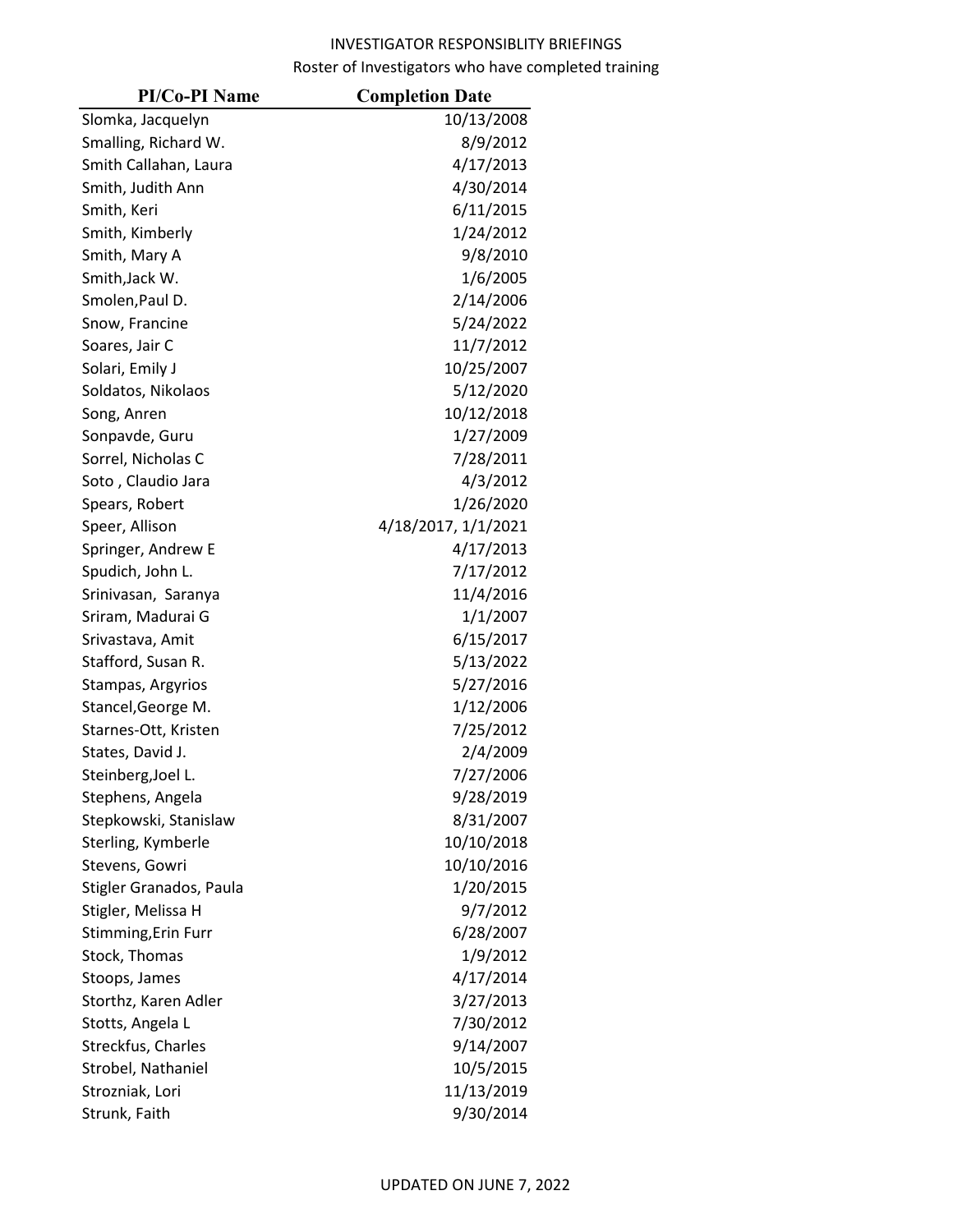| <b>PI/Co-PI Name</b> | <b>Completion Date</b> |
|----------------------|------------------------|
| Stulberg, Jonah      | 12/6/2021              |
| STYLIANOU, POPI      | 4/26/2022              |
| Suarez, Andrea       | 8/5/2016               |
| Suarez, Barbara      | 7/12/2016              |
| Suchting, Robert     | 7/27/2021              |
| Sun, Huijian         | 2/27/2018              |
| Sun, Jingchun        | 1/15/2014              |
| Sun, Kai             | 5/3/2022               |
| Sunny, Jamie A       | 3/29/2007              |
| Surabhi, Venkateswar | 7/30/2019              |
| Suz, Maria           | 3/29/2007              |
| Suzuki, Shingo       | 11/22/2021             |
| Swails, Jennifer     | 8/9/2016               |
| Swank, Paul R.       | 7/11/2006              |
| Swann, Alan C.       | 7/3/2013               |
| Swanner, Jessica     | 1/31/2019              |
| Swartz, Michael D    | 8/19/2010              |
| Sweeney, Sarah       | 8/18/2015              |
| Swinford, Rita       | 8/15/2014              |
| Swint, John Michael  | 9/24/2021              |
| Syed, Mumtaz         | 8/17/2017              |
| Symanski, Elaine     | 4/3/2012               |
| Taber, Daniel        | 7/12/2013              |
| Tabrizi, Martam      | 8/27/2019              |
| Taegtmeyer, Heinrich | 3/7/2012               |
| Tallavajhula, Sudha  | 2/3/2021               |
| Talley, Julia        | 5/27/2014              |
| Talmadge, Jason      | 7/18/2018              |
| Tammisetti, Varaha   | 11/6/2014              |
| Tan, I-Chih          | 10/25/2012             |
| Tan,Filemon K.       | 6/16/2006              |
| Tanaka, Takemi       | 9/9/2009               |
| Tandon, Nitin        | 8/22/2008              |
| Tao, Cui             | 7/24/2013              |
| Tashman, Scott       | 10/13/2016             |
| Taylor, Heather      | 12/21/2009             |
| Taylor, S Ray        | 8/9/2012               |
| Taylor, Tara E       | 7/1/2008               |
| Taylor, Wendell C.   | 4/3/2012               |
| Tazi, Loubna         | 7/21/2009              |
| Teixeira, Antonio    | 11/25/2015             |
| Teng, Babie          | 6/7/2012               |
| Thakur, Dhananjay    | 8/14/2014              |
| Thapar, Vandana      | 6/30/2011              |
| Thomas, Eric         | 2/22/2012              |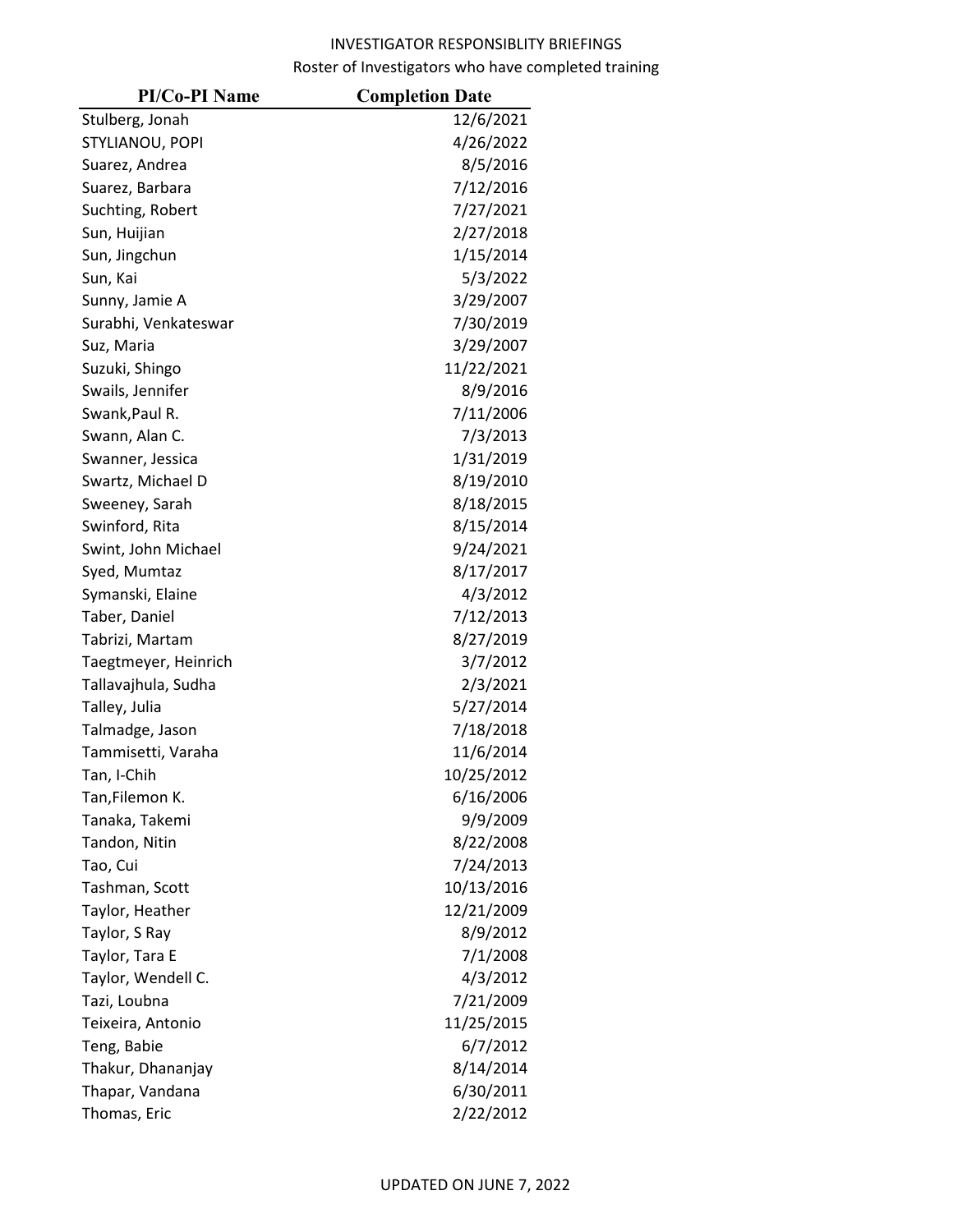| <b>PI/Co-PI Name</b>  | <b>Completion Date</b> |
|-----------------------|------------------------|
| Thomas, Melissa       | 8/15/2014              |
| Thompson, Jason       | 7/1/2016               |
| Thompson, Stephen     | 8/15/2014              |
| Tian, JinBin          | 8/14/2014              |
| Tilley, Barbara C     | 7/18/2012              |
| Ting, Shun-Ming       | 1/25/2022              |
| Tomilin, Viktor N     | 6/18/2019              |
| Tong, Qingchun        | 8/26/2013              |
| Ton-That, Hung        | 7/31/2012              |
| Tortolero, Susan      | 1/18/2012              |
| Touchett, Hilary      | 6/11/2018              |
| Trajtenberg, Cynthia  | 9/14/2007              |
| Tran, Dat             | 3/26/2012              |
| Tran, Duong           | 4/11/2014              |
| Tran, Truc            | 8/21/2014              |
| Tribble, Gena D       | 3/25/2013              |
| Trinh, Tammy          | 11/1/2019              |
| Triolo, Fabio         | 8/14/2014              |
| Troisi, Catherine     | 12/15/2011             |
| Tsai, Ah-Lim          | 3/8/2013               |
| Tsai, Chu-Lin         | 3/8/2013               |
| Tsai, Jack            | 8/19/2021              |
| Tsai, Kuang-Lei       | 8/11/2021              |
| Tsao, Kuojen          | 1/19/2011              |
| Tseng, Yun-Shan       | 5/11/2007              |
| Tsuchikama, Kyoji     | 9/25/2014              |
| Tsusaki, Rebecca L    | 6/23/2011              |
| Tsvetkov, Andrey      | 4/3/2014               |
| Tucker, Stephanie     | 4/5/2014               |
| Tucker, Stephen B     | 12/6/2007              |
| Turley, James P       | 3/19/2007              |
| Tyler, Matthew        | 6/30/2015              |
| Tyring, Stephen K     | 7/29/2020              |
| Tyson, Jon E.         | 7/12/2012              |
| Tyson, Sandra         | 5/1/2012               |
| Ugalde, Irma          | 9/20/2016              |
| Ullman, Megan M       | 1/27/2009              |
| Uray, Karen           | 6/7/2012               |
| Urayama, Akihiko      | 9/29/2015              |
| Urrutia-Rojas, Ximena | 7/14/2010              |
| Ursu, Stefan          | 7/28/2014              |
| Uthman, Margaret      | 6/27/2014              |
| Vaeth, Patrice A.     | 8/28/2006              |
| Vahidy, Farhaan       | 8/29/2014              |
| Valenza, John A       | 12/6/2007              |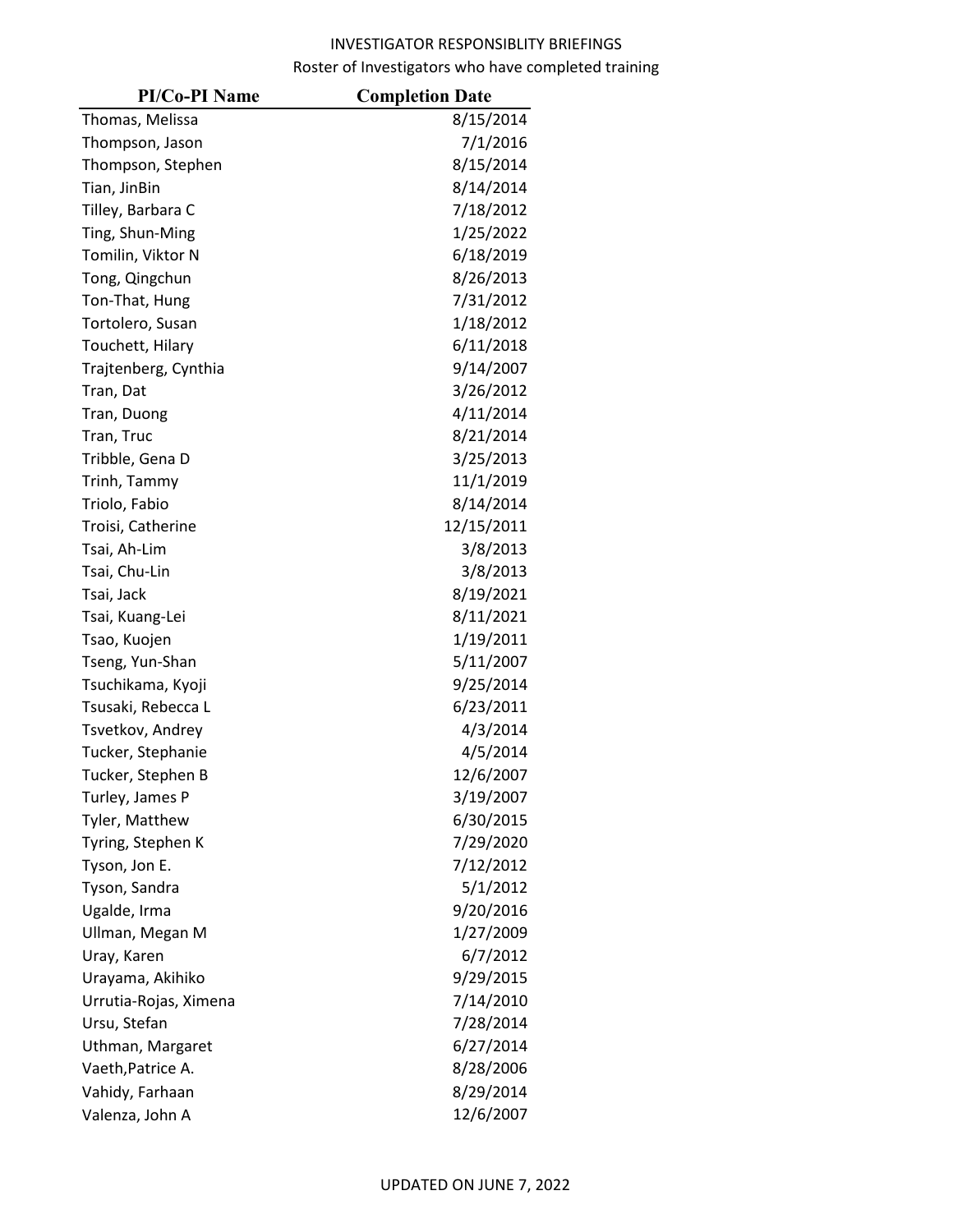| <b>PI/Co-PI Name</b>       | <b>Completion Date</b> |
|----------------------------|------------------------|
| Valerio, Melissa           | 1/23/2013              |
| van der Hoeven, Dharini    | 3/28/2014              |
| van der Hoeven, Ransome    | 5/24/2021              |
| Van Drunen, Rachel         | 3/10/2022              |
| Van Hoof, Ambro            | 5/2/2012               |
| Van Horne, Bethanie        | 10/9/2015              |
| VanBuren, Charles T        | 11/20/2007             |
| Vandewater, Elizabeth A    | 6/30/2011              |
| Varas, Grace M             | 4/12/2010              |
| Varghese, Cheryl           | 5/30/2019              |
| Varma, Manu                | 2/13/2020              |
| Varughese, Brandon         | 9/4/2020               |
| Vasudevan, Deepa A         | 4/3/2012               |
| Vela Acosta, Martha S      | 2/9/2007               |
| Venkatachalam, Kartik      | 4/3/2012               |
| Venkataraman, Vidya        | 4/20/2021              |
| Venna, Venugopal Reddy     | 10/6/2015              |
| Verduzco-Gutierrez, Monica | 11/1/2018              |
| Vernon, Sally              | 1/18/2012              |
| Vigil, Karen               | 1/3/2011               |
| Vigneswaran, Nadarajah     | 4/4/2013               |
| Villagomez, Evangelina T   | 10/14/2009             |
| Vincent, Laura             | 11/30/2015             |
| Vitrac, Heidi              | 8/18/2014              |
| Volcik, Kelly A            | 3/26/2007              |
| Volk, David                | 10/18/2010             |
| Von Allmen, Gretchen       | 3/23/2010              |
| Vonville, Helena M         | 1/9/2008               |
| Vujanovic, Anka            | 5/16/2014              |
| Wade, Charles E            | 2/7/2011               |
| Wagner, Eric J             | 3/19/2012              |
| Waguespack, Dia            | 7/27/2016              |
| Wahle, Manuel              | 6/8/2012               |
| Wainright, David           | 3/26/2012              |
| Walcott, Farzana L         | 3/29/2007              |
| Walji, Muhammad F          | 12/14/2012             |
| Walker, Jennifer           | 7/28/2020              |
| Walker, Jeremiah           | 9/29/2007              |
| Walker, Peter              | 12/27/2015             |
| Walker, Timothy            | 3/14/2019              |
| Walkes, Jon-Cecil M        | 12/17/2009             |
| Waller, Kim                | 3/5/2012               |
| Walss-Bass, Consuelo       | 1/16/2019              |
| Walters, Edgar             | 1/30/2012              |
| Walton, Brian              | 5/20/2016              |
|                            |                        |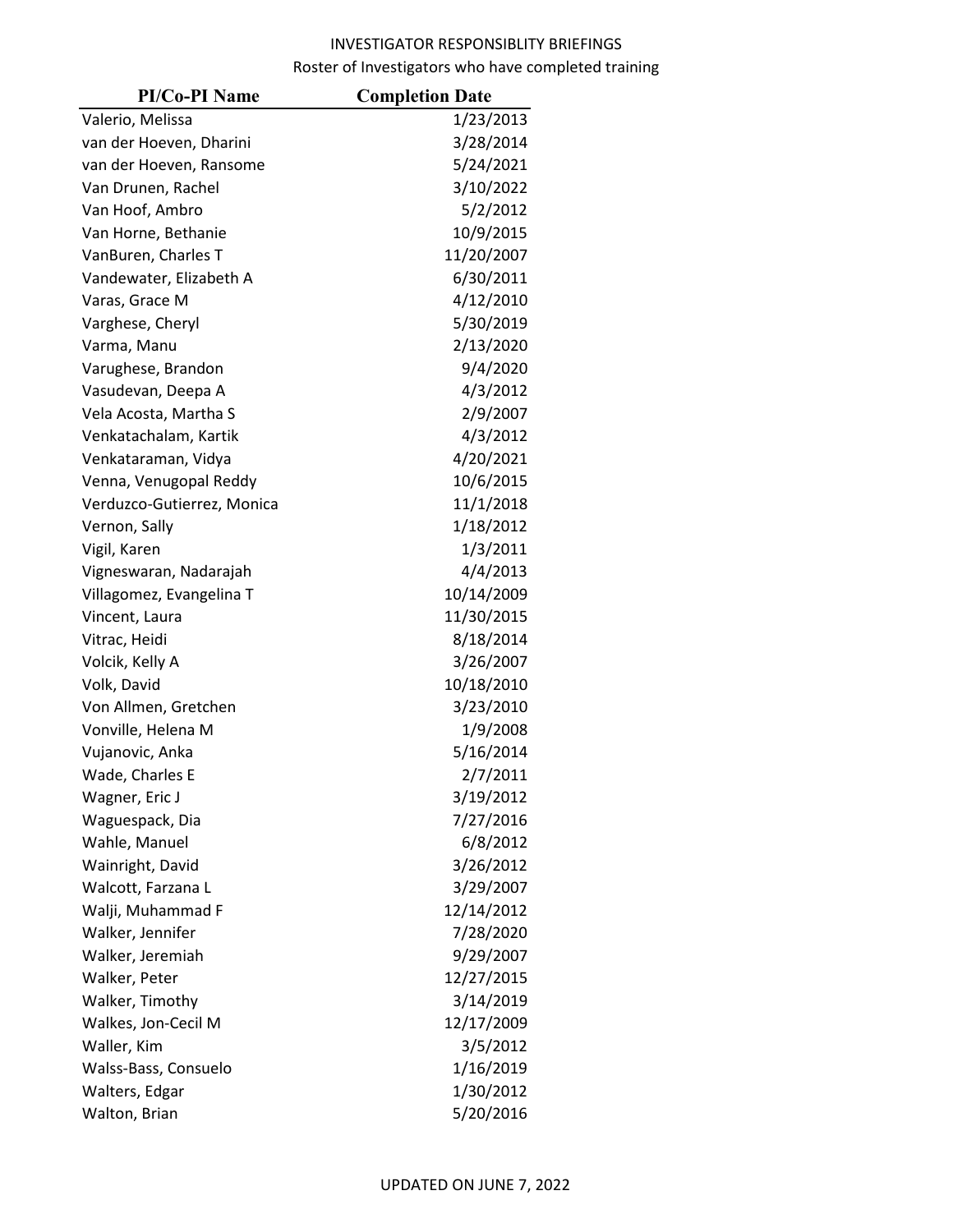| <b>PI/Co-PI Name</b>  | <b>Completion Date</b> |
|-----------------------|------------------------|
| Wang, Bing-Yan        | 6/23/2011              |
| Wang, Dachun          | 6/18/2010              |
| Wang, Fei             | 2/9/2020               |
| Wang, Henry           | 12/15/2018             |
| Wang, Hong            | 6/27/2008              |
| Wang, Hongbin         | 10/25/2012             |
| Wang, Hongyu          | 10/18/2019             |
| Wang, Hsiming         | 3/25/2022              |
| Wang, Jing            | 5/1/2013               |
| Wang, Jun             | 6/28/2019              |
| Wang, Run             | 6/27/2008              |
| Wang, Zhihui          | 9/4/2015               |
| Wang, Steven W        | 9/25/2006              |
| Wanger, Audrey        | 6/28/2010              |
| Wardle, Margaret      | 2/11/2014              |
| Ware, Drue N          | 1/20/2010              |
| Wareing, Nancy        | 3/30/2020              |
| Warner, Noranna B     | 4/5/2007               |
| Wassef, Adel          | 5/2/2012               |
| Watson, Jacob         | 5/2/2019               |
| Waxham, M Neal        | 2/14/2006              |
| Waxley, Thomas L      | 4/9/2009               |
| Waymire, Jack C       | 4/5/2007               |
| Weaver, Michael       | 8/26/2014              |
| Weaver, Olena         | 6/13/2017              |
| Weber, Ellerie        | 8/18/2014              |
| Wegge, Jacqueline     | 7/25/2014              |
| Wei, Peng             | 10/14/2009             |
| Weideman, Helene      | 10/20/2019             |
| Weiler, Lindsey       | 5/19/2009              |
| Weller, Nancy         | 3/27/2013              |
| Wells, Rebecca        | 1/31/2015              |
| Weltman, Robin        | 8/22/2014              |
| Wenzel, Pam           | 2/21/2012              |
| Werfelli, Howaida     | 7/7/2019               |
| Wermuth, Paige        | 5/2/2012               |
| West, Derek           | 5/23/2014              |
| West, Savannah        | 1/15/2021              |
| Westney, Ouida L      | 6/27/2007              |
| Wetmore, Ann          | 6/24/2008              |
| Wetsel, Rick A.       | 11/30/2012             |
| Whigham, Leah         | 10/9/2019              |
| Whisenant, Meagan S   | 5/1/2020, 9/3/2021     |
| Whitaker, Christopher | 8/20/2014              |
| Whitehead, Lawrence W | 2/9/2007               |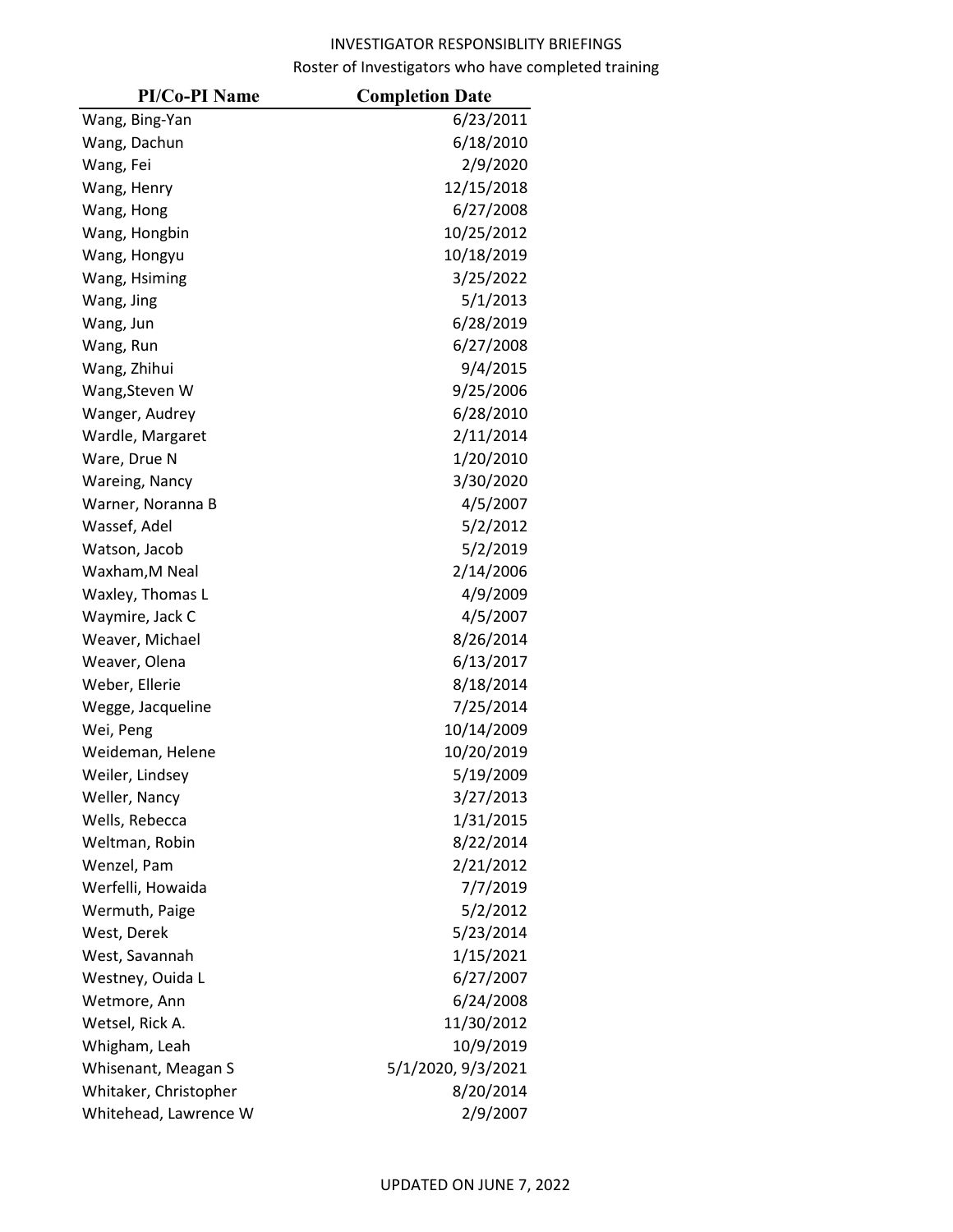| <b>PI/Co-PI Name</b>     | <b>Completion Date</b> |
|--------------------------|------------------------|
| Whitworth, Kristina      | 8/30/2012              |
| Wickramasinghe, Sasrutha | 10/18/2016             |
| Wilkerson, Johnny        | 1/14/2013              |
| Wilkinson, Anna V        | 10/7/2010              |
| Willcockson, Irmgard     | 2/8/2010               |
| Williams, George W       | 9/26/2013              |
| Williams, Bethany R.     | 10/4/2021              |
| Williams, Jeffrey        | 9/24/2012              |
| Williams, Mark L         | 11/26/2007             |
| Wilson, Erik B           | 5/19/2011              |
| Wilson, Todd D           | 10/7/2010              |
| Wirfel, Kelly L          | 4/9/2009               |
| Woldesenbet, Mesfin      | 1/1/2007               |
| Wolin-Riklin, Carol      | 8/18/2014              |
| Wolinsky, Jerry          | 4/3/2012               |
| Wong, Ching-On           |                        |
| Wong, Mark               | 4/18/2012              |
| Wood, Geri               | 8/20/2014              |
| Woodruff, Garrett        | 5/29/2018              |
| Woods, Jeff              | 1/7/2020               |
| Wootton, Susan H         | 6/2/2020               |
| Wray, Curtis             | 4/28/2012              |
| Wu, Chenggang            | 7/14/2017              |
| Wu, Di                   | 4/17/2020              |
| Wu, Gang                 | 8/18/2014              |
| Wu, Hulin                | 2/24/2016              |
| Wu, Jiaqian              | 9/13/2011              |
| Wu, Jiaqian              | 8/8/2019               |
| Wu, Minghua              | 8/18/2014              |
| Wu, Mousheng             | 1/15/2014              |
| Wu, Tzu Ching            | 4/17/2013              |
| Xi, Yutao                | 8/18/2014              |
| Xia, Yang                | 12/9/2011              |
| Xia, Ying                | 6/21/2013              |
| Xiong, Momiao            | 2/6/2013               |
| Xu, Hua                  | 10/18/2012             |
| Y Su, Young              | 3/29/2007              |
| Yamal, Jose-Miguel       | 2/19/2013              |
| Yammine, Luba            | 7/21/2021              |
| Yang, Bing               | 7/8/2013               |
| Yang, James              | 10/5/2019              |
| Yang, Qing               | 1/4/2012               |
| Yang, Yunzhi             | 4/9/2009               |
| Yao, William             | 2/16/2016              |
| Yatsu, Frank M           | 9/14/2007              |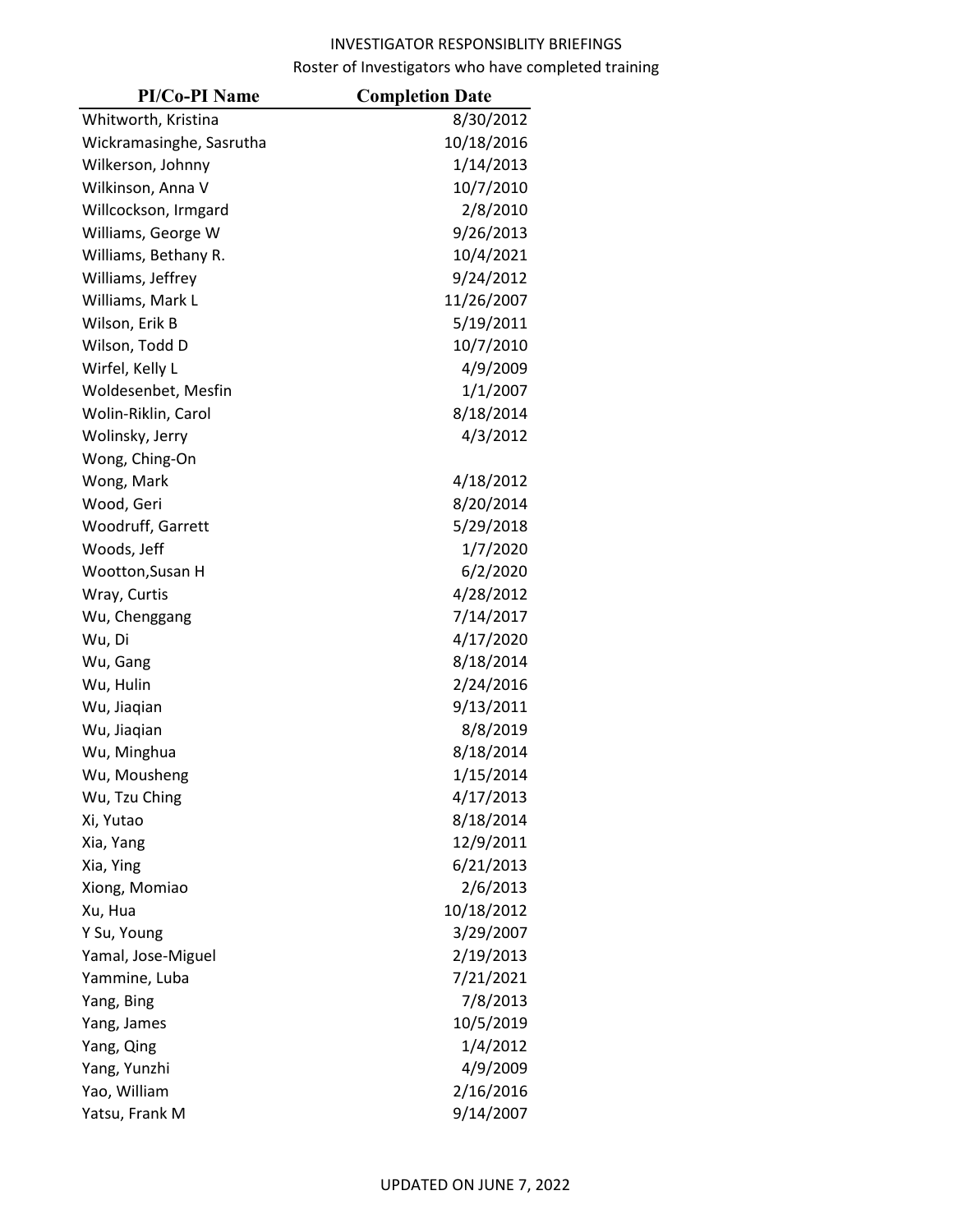| <b>PI/Co-PI Name</b>  | <b>Completion Date</b>   |
|-----------------------|--------------------------|
| Yeh, Chao Hsing       | 2/19/2022                |
| Yetman, Robert Joseph | 10/4/2012                |
| Yoo, Ji Young         | 10/10/2018               |
| Yoo, Seung-hee        | 8/18/2014                |
| Yoon, Jin             | 1/29/2014                |
| Yoshimoto, Momoko     | 8/30/2016                |
| Young, Simon          | 8/21/2015                |
| Yozbatiran, Nuray     | 3/18/2013                |
| Yu, Bing              | 6/20/2017                |
| Yu, Zhiyuan           | 8/18/2014                |
| Yuan, Xiaoyi          | 6/6/2018                 |
| Zandiyeh, Payam       | 8/17/2021                |
| Zaske, Ana            | 10/24/2014               |
| Zehnpfenning, Michael | 8/5/2019                 |
| Zeni, Cristian        | 1/17/2019                |
| Zha, Alicia           | 5/25/2021                |
| Zhang, Caroline       | 5/30/2017                |
| Zhang, Gang           | 4/3/2012                 |
| Zhang, Jiajie         | 5/18/2012                |
| Zhang, Junlan         | 6/29/2009                |
| Zhang, Kai            | 11/13/2012               |
| Zhang, Ningyan        | 8/18/2014                |
| Zhang, Sheng          | 5/17/2010                |
| Zhang, Shiyu          | 9/12/2020                |
| Zhang, Songlin        | 5/27/2013                |
| Zhang, Wenjian        | 12/6/2007                |
| Zhang, Wenjin (Jim)   | 2/4/2013                 |
| Zhang, Wenzheng       | 2/4/2013                 |
| Zhang, Xiang          | 12/16/2014               |
| Zhang, Xu             | 4/21/2021                |
| Zhang, Yujin          | 2/6/2020                 |
| Zhao, Ruiying         | 2/24/2021                |
| Zhao, Xiurong         | 6/25/2012                |
| Zhao, Zhongming       | 9/13/2018                |
| Zheng, Lei            | 2/26/2013                |
| Zheng, Wenjin (Jim)   | 2/4/2013                 |
| Zhi, Degui            | 6/14/2016                |
| Zhou, Xiaobo          | 9/15/2017                |
| Zhou, Ping            | 8/24/2014                |
| Zhou, Shao F          | 3/29/2007                |
| Zhou, Xiaodong        | 6/12/2006                |
| Zhou, Yong            | 2/21/2013                |
| Zhou, Yuxiang         | 11/28/2011               |
| Zhu, Hui              | 9/27/2016 and 12/18/2019 |
| Zhu, Jay-Jiguang      | 10/7/2010                |